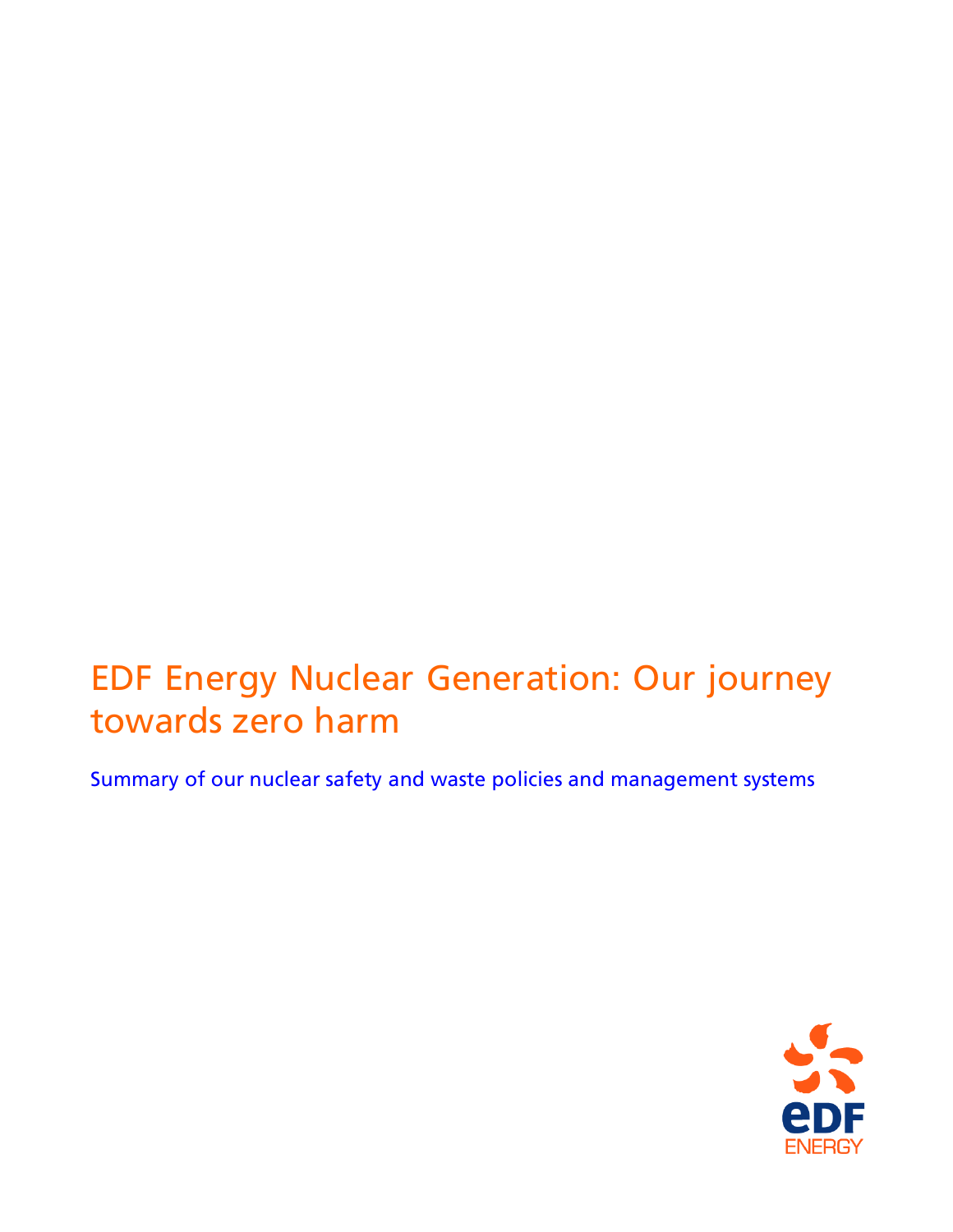This document is provided for information purposes only and is not, in particular, intended to confer any legal rights on you.

This document does not constitute an invitation to invest in EDF Energy or any other company's shares and/or bonds. Any decisions you make in reliance on this information are solely your responsibility.

Although due care to a standard of a limited assurance has been taken in compiling the contents of this document, EDF Energy accepts no liability in respect of any errors, omission or inaccuracies contained or referred to in it. EDF Energy provides this document in good faith but no warranty or representation is given by, or on behalf of EDF Energy or any of its directors, officers, employees or advisers or any other person that the content is accurate, complete or up to date. Any use of, or reliance on, the content of this document is at your own risk.

Any intellectual property rights in the content of this document are owned by EDF Energy or its licensors. You are permitted to download and print content from this document solely for your own internal business purposes and/or personal use. This document and/or its content must not be copied, reproduced, used, modified, redistributed or otherwise dealt with for any other reason without the prior written consent of EDF Energy.

Registered trade marks, trade marks, logos and brand names shown in this document are owned by EDF Energy or its licensors. No rights are granted to use any of them without the prior written consent of the owners.

EDF Energy accepts no responsibility for any information on other websites that may be accessed from this site by hyperlinks, or any use of personal data by such third party websites.

1 st May 2014

#### **Registered Company Details:**

EDF Energy plc. Registered number 02366852 EDF Energy Customers plc. Registered number 02228297 Registered office: 40 Grosvenor Place, Victoria, London SW1X 7EN

© EDF Energy 2014. All rights reserved.

edfenergy.com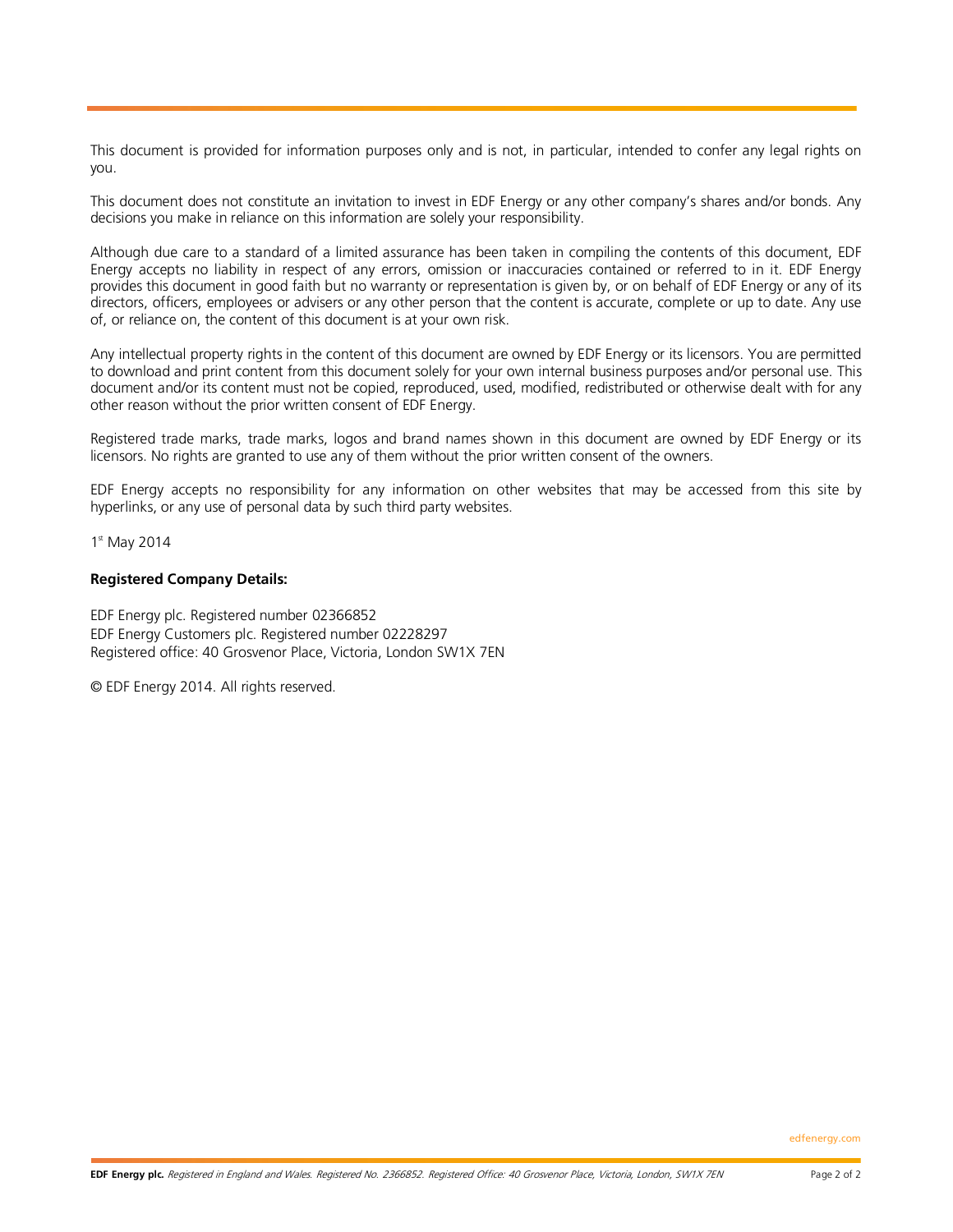# **Contents**

| 1. |     |  |  |
|----|-----|--|--|
|    | 1.1 |  |  |
|    | 12  |  |  |
|    | 1.3 |  |  |
|    | 1.4 |  |  |
| 2. |     |  |  |
|    | 2.1 |  |  |
|    | 2.2 |  |  |
|    | 2.3 |  |  |
|    | 2.4 |  |  |
|    | 2.5 |  |  |
|    | 2.6 |  |  |
| 3. |     |  |  |
|    | 3.1 |  |  |
|    | 32  |  |  |
|    | 33  |  |  |
|    | 3.4 |  |  |
|    | 3.5 |  |  |
|    | 3.6 |  |  |
| 4. |     |  |  |
|    | 41  |  |  |
|    | 4.2 |  |  |
|    | 4.3 |  |  |
| 5. |     |  |  |
|    | 51  |  |  |
|    | 5.2 |  |  |
|    | 5.3 |  |  |
| 6. |     |  |  |
| 7. |     |  |  |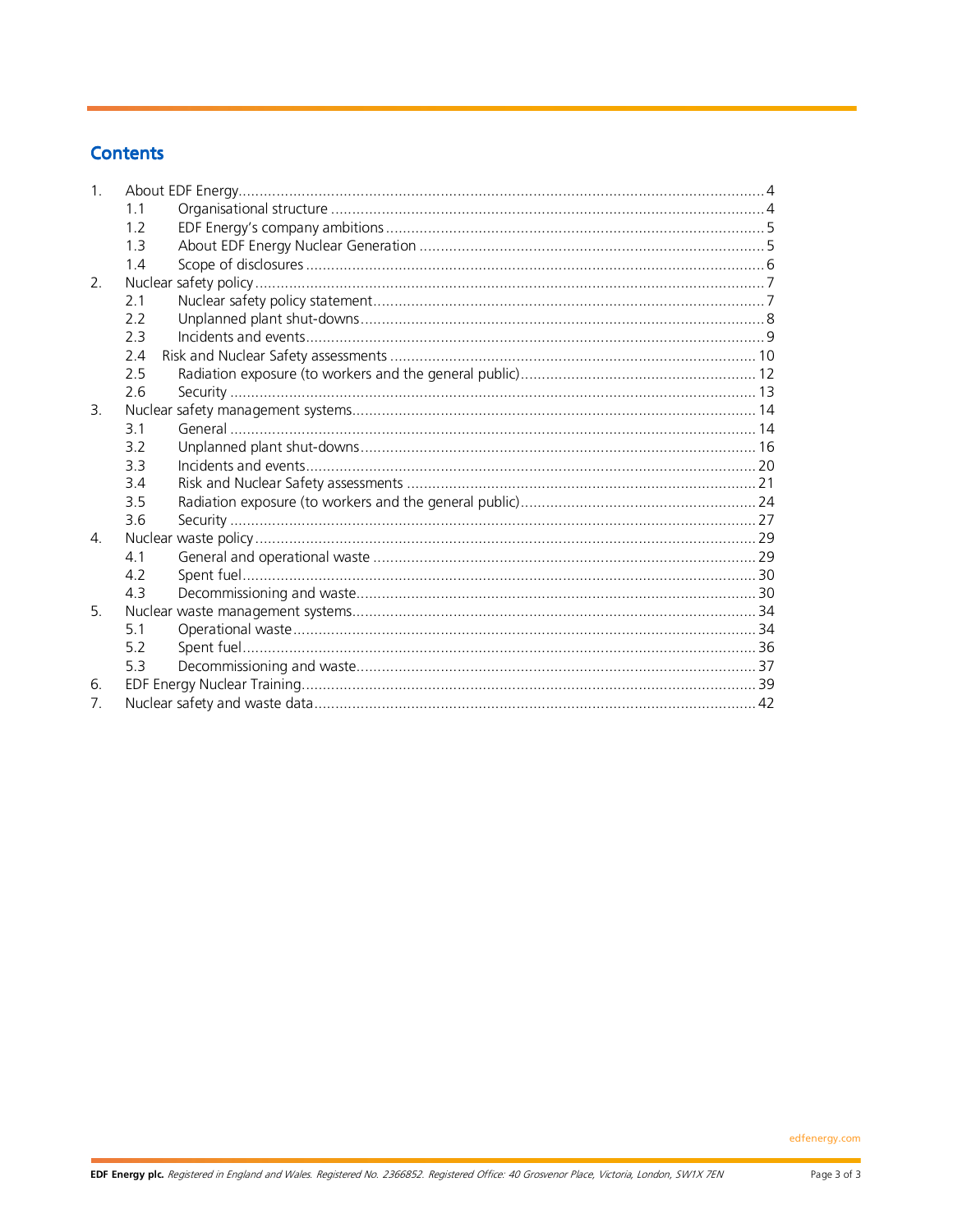# 1. About EDF Energy

EDF Energy is one of the UK's largest energy companies and its largest producer of low-carbon electricity. A wholly-owned subsidiary of the EDF Group, one of Europe's largest energy groups, we generate around one fifth of the UK's electricity and employ around 15,000 people. We supply electricity and gas to around 5.5 million residential and business customers, making us the biggest supplier of electricity by volume.

The company is organised into the following business units:

- The Generation business produces 25% of the UK's electricity supply and is responsible for the safe reliable operation of 8 nuclear power stations (15 reactors, 9,600 MW), 2 coal power stations (8 units, 4,000MW), 1 gas power station (3 units, 1,300MW), gas storage facilities and renewable energy sources (N500 MW) in the UK with a total installed capacity of circa 16 GW;
- The Customers business which includes residential and business customers, energy services, smart metering and optimisation; and
- Nuclear New Build which is tasked with the delivery of the new generation of nuclear plants in line with EDF's global programme of producing safe, affordable, reliable, low-carbon production of electricity in the UK.

# 1.1 Organisational structure

EDF Energy is part of EDF Group, one of Europe's largest power companies. EDF Energy is organised into three business units: Customers, Nuclear New Build and Generation.

# Figure 1: EDF Energy organisational structure



\* GB Gas Holdings Limited ("Centrica") holds a 20% shareholding in Lake Acquisitions Limited, the company within which the Nuclear Generation business unit sits.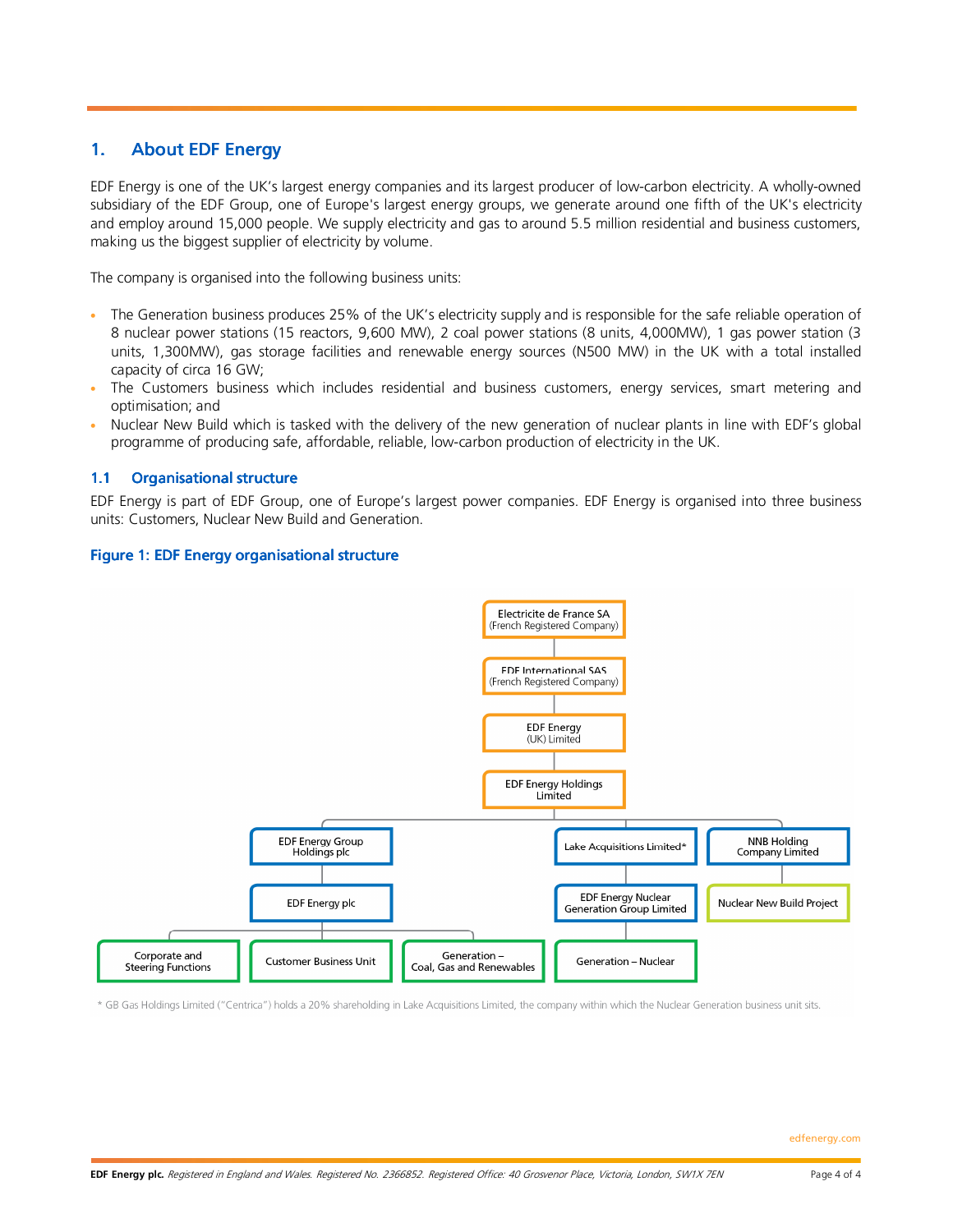# 1.2 EDF Energy's company ambitions

EDF Energy's mission is focussed on putting sustainable and responsible business at the heart of what the company does:

Our mission: "Driving progress for people – a successful and responsible long-term energy business, trusted by customers and powering a thriving society and a healthy environment"

This makes sustainable and responsible business core to the way we act today and how we plan for the future.

To deliver our mission, we have established six company ambitions. These 'Better Energy' Ambitions build on our progress so far to embed the themes of sustainability in our business operations, planning and behaviours. They are our framework for sustainability:

- To achieve Zero Harm to people
- To be the best and most trusted for customers
- To power society without costing the Earth
- To deliver safe, secure and responsible nuclear electricity
- To achieve strong financial and ethical performance
- To empower our people to be a force for good

#### 1.3 About EDF Energy Nuclear Generation

EDF Energy Generation (NG) operates eight nuclear power stations in the UK with a combined capacity of almost 9,000 megawatts – electricity that is vital to the UK economy.

#### Figure 2: EDF Energy's Nuclear Power Stations



edfenergy.com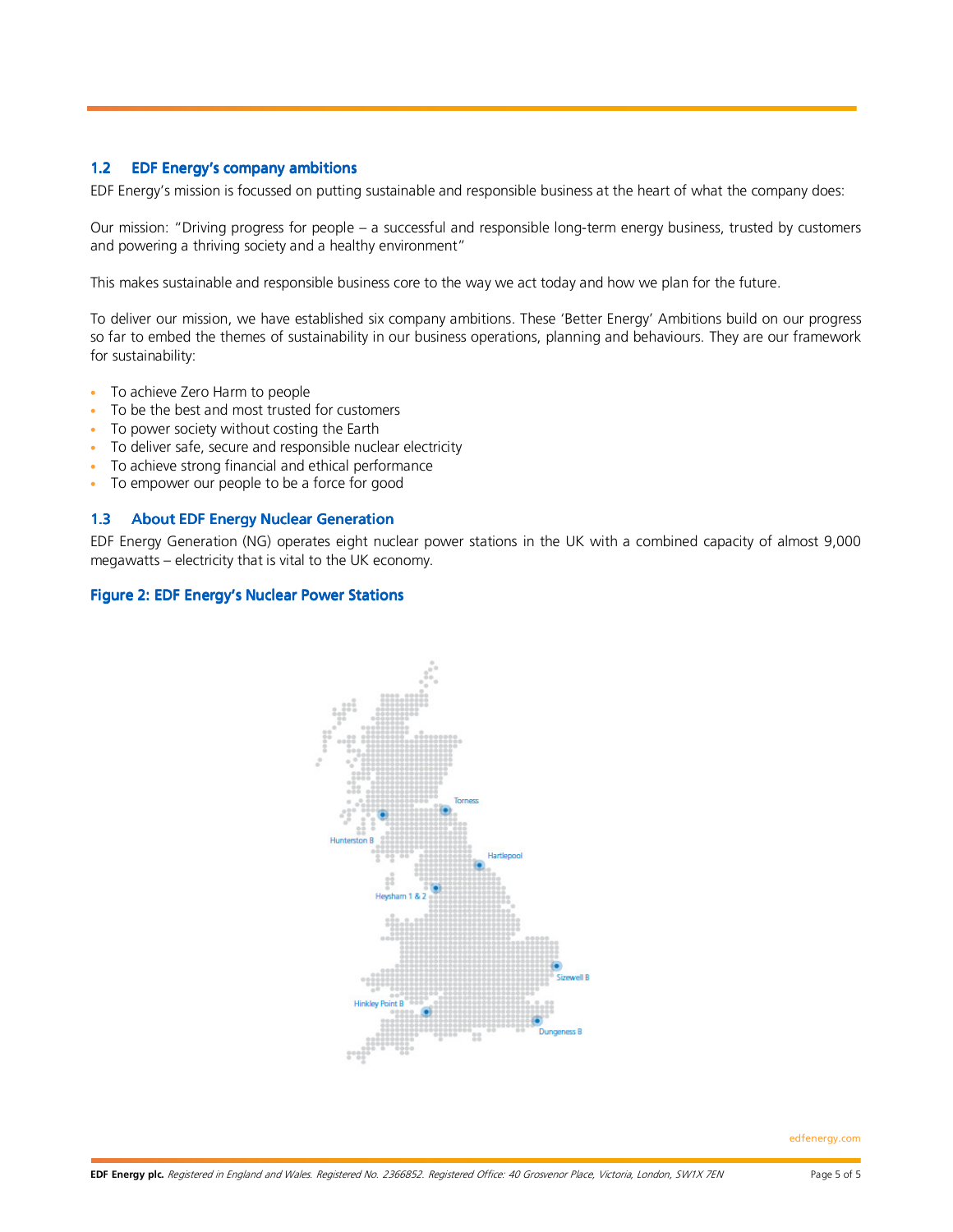# Figure 3: About the Nuclear Generation fleet

| <b>Station</b>         | <b>Reactor type</b> | <b>Date</b><br>commissioned | <b>Scheduled date of</b><br>decommissioning | <b>NET capacity in</b><br><b>Megawatts (MW)</b> |
|------------------------|---------------------|-----------------------------|---------------------------------------------|-------------------------------------------------|
| <b>Hunterston B</b>    | 2 AGRS              | 1976                        | 2023                                        | 960                                             |
| <b>Hinkley Point B</b> | 2 AGRS              | 1976                        | 2023                                        | 945                                             |
| <b>Hartlepool</b>      | 2 AGRS              | 1983                        | 2019                                        | 1.180                                           |
| <b>Heysham 1</b>       | 2 AGRs              | 1983                        | 2019                                        | 1,155                                           |
| <b>Dungeness B</b>     | 2 AGRS              | 1983                        | 2018                                        | 1,040                                           |
| <b>Heysham 2</b>       | 2 AGRS              | 1988                        | 2023                                        | 1,220                                           |
| <b>Torness</b>         | 2 AGRS              | 1988                        | 2023                                        | 1.185                                           |
| <b>Sizewell B</b>      | 1 PWR               | 1995                        | 2035                                        | 1,198                                           |

Capacities are stated net of all power consumed for the stations' own use, including power imported from the National Grid. Capacities are subject to review each year end. The capacities quoted reflect expectations for the reference energy generation from the units from 1 January 2014. In particular, Hinkley Point B and Hunterston B have been adjusted to reflect planned operation at approximately 75% load, due to boiler temperature restrictions.

\*Based on currently agreed accounting lives. One of EDF Energy's business imperatives is to extend the lifetimes of its nuclear power stations where it is technically and economically viable to do so safely. The current intent is to extend the Dungeness B lifetime to 2028.

# 1.4 Scope of disclosures

As a part of our commitment to openness and transparency, we are providing information about the governance of nuclear safety and waste in the **nuclear** part of **EDF Energy's Generation business** only. Unless specified, this information **does not** apply to EDF Energy's Coal, Gas or Renewables plant, nor to the Nuclear New Build project (NNB Generation Company Limited) given the current stage of development of the project.

The policies described here are provided as a guide to the operating practices of the nuclear part of EDF Energy Generation's operations in the UK (EDF Energy Generation (NG)). EDF Energy is part of EDF Group, which also has nuclear operations in France and the United States. Each country has its own regulatory regimes and, consequently, specific nuclear policies have been developed in each country. Nevertheless, each nuclear operator within EDF Group exercises the same commitment to nuclear safety and waste management.

In 2012, EDF Group created an overarching policy and accompanying management system for nuclear safety and nuclear waste. Policies at a country-level are consistent with, and may exceed, the EDF Group policy. This policy can be found in the document, "Nuclear safety: our overriding priority 2013" dated 27 March 2013.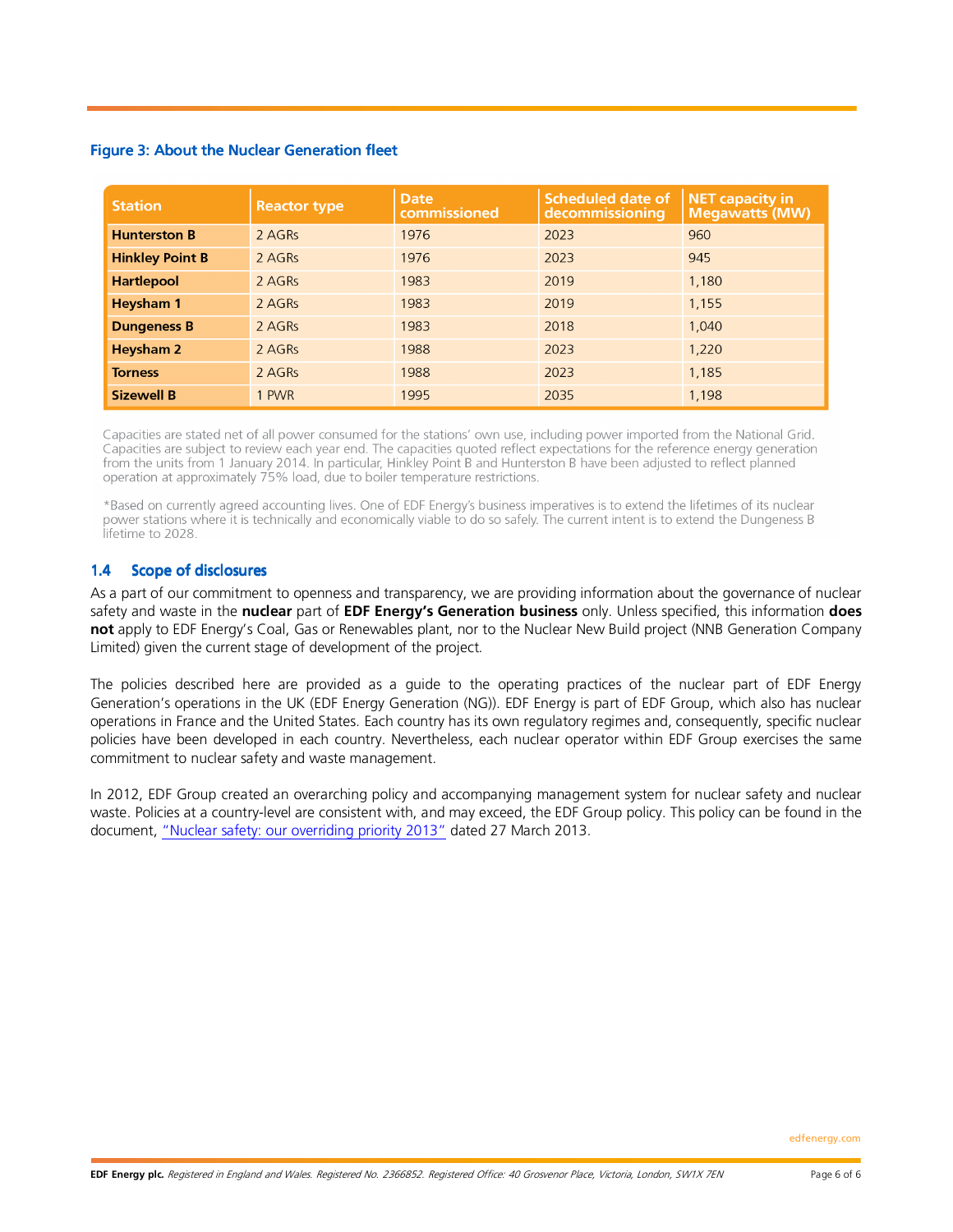# 2. Nuclear safety policy

# 2.1 Nuclear safety policy statement

Nuclear safety is our overriding priority. Every one of us has a direct or indirect impact on nuclear safety and it must be at the forefront of what we do. Additionally we must ensure that radiological, environmental, industrial and fire safety are adequately controlled in support of our ambition to achieve a zero harm safety record.

This policy represents our corporate commitment to nuclear safety and is implemented via our management processes. It requires the commitment of all leaders to support and demonstrate the values outlined in this policy and the commitment of all individuals to maintain positive control of nuclear safety via our deliberate, considered actions.

In operating our nuclear facilities, we have no greater responsibility than to protect the public, the environment and ourselves from the potentially adverse effects of our technology. We are responsible for the safe operation of these facilities. Our obligation, as a nuclear operator, is to protect the people of this country and the population worldwide by maintaining nuclear safety at all times. We need to take that obligation very seriously throughout the organisation. The importance of maintaining nuclear safety cannot be overstated and this policy requires that everyone is aware of their obligations. Fission products, decay heat and vast amounts of stored nuclear energy can have an adverse impact on our wider society if released in an uncontrolled manner.

Our primary focus is to ensure nuclear safety through positive **c**ontrol of reactivity, core **c**ooling and **c**ontainment of the contents of the core and all by-products of nuclear power plant operations whether in reactor, or during movement, disposal or storage (referred to as 3**C**s).

We have adopted the following definition of Nuclear Safety Culture:

"That assembly of characteristics and attitudes in organisations and individuals which establishes that, as an overriding priority, nuclear plant safety issues receive the attention warranted by their significance" (from IAEA Safety Series No75- INSAG-4 Safety Culture).

This means that, in working together, we should all recognise our individual and collective impact on nuclear safety such that we all do the right thing at all times, that is:

# **"Nuclear Professionals, doing the right things."**

Safe nuclear operation is achieved by:

- 1. A positive Nuclear Safety Culture that is continually fostered within the organisation, characterised by communications founded upon openness, mutual trust and shared values. This includes fostering a Safety Conscious Work Environment (SCWE) in which we all openly report and pursue safety issues or concerns without experiencing a negative reaction;
- 2. Plant that is well designed, operated and maintained within established safety cases to ensure they operate at a tolerable risk;
- 3. Processes that are robust and focused on prevention of events, problem identification and resolution;
- 4. People who are well trained, follow procedures, demonstrate a questioning attitude, uphold the highest standards and coach each other to improve those standards; and
- 5. A learning organisation that strives for excellence by continuous improvement.

This policy is also supported by the adoption of the following eight principles (from the World Association of Nuclear Operators (WANO) / Institute of Nuclear Power Operators (INPO)):

1. Everyone is personally responsible for nuclear safety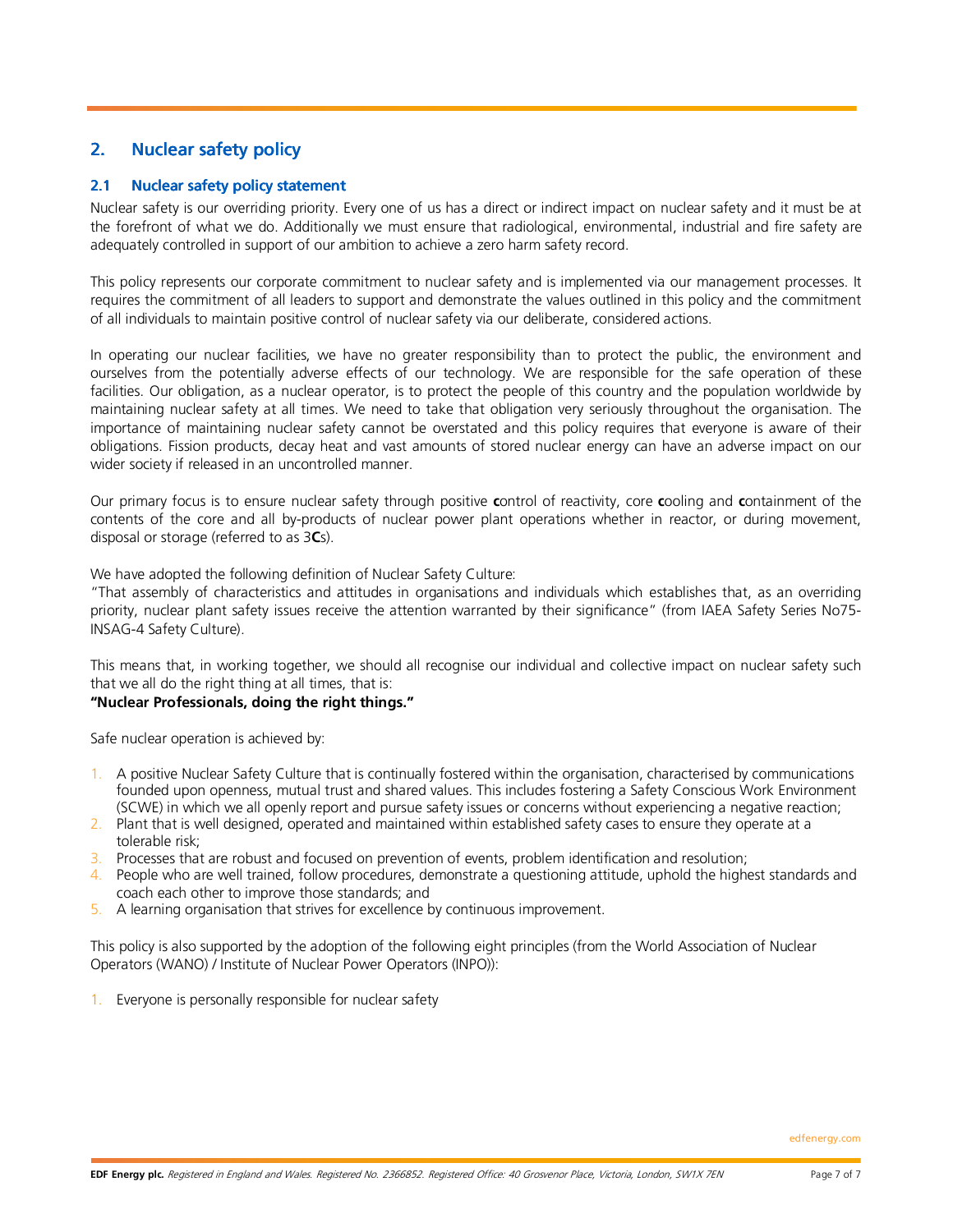- 2. Leaders demonstrate commitment to safety
- 3. Trust permeates the organisation
- 4. Decision making reflects safety first
- 5. Nuclear technology is recognised as special and unique
- 6. A questioning attitude is cultivated
- 7. Organisational learning is embraced
- 8. Nuclear safety undergoes constant examination

The health of our Nuclear Safety performance and culture will be periodically assessed to ensure that the objectives of this policy and the eight principles above are being achieved.

EDF Energy Generation (NG) also complies with the EDF Group Nuclear Safety Policy through a combination of its own Nuclear Safety Policy and the supporting Management System.

# General

In discharging our legal and moral duty to reduce the risks arising from our operations to a level that is As Low As Reasonably Practicable (ALARP), we design and operate our plant in accordance with these principles:

- a) All reasonably practicable steps will be taken to ensure safe plant operation and to prevent accidents and risks to health at work.
- b) All reasonably practicable steps will be taken to minimise the consequences of any accident including radiological consequences.
- c) No person will receive doses of ionising radiation in excess of statutory dose limits as a result of normal operation.
- d) The exposure of any person to radiation and the collective effective dose to staff and the general public will be kept as low as is reasonably practicable.
- e) All activities which may affect safety, including those undertaken by contractors, will be carried out by, and under the control of, suitably qualified and experienced persons within an effective management system.

# 2.2 Unplanned plant shut-downs

EDF Energy Generation (NG)'s mission is "Safe, reliable generation over extended life" and is sought within the framework of defined values that guide the behaviour of the organisation and everyone within it. Unplanned shutdown policy is incorporated within the Asset Management Policy (BEG/POL/012). The foundation of the Asset Management Policy is that nuclear safety is the overriding priority. Nuclear, radiological, environmental and industrial safety are placed before commercial gain.

The asset management processes must, as a minimum, ensure compliance with applicable legislation, statutory and regulatory requirements. In addition, they should integrate with, and complement, Generation (NG)'s health and safety, environmental and quality management systems.

The Asset Management Policy requires that processes deliver the following strategic objectives:

- Achieve world class operational safety and excellence
- Improve our financial stability
- Pursue life extension for our stations
- Supporting new nuclear build

Three policy standards are specified: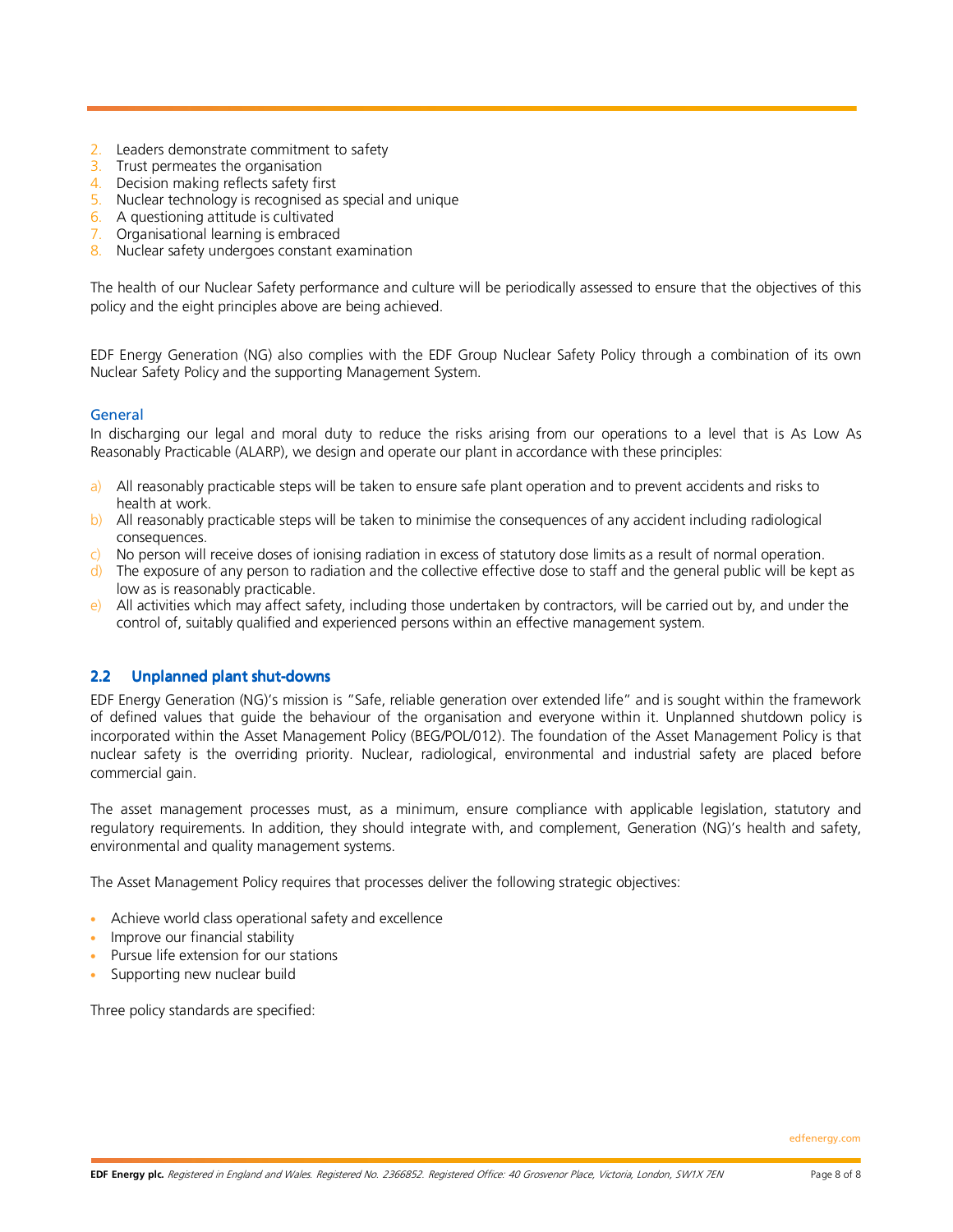- 1. Asset operation, replacement, modification, refurbishment, maintenance, inspection, testing and performance monitoring will be to the approved and documented company standards.
- 2. Continuous Improvement is delivered locally, at business unit, fleet process and fleet levels through the fleet performance improvement programme. Alignment is achieved through an integrated business planning process which includes the definition of key strategic focus areas for the fleet. The strategic focus areas for 2014 are:
	- Equipment reliability
	- Outage performance
	- Behaviours for success

This forms the foundation of the company's performance improvement programme.

3. Asset management decisions should be informed by risk management information and analysis. In addition, they should be taken in the context of the following fleet differentiation strategy:

Unplanned shutdowns challenge the operational safety of a power plant. Consequently EDF Energy Generation (NG) is primarily committed to their reduction and eventual elimination in order to promote Nuclear Safety, Radiation Protection and Public Safety performance. Furthermore reduced plant availability due to unplanned shutdowns has an adverse economic impact in terms of lost revenue and additional costs. EDF Energy Generation (NG) adopts international best practices in this field. The international standards and performance criteria defined in the INPO, WANO, EPRI (Electric Power Research Institute) and IAEA (International Atomic Energy Agency) constitute the foundation used by EDF Energy Generation (NG).

# 2.3 Incidents and events

The company's management system implements the following principles relating specifically to the avoidance, reporting and mitigation of incidents and events:

- All reasonably practicable steps should be taken to identify and avoid the occurrence of initiating events which have the potential to lead to public harm.
- Maintenance programmes and practices that underpin the sustained delivery of safe, reliable generation are defined to prevent structures, systems and components from degrading or failing and to ensure that actions are taken that promptly restore intended functions.
- The conditions and limits necessary for safety of operations are contained in Technical Specifications in accordance with Nuclear Site Licence Condition 23 (Operating Rules). All operations which may affect safety are carried out in accordance with written instructions in accordance with Nuclear Site Licence Condition 24 (Operating Instructions). These instructions comprise Technical Specifications, Environmental Specifications and Station Operating Instructions derived from Technical Specifications and Environmental Specifications.
- High performance is established, maintained, and improved through the careful selection, training and development of staff, in particular operational staff. People are trained and qualified to gain the necessary knowledge, skills, and abilities to support safe and reliable operation in accordance with Nuclear Site Licence Condition 12 (Duly Authorised and Other Suitably Qualified and Experienced Persons).

All Generation (NG) (corporate, station and contractor) personnel shall:

- Identify conditions that have or could have an undesirable effect on performance of equipment, programmes or organisations.
- Ensure necessary immediate actions are implemented to place the plant/situation in a safe and stable condition.
- Report the condition to a supervisor or the control room, as appropriate, including immediate corrective actions taken.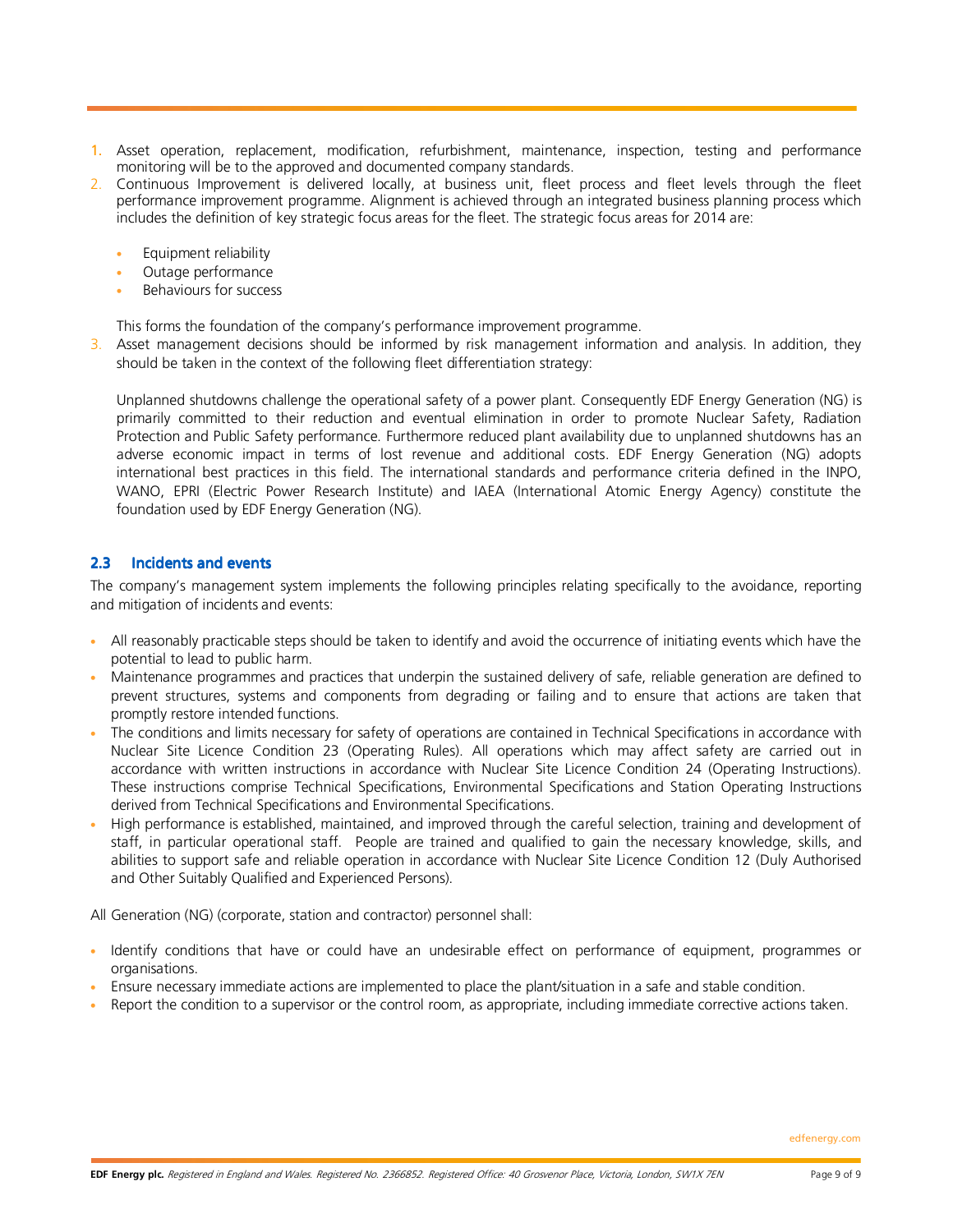- Promptly initiate a Condition Report.
- Provide sufficient information so that the condition can be properly evaluated for operability, reportability (in accordance with Nuclear Site Licence Condition 7, incidents on the site), significance and disposition.

Symptom based emergency response guidelines and accident management guidance are available to control any accident, and mitigate the consequences in the unlikely event of failure of any of the required engineered protective features.

In accordance with Nuclear Site Licence Condition 11 (Emergency Arrangements), the Emergency Preparedness Programme includes arrangements for working with other emergency services and government bodies to provide countermeasure advice and to take action to protect the public and environment as a consequence of any significant radioactive material from any of our power stations.

# 2.4 Risk and Nuclear Safety assessments

As noted in the nuclear safety policy section, the company, as an owner and operator of commercial nuclear power plant, is responsible for the safety of its employees and the public and aims to minimise risks arising from normal operation and from any nuclear accident arising from its installations and from natural events (e.g. flooding, earthquakes, extreme winds, climate change, human error, fires, loss of coolant, loss of power) to an acceptable level in line with national and international standards and industry best practice. The nuclear safety case therefore includes risk assessment of:

- Plant-based faults, e.g. loss of coolant
- Internal hazards, e.g. steam release
- External hazards, e.g. flooding, earthquakes.

There is a fundamental legal requirement for risks to be ALARP (As Low As Reasonably Practicable). This responsibility is fully recognised by the company and leads it to continuously improve the maintenance of nuclear safety standards in its nuclear power plants. The safety cases for plant-based faults, internal hazards and external hazards all minimise consequences and drive risks as low as reasonably practicable.

# Reviews of the nuclear safety case and risk assessment

The nuclear power stations were constructed to agreed contemporary advice, including national and international standards and guidelines and each entered service with a single document summarising its safety case, which included assessment of risks, i.e. plant-based, internal and external hazards. The stations are expected to operate for a number of decades, during which guidelines will change. In addition, there will be numerous changes to plant and procedures at each station, each of which is separately documented and represents a small change in the safety case.

The entire safety case, including risk assessments of plant-based internal and external hazards, is therefore reviewed at intervals against current national and international standards, which set industry best practices e.g. IAEA. The review also encompasses operating experience gained within the company, the global nuclear industry, e.g. Fukushima, and through global high hazard industry events. The review process, which is referred to as Periodic Safety Review, is carried out at intervals of approximately 10 years in accordance with Nuclear Site Licence Condition 15.

Less comprehensive reviews of the station safety case, including risk assessments, are also undertaken at intervals of two to three years. Typically each Advance Gas-cooled Reactor (AGR) is shut down for statutory maintenance every three years (two years on some AGR stations at present); the Pressurised Water Reactor (PWR) interval is currently 18 months. Following each statutory maintenance outage, the findings are presented to the ONR, who must approve the return to service for the next maintenance period.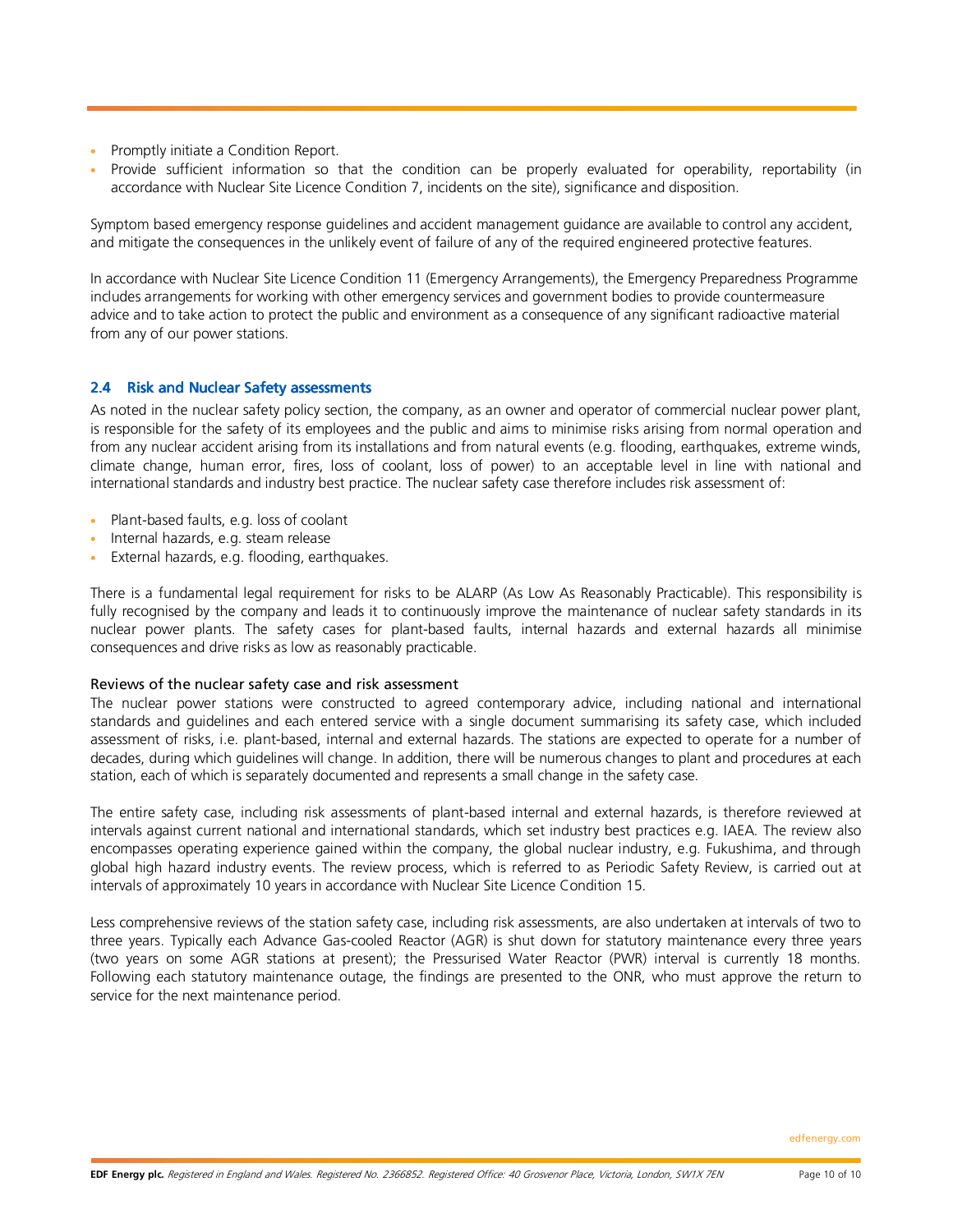#### **Requlation**

Each nuclear power station is subject to a Nuclear Site Licence, which is issued by the ONR. The licence has 36 conditions, which govern all aspects of safe operation of the station. The ONR monitors the performance of the power station operator and appoints a site inspector for each station. All significant changes to the plant or to its operating procedures are subject to approval by ONR.

Although subject to monitoring by the ONR, the licensee, EDF Energy Generation (NG), is self regulating. It has an independent internal safety and oversight department. All significant proposals for changes to plant or operating conditions are referred to these departments for Independent Nuclear Safety Assessment before they are put into effect. Each station has a Nuclear Safety Committee that advises on safety matters and which is required to approve all significant changes to the safety case before they are submitted to the ONR. The membership of the Nuclear Safety Committee consists of the Station Director, senior safety officers of the company and independent safety experts.

#### Design philosophy

Nuclear power stations are designed so that failures and malfunctions can be tolerated without the risk of a release of radioactivity. The objective of the safety case is to assess risks and demonstrate that, in the event of any credible accident, the reactor can be shutdown and cooled without the risk of failure of the fuel cans. The reliability of safety systems is secured by the design principles of redundancy, diversity and segregation.

Redundancy is the provision of duplicate plant items in excess of the number that can be foreseen as necessary. Redundancy enables safety systems to perform satisfactorily even if individual plant items fail to perform on demand. It also allows items to be taken out of service for maintenance.

Redundancy may not, however, be sufficient if there is a common failure mode. A row of pumps which rely on a common electrical supply would be of no use if that supply were to fail. Even if they have electrical supplies from a variety of sources, there may be an unforeseen fault, for instance a substandard batch of bearings, which might conceivably cause breakdowns at a critical time. Important safety systems are therefore provided with diversity: they are duplicated by alternatives of a different type or design. All the nuclear power stations have diverse trip, diverse shutdown and diverse post trip cooling systems.

Redundant and diverse systems located within the same area may still be subject to a common form of mechanical damage, for instance fire or flooding. The final stage in securing reliability is therefore segregation. Diverse systems are kept apart, or if this is not possible, are separated by suitable barriers.

Detailed consideration has been given to hazards which might damage the plant. Appropriate protective measures have been incorporated such that the worst damage that might potentially be inflicted by each hazard would not prevent safe reactor trip, shutdown and post trip cooling. The more significant hazards originating from outside the station include flooding, earthquakes and extreme winds. Aircraft impact is treated differently because it is not practicable to consider all possible effects in detail; a probabilistic argument is therefore used instead. It is shown that the likelihood of a crash causing damage leading to a release is acceptably low, and is within guidelines drawn up by the Nuclear Regulator. The more significant hazards originating from within the plant include fire, steam release, hot gas release (AGRs) and loads dropped from cranes.

#### The safe operating envelope

The reactor operating parameters are restricted at all times such that no credible accident will cause any fuel cans to melt or to fail through any other mechanism. Limits are determined by means of fault studies. A fault study is a simulation of the events following a postulated initial accident or fault. It determines the changes with time of temperature, pressure,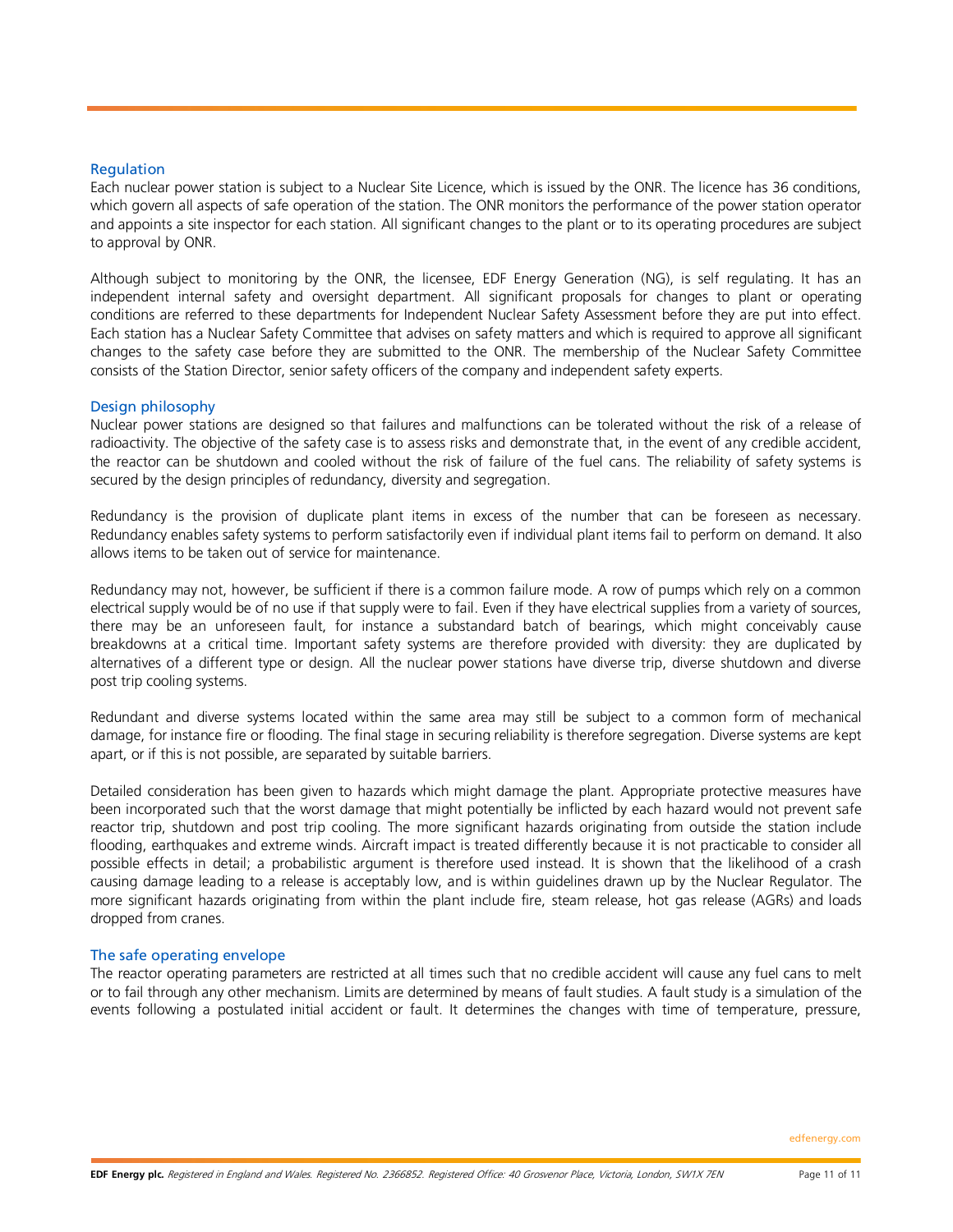neutron flux and other relevant parameters in the affected part of the reactor. From these it deduces the time at which the guardline initiates the reactor trip. Allowing for the time delays while the control rods are released and the time for them to fall under gravity, it calculates the peak temperature in the hottest fuel can. It then adds appropriate allowances for random variations and uncertainties in the data and compares the resulting temperature with the melt temperature of the can. It repeats this process for a range of reactor operating conditions, thereby establishing which reactor conditions are safe with respect to that particular accident.

A list of credible faults is maintained and is referred to as the Fault Schedule. Fault studies are undertaken for each fault on the schedule. The reactor is operated within a set of conditions which are safe with respect to all faults on the Fault Schedule. This set of conditions is referred to as the Safe Operating Envelope.

# 2.5 Radiation exposure (to workers and the general public)

We are committed to maintain a comprehensive radiological protection programme safeguarding all our employees and contractors and the general public against the hazards of ionising radiation arising from operating our plants. Our approach is to ensure, as a minimum, compliance with all applicable regulations, to emulate best nuclear industry practices and continuously improve our practices and to work to a common fleet standard. We strive to ensure that any radiation exposure to ionising radiation is kept as low as reasonably practicable (ALARP), to reduce individual and collective radiation doses and prevent any worker exceeding a statutory radiation dose limit.

#### Radiation dose to the public

The main source of radiation dose to the public from our operations is the impact of radioactive discharges to the environment. In our Environmental Policy we are committed to demonstrating high standards of performance in the way we ensure safety and protect the environment. Recognising our duty to care for the environment, we have a special obligation to assure our nuclear power stations are operated in a manner that safeguards the public and the environment.

Our goal is to achieve excellent environmental performance, recognising that compliance with regulations is not enough on its own to achieve excellence, and holding ourselves to a higher standard.

We seek continuous improvement in our environmental performance and comply with all applicable legal and other requirements, by:

- Reducing the environmental effect of our activities, products and services to a practicable minimum by the prevention of pollution, reduction of waste and the efficient use of resources
- Promoting the efficient use of energy
- Continuing to develop a sense of environmental responsibility among staff and contractors
- Openly reporting performance against environmental targets
- Assessing the impact of our operations on biodiversity and implementing opportunities for enhancement

Our policy includes adherence to the following standards:

- Clear compliance criteria are defined for all environmental permits, authorisations and consents that, if met, will ensure we remain within the strict requirements of the regulations
- Best Available Techniques or Best Practicable Means are used where required
- Clear and documented support is obtained from the environmental regulatory bodies for our interpretation of their environmental permits, authorisations and consents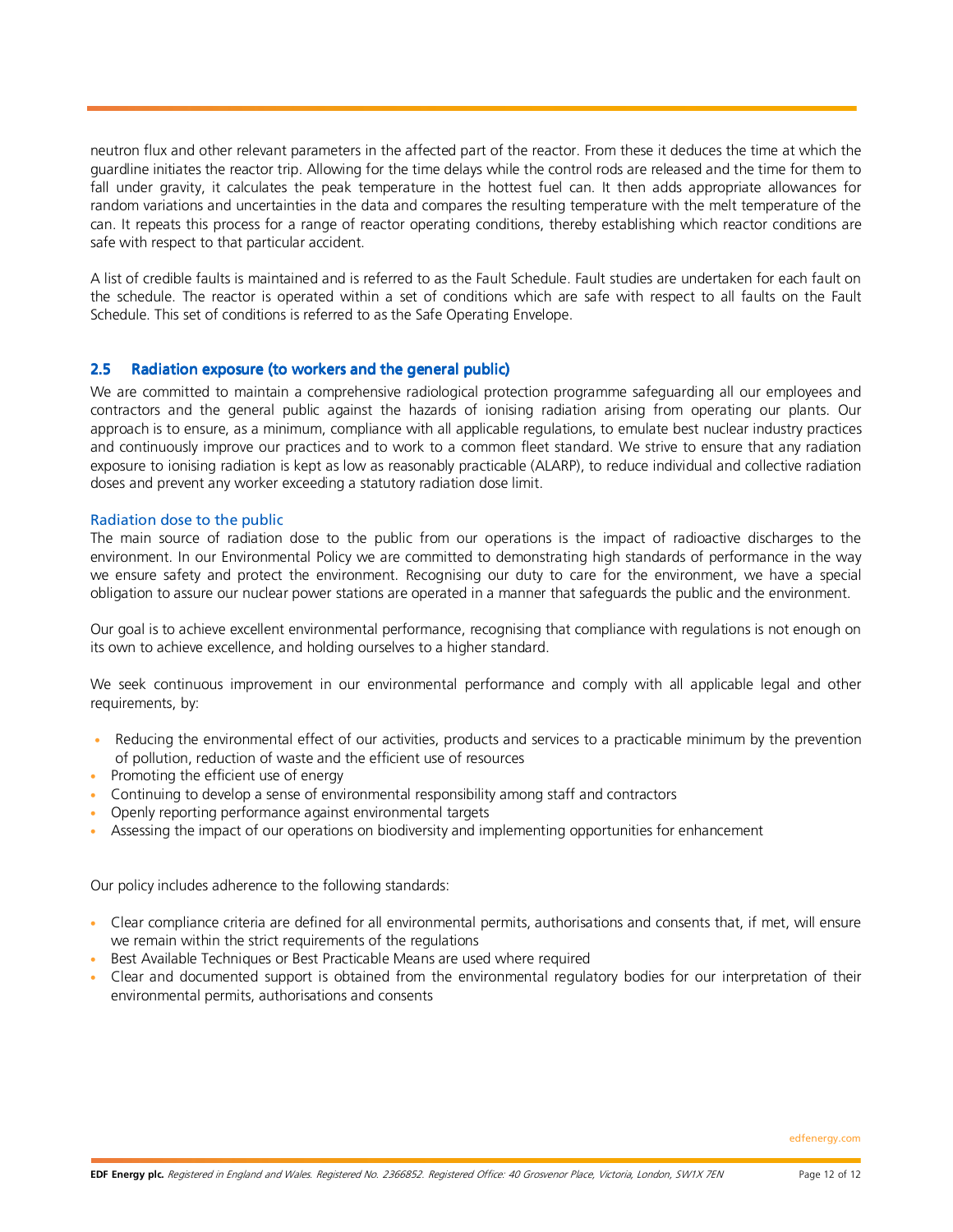- We work with the environmental regulators to ensure our permits, authorisations and consents are based on sound science and are documented to avoid uncertainty in scope or interpretation
- Activities are planned, specified and implemented in a manner that achieves environmental excellence
- Plant is operated within the bounds of permits, authorisations, consents and other applicable environmental regulations
- Plant design and operating margins are recognised and carefully guarded at all times by investigating and resolving problems promptly
- Equipment is maintained so that it can perform fully as required in permits, authorisations and consents and other applicable environmental regulations
- Operational decisions and actions are based upon the need to maintain margins of compliance to environmental limits
- Decisions are made, based on the fullest information available, toward a long-term view of operation
- A positive culture is fostered within Generation (NG), characterised by communications founded upon mutual trust and by shared values that recognise the importance of excellent environmental performance

# 2.6 Security

EDF Energy Generation (NG) recognises the value of the people, physical assets, information and systems that it utilises to undertake its business and the necessity to protect them. Security is about protecting our physical assets and information, our staff, and the public from any event which could adversely affect the integrity of our assets or availability of information. Security is also about ensuring that the right systems, processes and procedures are in place to deliver safe, secure and responsible nuclear electricity.

There are a series of safety and security measures in place at each of our nuclear power stations in addition to the inherent physical security provided by the robust design of the nuclear reactors. Access to nuclear power stations is strictly controlled and armed police are deployed at the UK's nuclear sites to complement existing security measures. The Civil Nuclear Constabulary (CNC) is a specialised armed force whose role is the protection of civil nuclear sites and nuclear materials. The overall purpose of the CNC is to deliver an effective and efficient armed response capability to ensure security against a specified threat.

Our policy takes account of the business drivers and perceived business risks as well as our obligation to fulfil security requirements of the Office for Nuclear Regulation (Civil Nuclear Security), the Security Regulator for the civil nuclear industry in the UK. It is this responsibility to address these risks that differentiates EDF Energy Generation (NG) from other, equivalent, non nuclear organisations and drives us towards the need for high quality security regimes that align with achieving zero harm and sustainable business and which require the optimum balance of physical, technical, operational, personnel and information security requirements.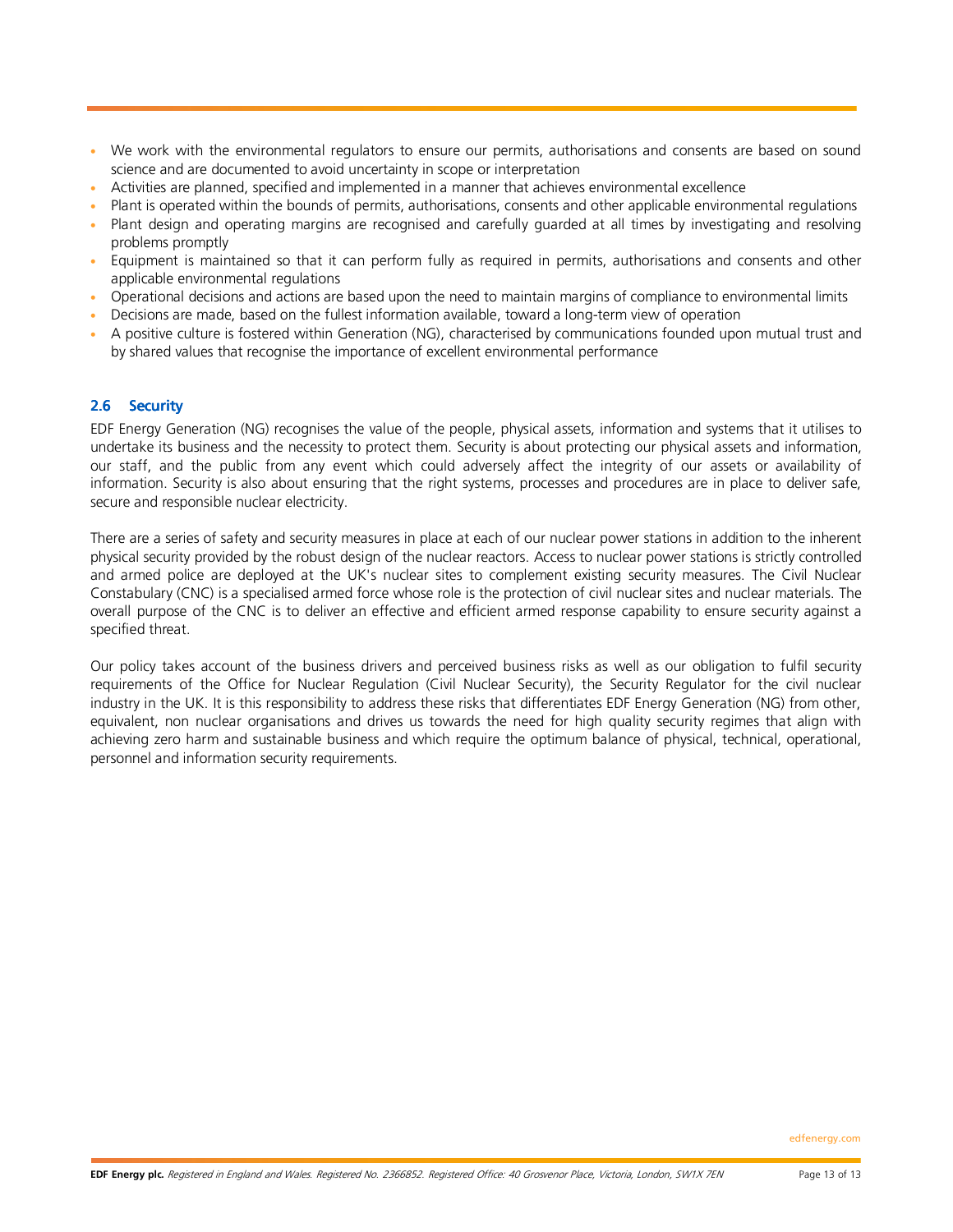# 3. Nuclear safety management systems

# 3.1 General

EDF Energy Generation (NG) operates in accordance with a single unified management system that integrates safety, health, environmental, security, quality and economic objectives. The management system defines the responsibilities of key post holders, the line management organisation and the main interfaces between the company and other organisations.

Our management system draws on best practice, as defined within the International Atomic Energy Agency (IAEA) Safety Requirements No. GS-R-3, 'The Management System for Facilities and Activities', together with BS EN ISO 9001, BS EN ISO14001, BS OHSAS 18001 and PAS 55-1. It has also been designed to ensure that the requirements of our nuclear site licences are fulfilled.

The management system supports the achievement of the two general aims of a management system, as stated by the International Nuclear Safety Group in 'Management of Operational Safety in Nuclear Power Plants', INSAG-13:

- To improve the safety performance of the organisation through the planning, control and supervision of safety related activities in normal, transient and emergency situations;
- To foster and support a strong safety culture through the development and reinforcement of good safety attitudes, values and behaviour in individuals and teams so as to allow them to carry out their tasks safely.

The structure of the system is summarised in the diagram below, which shows how our company vision and associated strategic objectives are implemented through a defined organisational structure and 36 interlocking processes. For each process there is an identified champion in the business who owns the process definition and documentation and is charged with its continuous improvement. The whole is underpinned by the values, standards and expectations that should inform and permeate all activities throughout the company.

Based on the standards, the processes include all the elements necessary to manage and control nuclear power stations safely and efficiently. Alongside the processes for specific technical activities there are processes for securing sufficient suitably qualified and experienced staff (including training), for implementing and monitoring governance procedures, for ensuring adherence to regulations, for securing independent assessment of our activities, for investigating departures from expected plant and personnel behaviour and preventing their recurrence (CAP – the Corrective Action Programme) and for driving improvement in all aspects of performance.

As you would expect for a high-hazard industry there is a particular emphasis on oversight to monitor performance and conformity to both our internal standards and external regulations. We operate a multi-layer model with increasingly independent oversight being exercised through:

- Management accountability the exercise of leadership
- In-process oversight in peer checking and self assessment
- Functional oversight  $-$  review and audit by company experts
- Independent internal oversight from our Safety and Regulation Division who report to the Board independently of the operating arm of the company
- External oversight from our Nuclear Safety Committees with their external members, from peer evaluations by teams from other utilities, from standards accreditation bodies and from the Office for Nuclear Regulation

edfenergy.com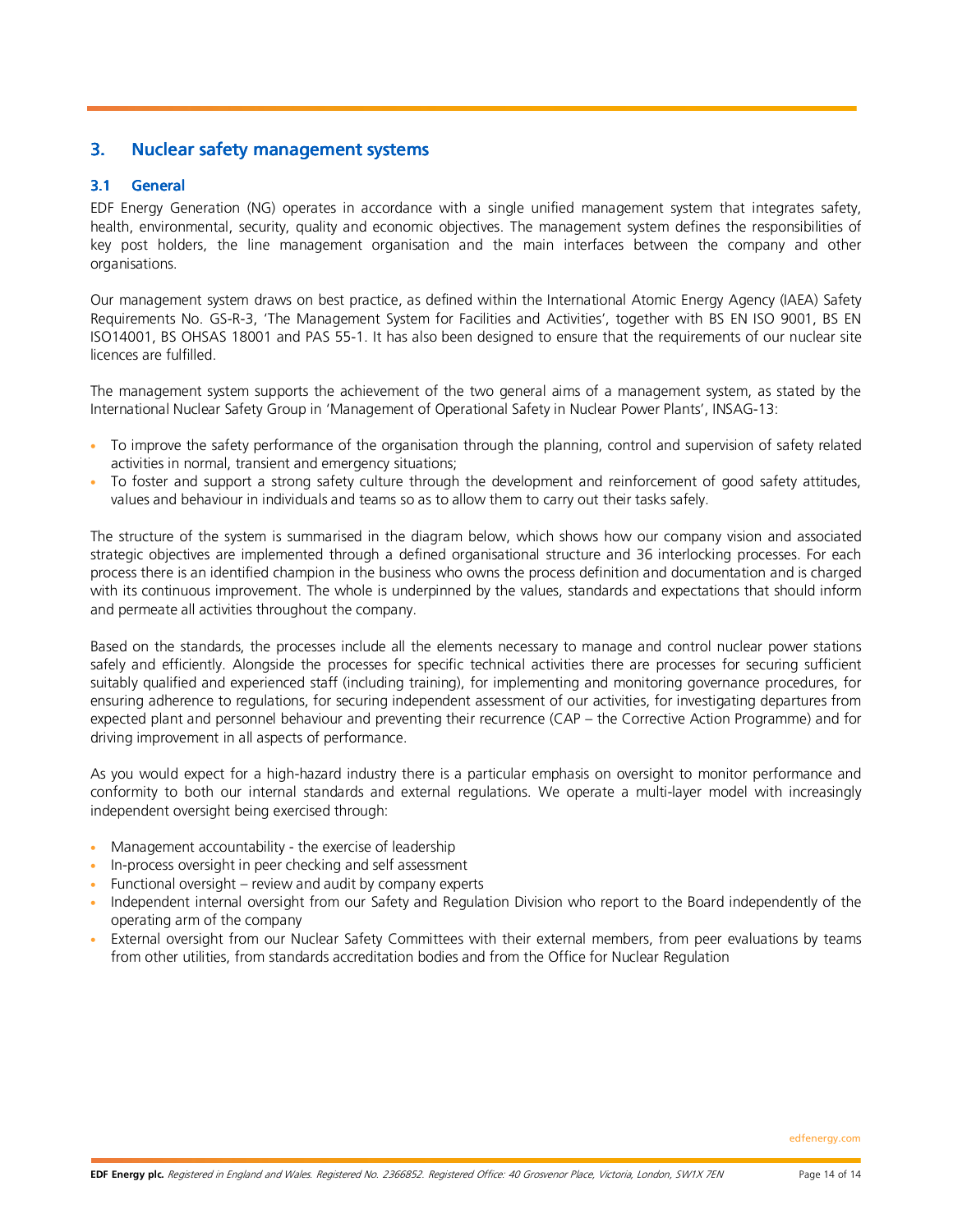#### Figure 4: Nuclear Generation Limited Management System

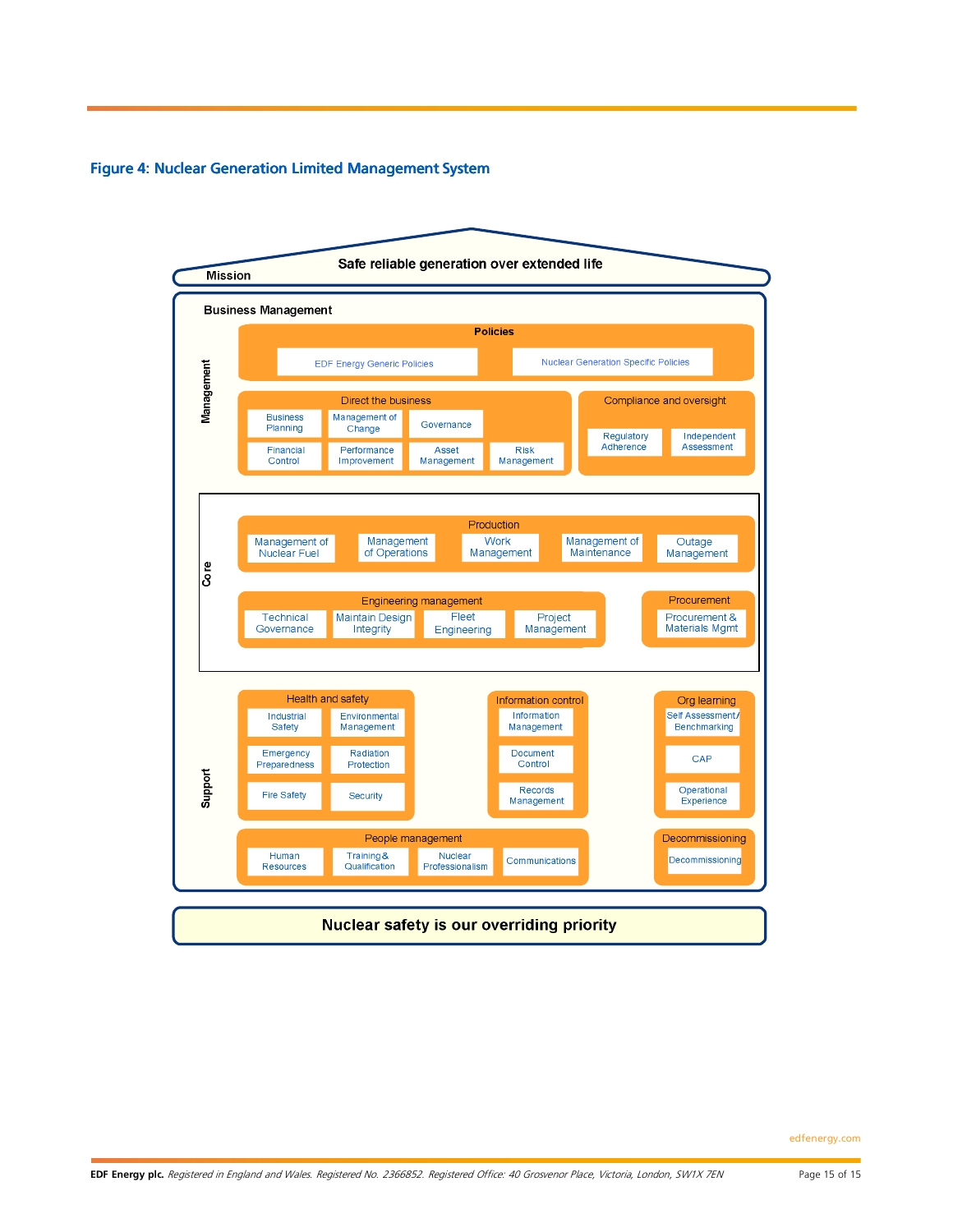# 3.2 Unplanned plant shut-downs

According to worldwide industry accepted best practice, the implementation of a rigorous process-based approach to plant operational management is an effective and robust means to ensure sustainably high safety and environmental performance including avoidance of Unplanned Shutdowns. Three of the most important processes are:

- 1. Work Management
- 2. Equipment Reliability
- 3. Nuclear Professionalism (human error prevention)

EDF Energy Generation (NG) has implemented Work Management best practices following the INPO guideline AP-928 and continues to implement best practices to support Equipment Reliability as described by INPO guideline AP-913.

The Nuclear Professionalism programme, which includes both human performance and nuclear safety culture components, is in place throughout EDF Energy Generation (NG). This programme focuses on minimising the frequency and consequences of human errors through effective nuclear leadership, training, effective use of human error prevention tools, performance coaching and the identification and reduction of organisational weaknesses through investigations into events, incidents, near misses and performance trending of sub standard conditions.

# Work management - INPO AP-928 Implementation

Work Management deals with the identification, planning, scheduling, execution and closure of maintenance and maintenance-related activities.

The guiding principles of an effective work management process are:

- 1. To ensure nuclear safety and non-nuclear safety by providing timely identification, selection, planning, coordination, and execution of work necessary to maximise the availability and reliability of station equipment and systems
- 2. To manage the risk associated with conducting work
- 3. To identify the impact of work to the station and work groups and to protect the station from unanticipated transients due to the conduct of work
- 4. To maximise the efficiency and effectiveness of station staff and material resources

Since a significant proportion of the maintenance and maintenance-related activities are carried out during periodic shutdowns (statutory outages), the quality of the outage planning and execution has a significant effect on the safety and reliability of the Nuclear Power Plant, and consequently on the occurrence of unplanned shutdowns.

# Equipment reliability - INPO AP-913 Implementation

The nuclear industry has established a documented standardised best practice in the area of equipment reliability based upon reliability-centred maintenance. This has been formalised under the INPO guideline AP-913. A programme is being rolled out in EDF Energy Generation (NG) to fully implement AP-913. This equipment reliability process represents the integration and coordination of a broad range of equipment reliability activities into one process for plant personnel to evaluate important station equipment, develop and implement long-term equipment health plans to manage their health, monitor equipment performance and condition and make continuing adjustments to preventive maintenance tasks and frequencies based on local, fleet-wide and industry-wide equipment operating experience. All of which is focused on the principal goal of underpinning nuclear safety.

Through the equipment reliability process, the equipment that is critical for nuclear safety and operation is systematically identified and the performance is meticulously tracked. Risk based maintenance techniques are then selected and used to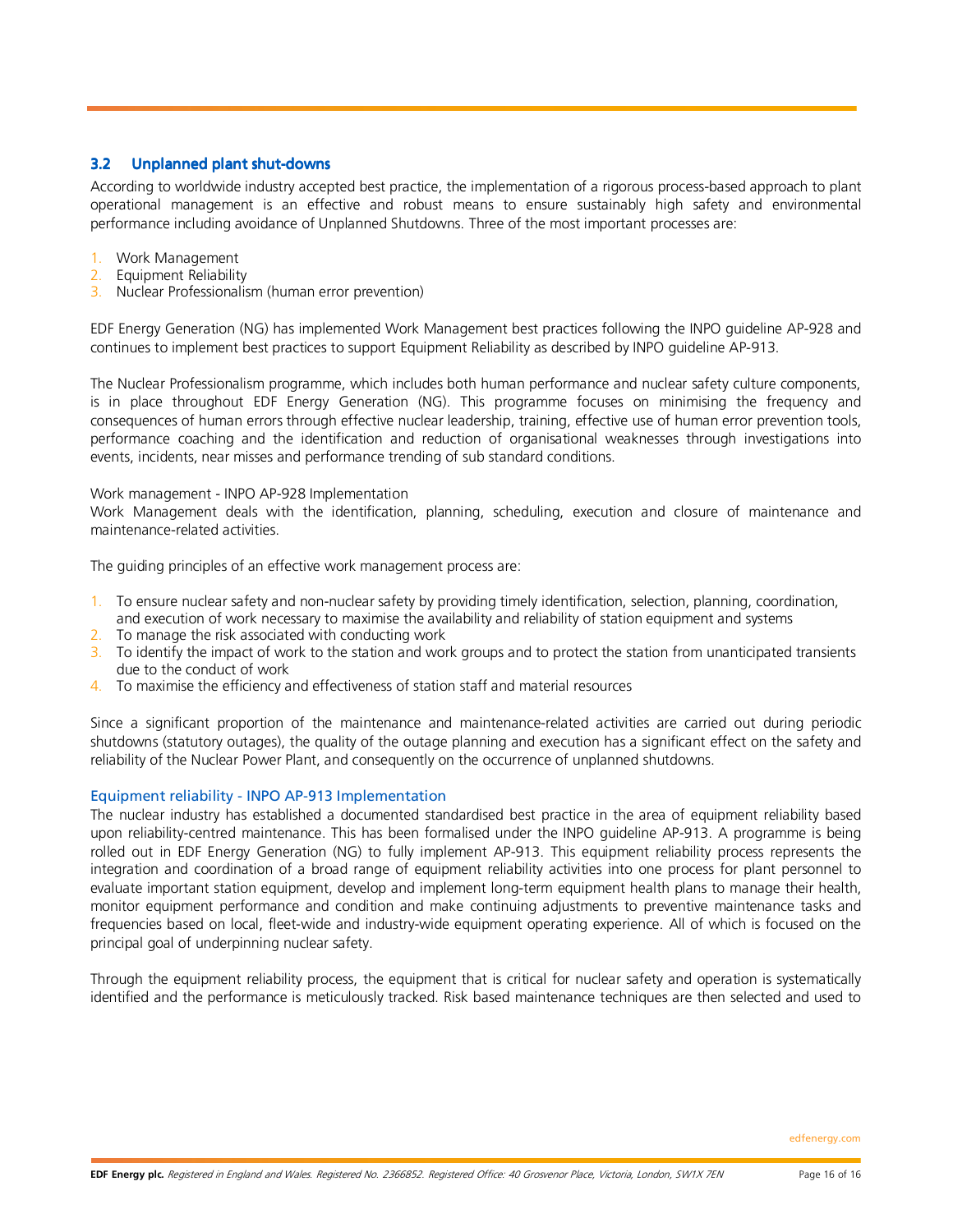define the preventive maintenance programs and the life cycle management strategies to be adopted in order to maximise reliability and availability. This is done at both system and component levels, and is used to anticipate and prevent ageing and degradation effects impacting on nuclear safety and reliability. The process focuses on improving equipment reliability and availability, resulting in increased nuclear safety margins.

#### Nuclear Professionalism

Events leading to an unplanned shutdown derive directly or indirectly from organisational weaknesses. The objective of having a structured nuclear professionalism programme is to prevent safety and reliability related events and incidents and maximise nuclear safety margins. This is done by systematically identifying and addressing organisational weaknesses which lead to error-likely situations, promoting fundamental behaviours that reduce human error, and by developing a nuclear safety culture which instils a defence-in-depth philosophy supplementing and reinforcing the nuclear professionalism of individuals through nuclear leadership.

The nuclear professionalism programme is founded on the following principles:

- Humans are fallible, even the strongest performers make mistakes
- Error-traps are predictable, manageable, and preventable
- Human performance tools are used to minimise the frequency and severity of errors
- Individuals achieve high levels of performance based largely on the encouragement and reinforcement received from supervisors, peers and direct reports
- Understanding the reasons human errors occur and applying the lessons learned from past errors can prevent events
- Organisational processes and values influence individual behaviour
- Performance improves when members of the organisation learn from their successes and failures

EDF Energy Generation (NG) has deployed and continues to deploy extensive initiatives following these principles and which are based on feedback of experience from the best performers in the nuclear industry worldwide.

The programmes have been developed starting from values and expectations that are supported by training and development of nuclear leaders through the nuclear leadership academy, nuclear leaders coaching in the field to raise standards (including the effective use of error prevention tools), and effective training programmes focused on improving safety and reliability performance.

Both the tools and the training programmes are tailored to each specific working category, including executives, managers, supervisors and engineers/technicians/staff.

All events and incidents are promptly investigated according to a dedicated procedure to determine and address the root causes and underlying organisational weaknesses. Trending of causes is also conducted to judge programme effectiveness and help guide future plans.

#### Continuous Improvement

All company processes including those described above (Work Management, Equipment Reliability and Nuclear Professionalism) apply continuous improvement methodologies. The continuous improvement approach is based on the INPO Achieving Excellence in Performance Improvement model (INPO 09-011) and is prescribed in the EDF Energy Generation (NG) Quality Management System procedures. Issues and emerging trends are identified and analysed, solution options are studied and prioritised and the highest value activities are implemented through business plans, improvement plans, asset management plans and other arrangements. Finally an effectiveness review is conducted to ensure that the intended results have been delivered.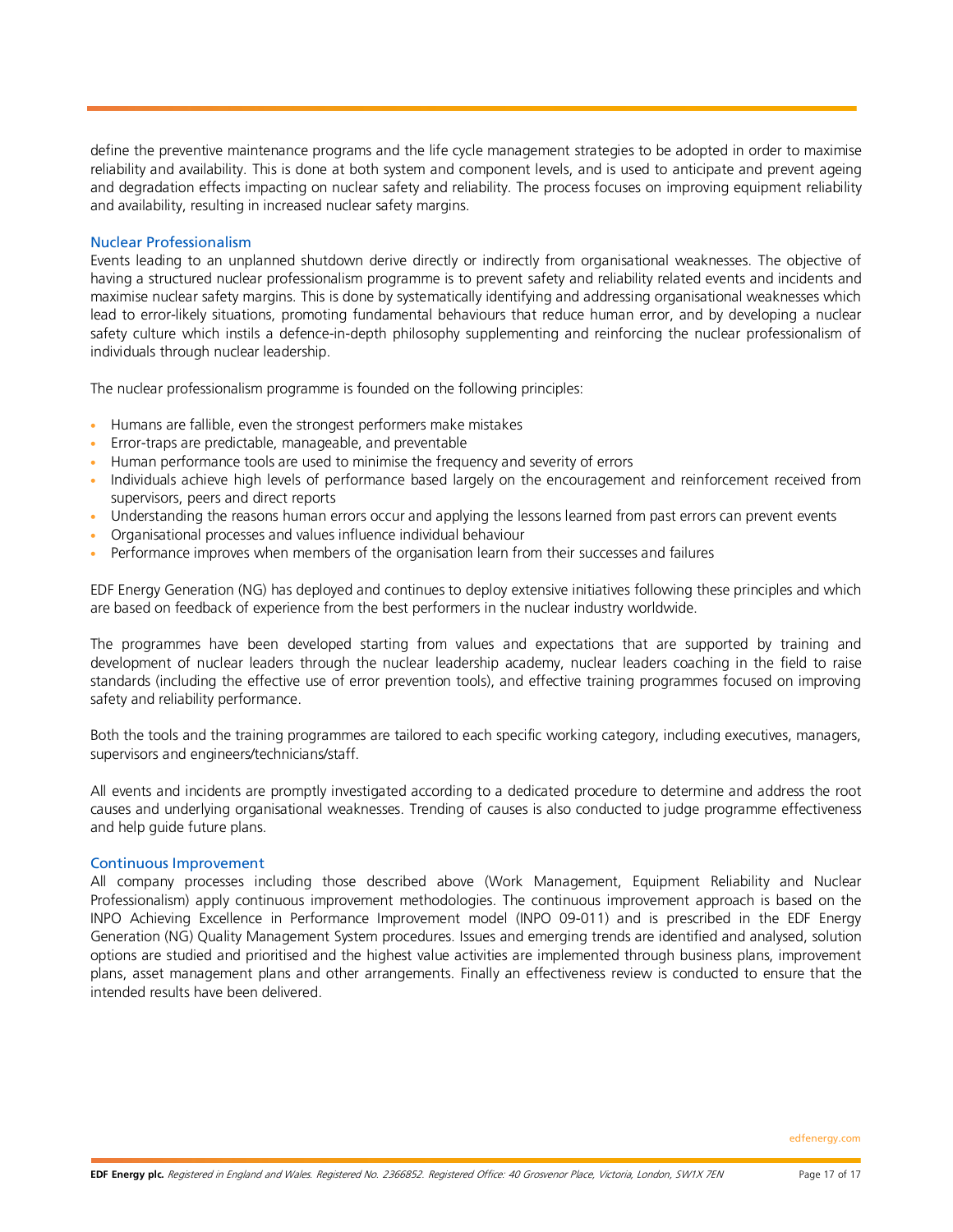A good example of this is the development of the Nuclear Leadership Academy. The need to further improve nuclear leadership competencies of supervisors and managers was identified through in-depth analysis into underlying root causes of many safety and reliability conditions in 2008/09. In 2010 a Nuclear Leadership Academy was established to provide this training and development for nuclear leaders. The Nuclear Leadership Academy programme has been tailored for the specific needs of the organisation and is based on international best standards. Training the first group of nuclear leaders through this academy began towards the end of 2010 and, by early 2014, over 900 leaders have been through the programme. Its pedigree as a centre of excellence for nuclear leadership training and development is recognised by supervisors and managers in the business. Further development of the nuclear leadership programmes continues and is being extended across EDF Energy in conjunction with Campus, which is an EDF Energy educational and development centre. The long term success of the nuclear leadership academy will be judged on the impact it contributes towards improved plant safety and reliability performance.

All aspects of the people, plant and organisational resources are continuously updated, developed and re-engineered (where appropriate) in the pursuit of nuclear excellence.

#### Corrective Action Programme

The Corrective Action Programme (CAP) is a cornerstone of continuous improvement and organisational learning.

An effective CAP is fundamental to the management of plant safety and reliability. The objective of CAP is to identify, document, evaluate and trend undesirable conditions (problems) and to take actions to correct problems and their causes. The aim is to proactively identify sub-standard conditions and practices at a local, low consequence level and take positive action to prevent more significant consequence events arising and adverse trends developing.

CAP establishes the processes to ensure that deficiencies, non-conformities, weaknesses with processes, documents or services, or conditions that adversely impact, or may adversely impact, plant operations, personnel, nuclear safety, the environment, or equipment and component reliability are promptly identified and resolved in accordance with their inherent risk to nuclear safety and reliability.

For conditions considered significant, or repetitive in nature, these processes ensure that appropriate levels of management are notified, causes identified and actions taken to prevent recurrence. They also ensure that the actions taken to address the identified issues are verified to be complete and effective through formal effectiveness reviews which are scheduled usually 6 months to 1 year later.

Plant staff are expected to identify and report all problems affecting safety by entering a 'Condition Report' (CR) into the system. CRs requiring immediate attention are reported immediately to the Shift Manager or Line Supervisor as appropriate.

Daily CRs raised during the previous 24 hours are screened according to their safety and reliability significance, organisational ownership is assigned and actions to be taken to correct the issue are placed.

Where further investigation is required the level of investigation to be performed (root cause or apparent cause) is defined based on the safety and/or reliability significance and a lead investigator assigned. The lead investigator is trained in root cause investigation and/or apparent cause investigation. For root cause investigations, the lead investigator will normally lead a team of experts to collect facts, determine what happened, why it happened and what organisational weaknesses failed to prevent the problem developing into a consequential condition. The potential extent of condition is considered and this helps determine the extent of required corrective and preventative actions. Extent of condition is considered locally, at other stations in the fleet and internationally. Where there are potential international implications reports are submitted through international bodies such as the WANO, INPO and the Nuclear Plant Event Reporting (NUPER) database.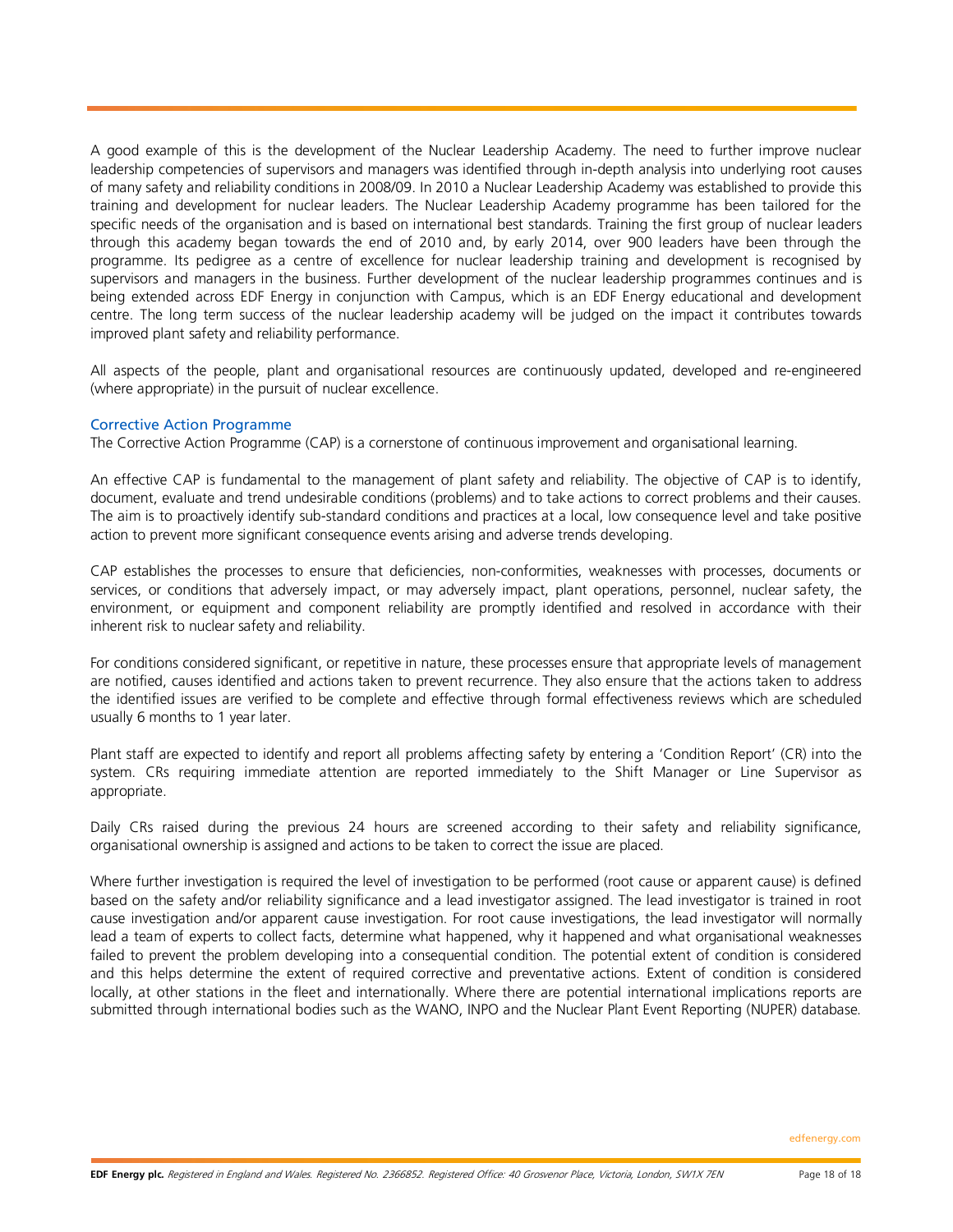A final report is compiled, which includes a corrective and preventative action plan. This report is subject to oversight from the location Corrective Action Review Board (CARB). The CARB is comprised of senior management and independent company oversight representatives and takes the final judgement on the adequacy of the investigation and appropriateness of the proposed corrective and preventative action plan.

Preventative actions are targeted at the root causes of problem, taking into account the potential extent of condition and are designed so that the benefits outweigh the costs. In certain cases, interim mitigation measures are taken to limit exposure to hazards and to restore adequate confidence while final corrective actions are being generated or deployed. Personnel involved in the original issue receive feedback on what was done. This is important to the reinforcement of prompt reporting behaviour and is vital to appropriate organisational learning. Condition report priorities are regularly reviewed so that resources are applied to those actions with the greatest importance to the organisation.

Routine programme health reporting, which includes CAP trending analysis, is carried out in order to identify degrading conditions early before an adverse trend in safety or reliability performance develops. A standard coding system is used so that effective trend analysis can be done subsequently. Finally, the information from CAP is combined with industry-wide information exchanges and integrated within the Operational Experience Feedback process.

# Operating Experience (OPEX)

Together with CAP, the effective sharing and utilisation of experience is a fundamentally important process established by the nuclear industry from the lessons learned initially following the Three Mile Island accident in 1979 and subsequently developed. The Operating Experience (OPEX) processes cover the reviewing, screening, disseminating of internal and external nuclear industry event notices or other operating experience for applicability to specific EDF Energy Generation (NG) facilities. It also provides the basis for external communication of events from within the organisation for the benefit of the worldwide nuclear community through the WANO global event reporting system. (An "event" is defined as any significant deviation from the normal expected functioning of a plant.)

The Operational Experience (OPEX) teams produce internal reports, newsletters and briefings for staff about to consider work activity or plant manoeuvres. Of particular value is the "Just-In-Time Briefing" process where the OPEX is collated and presented to operators and staff at the point of work and immediately prior to the activity.

At the global level, WANO (and INPO) maintain a database of events reported by every nuclear power plant on the secure WANO members' website. WANO has established specific reporting information categories, including causes, corrective actions and learning points. Members are encouraged to report events promptly, so that others can benefit from their experience.

The WANO OPEX Central Team conducts analysis and monitors events across WANO to identify significant issues. Based on the number and significance of events, the Operating Experience Central Team writes Significant Operating Experience Reports (SOERs), Significant Event Reports (SERs) or Just-in-Time briefings (JITs). These reports warrant focused member attention and provide analysed information and learning points that can be applied across all plant types.

To monitor effectiveness there are OPEX process performance indicators, regular self assessments and reviews of the OPEX process.

Within EDF Energy Generation (NG) CAP and OPEX, combined with self assessments and benchmarking processes, ensure that organisational learning is captured, disseminated and retained within corporate memory to reduce events and to lead to continuous improvements.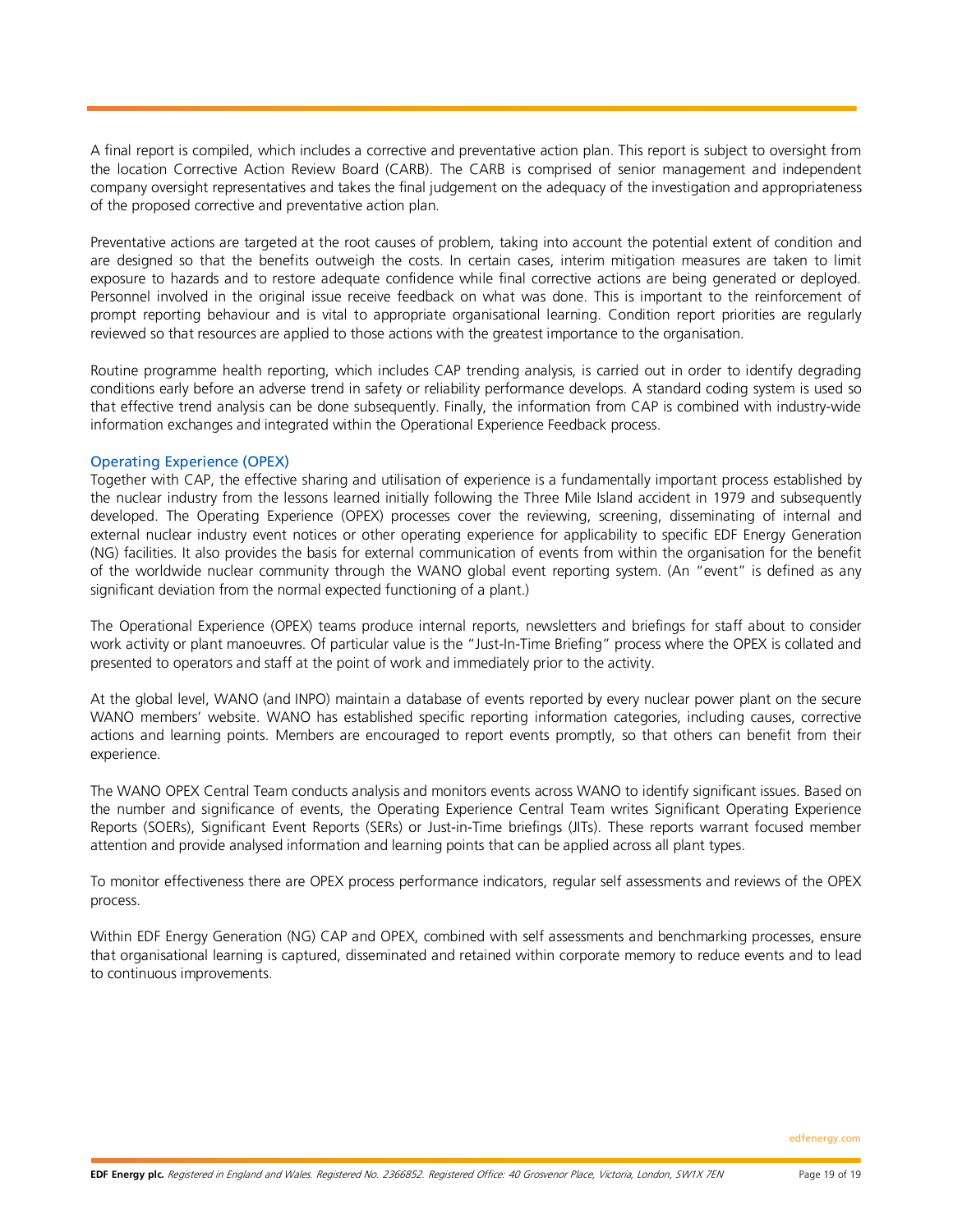# 3.3 Incidents and events

Our plant is designed to be operated without significant impact on the health and safety of its operating staff or of the public living around the stations. To this end it is subject to an extensive routine programme of inspection and maintenance. Its behaviour in normal operation and a wide range of abnormal circumstances have been analysed (the 'Nuclear Safety Case') to show that the station will either be able to continue operation safely or be brought to a safe shutdown condition. The resulting limits on the allowed operating parameters (such as temperature and pressure) and the availability of backup systems are incorporated into operating instructions which control all aspects of operation and direct the action to be taken if these limits are approached. Staff are rigorously trained in the requirements of the Nuclear Safety Case and operators in control are individually examined and authorised to the role. The adequacy of the Nuclear Safety Case, the monitoring and maintenance regime and the control of operations is evaluated continually and is formally assessed in comparison to the latest standards every 10 years.

To give early warning of any deterioration, whether in plant or operating standards, and to facilitate our goal of continuous improvement every deviation from the expected plant status or the management system procedures is required to be reported into our Corrective Action Programme (CAP) as described earlier in this document.

In addition to these routine processes the company has detailed plans for the action to be taken if, despite all these precautions, things should go wrong and the public be threatened. We perform regular emergency exercises to test the procedures, facilities, systems and equipment, and enable everyone to practise their role. These are also the main way that we demonstrate the effectiveness of our emergency arrangements to external agencies and the public. These arrangements have been further strengthened following the events at Fukushima in March 2011.

The application of the company's safety standards reduces, to a very low level, the chance of an accidental event which might lead to the release of even small amounts of radioactivity. Nevertheless we have plans and procedures for dealing with an accident or emergency and protecting both our workforce and members of the public. Many of our staff, in addition to their normal job, are also assigned roles in the emergency organisation. They are trained in these roles, practice them regularly and periodically demonstrate them both to internal assessment teams and to the ONR.

The emergency organisation is assigned activities and responsibilities to achieve the following objectives:

- To activate the site emergency arrangements.
- To issue appropriate warnings at the correct time and ensure the safe withdrawal of all persons on site to pre-arranged assembly points.
- To notify rapidly all persons and external organisations concerned with implementing remedial actions.
- To assemble and deploy, when necessary, emergency teams to assess and minimise the consequences of the accident.
- To assess the risk and extent of any potentially hazardous situation and ensure timely advice is given on appropriate measures to safeguard the public and that appropriate measures are taken to safeguard station personnel.
- To protect the environment. (Steps taken to protect public health may also provide environmental benefits. Nevertheless, attention is paid to the environmental harm which could result from emergency intervention activities.)
- To minimise and then terminate any release of radioactivity and make the affected plant safe.
- To provide authoritative specialist advice to the Police, Local Authorities and other organisations responsible for taking the necessary action to protect the public. This advice will be provided initially by the Emergency Controller and subsequently by the EDF Energy Generation (NG) Company Adviser or until relieved of the responsibility by the Government Technical Adviser.
- To provide accurate and timely information for the Local Authority to inform the public via the news media.
- To maintain an accurate record of events for later analysis.
- To ensure the safety of unaffected plant.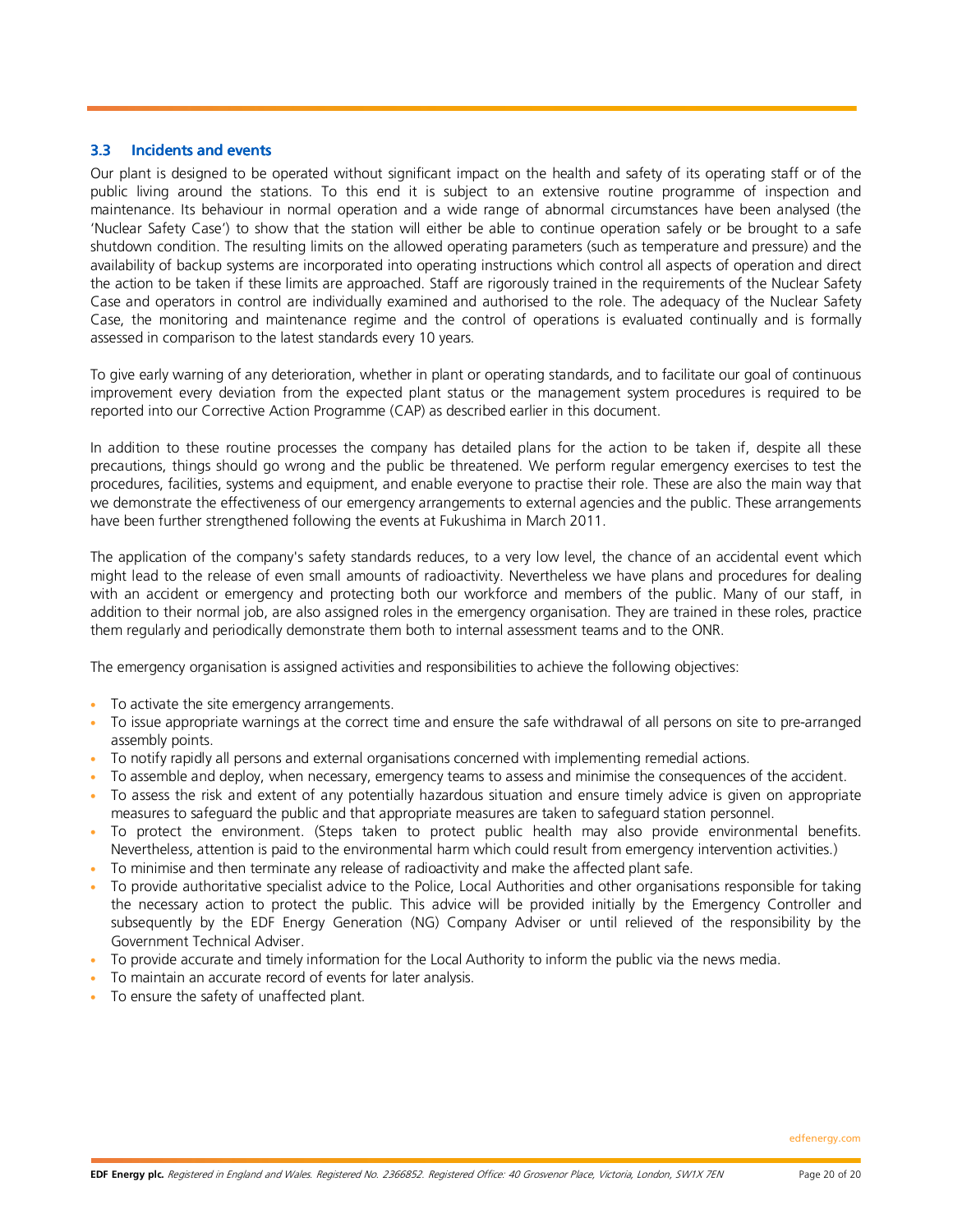If an event should ever occur resulting in a release to the environment of significant quantities of radioactive material then, in addition to our own staff, many off-site organisations would be involved and called upon to take actions to protect the public. These organisations include the Police and other Emergency Services, Local Authorities, Government Departments and Agencies, each of which has its own emergency responsibilities and procedures. These procedures are co-ordinated in the Off-Site Emergency Plan by the Local Authority, which fulfils the requirements under the Radiation Emergency Preparedness and Public Information Regulations (REPPIR).

# 3.4 Risk and Nuclear Safety assessments

Our primary focus is to ensure nuclear safety through positive control of reactivity, core cooling and containment of the contents of the core and all by-products of nuclear power plant operations whether in reactor, during movement, disposal or storage.

Safe nuclear operation is achieved by:

- Plant that is well designed, well operated and well maintained
- Processes that are robust and focused on problem identification and resolution
- People who are well trained, follow procedures, demonstrate a questioning attitude, uphold the highest standards and who coach each other to improve those standards
- A learning organisation that strives for excellence by continuous improvement
- An organisation that has a positive Nuclear Safety Culture

The safety of the company's nuclear power stations was determined prior to construction through use of agreed contemporary advice, including national and international standards and guidelines and is also assessed as issues arise against the company's (deterministic and probabilistic) Nuclear Safety Principles.

The company's Nuclear Safety Principles have been defined taking into account the document issued by the HSE entitled 'The Tolerability of Risk from Nuclear Power Stations' (TOR) and subsequently developed further in 'Reducing Risks, Protecting People' (R2P2), which reflects current thinking on tolerable levels of risk, both to individuals and to society as a whole. In common with TOR and R2P2, the concept of reasonable practicability is also an important feature of the Nuclear Safety Principles.

Periodically there is an additional systematic review, known as the Periodic Safety Review, of all the constituent parts of the nuclear safety case. The main objectives in the review are to risk assess potential faults arising within the reactor and reactor support systems and compare the results against the company's Nuclear Safety Principles in order to:

- Confirm that the installation is adequately safe for continued operation within the current safety case / safety assessment
- Identify and evaluate any factors which may limit the safe operation of the plant in the foreseeable future
- Identify any safety enhancements that are reasonably practicable

The assessment encompasses not only all radiological risks from the reactor but also considerations of criticality safety, the fuel route and radioactive waste treatment plant. The assessment covers plant-based faults, internal hazards such as steam release and external hazards such as seismic, high winds, climate change leading to rising sea levels and flooding amongst others. The assessment encompasses current national and international standards which set industry best practices e.g. IAEA. The review also considers operating experience gained within the company, the global nuclear industry, e.g. Fukushima, and through global high hazard industry events.

Nuclear safety reviews employ: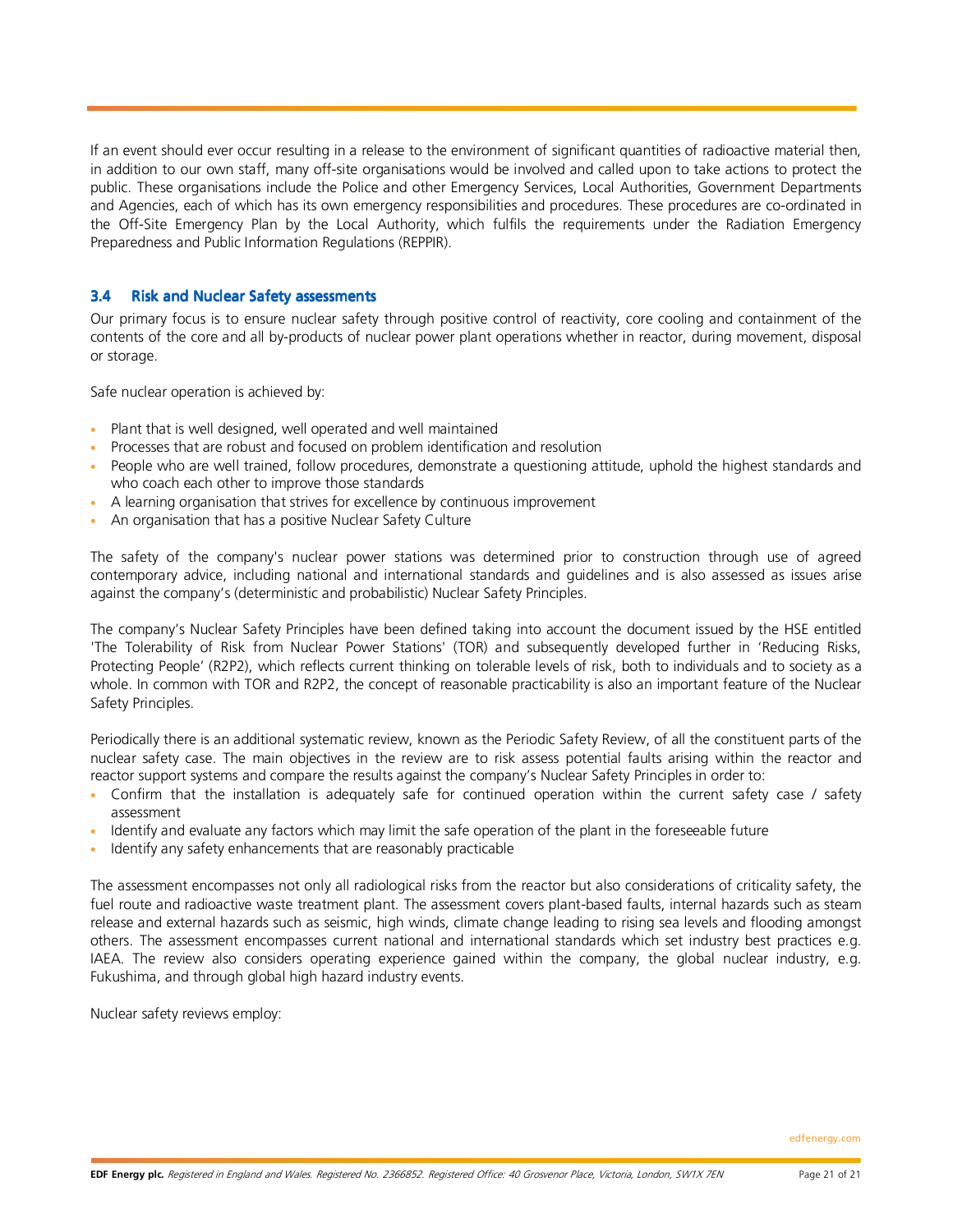- a) Expert assessment of the design and system of operation including all relevant scientific, technical and human factors, good engineering practice and take into consideration accepted precedents and recognised codes and standards;
- b) Structured safety arguments demonstrating the acceptability of the topic under review by assessment against Deterministic Principles and, where relevant, against the Probabilistic Principles, the Doses to Workers Principle and Methods for Supporting Safety Case Claims; and
- $\overrightarrow{c}$  Appropriate quality assurance arrangements for the design, procurement, construction, installation, commissioning and operation of structures, systems and components. Similarly, appropriate arrangements are required for the production of nuclear safety documentation of adequate quality.

#### Maintain Design Integrity

The Maintain Design Integrity policy ensures that the design intent is met and that, where changes are made to the design, this is done in a controlled manner and rigorous configuration control is maintained over the reference plant documentation.

Plant changes may result for a number of reasons, including: self modification (ageing), obsolescence, operating experience, periodic reviews (e.g. safety system reviews or Periodic Safety Reviews) or enhancements.

Design changes may arise in a number of other company processes, including asset management, risk management, outage management, emergency preparedness, procurement and materials management, waste management, environmental management, operational experience, security, radiation protection, human performance, industrial safety and corrective action.

Some plant design changes are identified and scheduled well in advance of the work whereas other plant changes result in plant breakdown requiring urgent action. Irrespective of the motivation for the work, any change to plant and/or the safety case will be subject to the Maintain Design Integrity Process.

The key processes included within Maintain Design Integrity are summarised below:

#### **Modifications**

The Modification Process (Nuclear Site Licence Condition 22) is used to control changes to the plant and/or safety case, subject to the following overriding principles:

- All changes identified as being design and/or safety case changes will be subject to the modifications process
- Design and/or safety case changes which potentially modify the design intent will be subject to the agreement of the Design Authority
- Users of the modification process shall meet prescribed standards of training and experience and satisfactory performance will be subject to ongoing review
- Risks associated with the modification process are identified and managed through use of a barrier model which provides a framework for use in future investigations in the event of process failure and provides a framework for risk assessment when operating the process. The barriers include verification, independent assessment and oversight

#### Periodic Safety Review

The Periodic Safety Review (PSR) (Nuclear Site Licence Condition 15) process is a periodic, holistic review of the condition of the plant and of any changes to standards and is used to justify continued operation. The review encompasses not only all radiological risks from the reactor, but also considerations of criticality safety, the fuel route and radioactive waste treatment plant. The assessment covers plant-based faults, internal hazards such as steam release and external hazards such as seismic, high winds, leading to rising sea levels and flooding amongst others. The assessment encompasses current national and international standards which set industry best practices, e.g. IAEA. The review also considers operating experience gained within the company, the global nuclear industry, e.g. Fukushima, and through global high hazard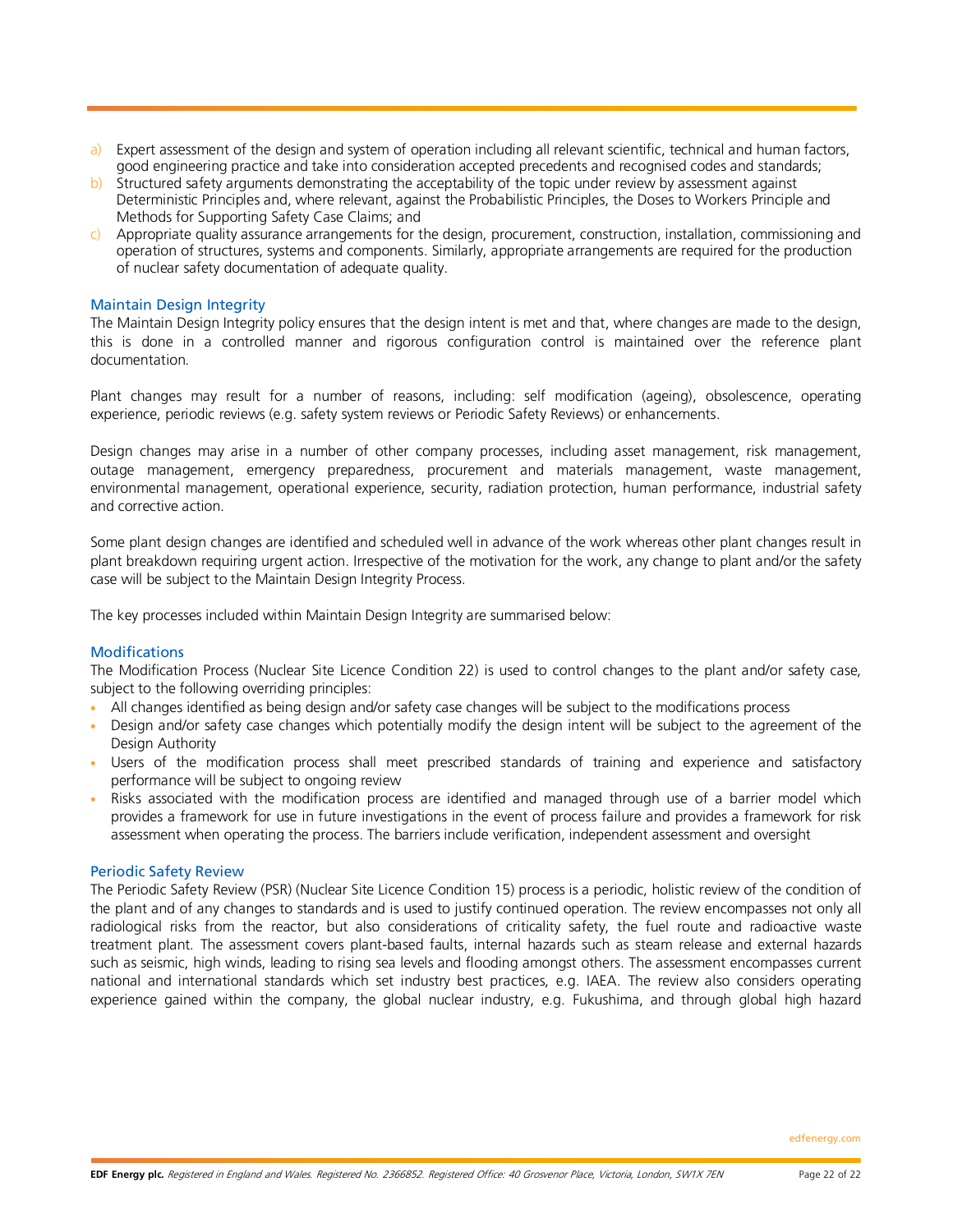industry events. Part of the benefit of the review is that it confirms that the aggregate effect of minor design changes has not become significant. It also acts as a check that plant documentation is up to date and accurately reflects the plant design.

The PSR is carried out on, approximately, ten-yearly intervals. The reviews identify issues to be addressed, grading of their significance and prioritise and address the issues through systematic business processes. The PSR is provided to the Government's nuclear regulator who accepts the findings and monitors progress of the identified improvements.

#### Nuclear Safety Committee (NSC) process

The NSC process sets out the arrangements for the compliance with Nuclear Site Licence Condition 13. The most significant design changes and other significant safety matters are referred to the NSC for advice.

#### Oversight Arrangements

The Oversight Arrangements process consists of the arrangements that Design Authority uses to ensure that the Maintain Design Integrity process is effective, to report on the health of the process and to identify and drive opportunities for improvement. These arrangements consist of collating information gathered across the organisation to provide insight into the effectiveness of the Maintain Design Integrity process across the fleet and at relevant corporate functions.

#### Engineering Change Training and Accreditation

All safety case role holders will meet specified levels of training and accreditation as defined by this process. Capability is the subject of ongoing review and re-accreditation.

#### DESIGN AND SAFETY ASSESSMENT

#### Engineering principles

If a fault occurs at a nuclear power station the installed safety systems are required to operate and fulfil their safety function, e.g. the provision of post trip cooling. In order to make the safety systems more resilient, additional plant over the basic requirement is provided. The principles of redundancy (more plant of the same design), diversity (more plant of different design) and segregation (more plant in a different location) are built into nuclear power station design. In addition, a further important safety principle is the single failure criterion, which requires that no single random failure within a safety system should be able to cause the loss of a safety function. These principles are examples of deterministic (engineering) safety provisions.

Common mode failures in similar plant may be difficult to identify. It is therefore assumed that, however much redundancy a system possesses, its reliability is limited (numerically to one failure per 10,000 demands, or in very exceptional circumstances one failure in 100,000). The implication of the common mode cut-off is that a single safety system / line of protection is insufficient for a frequent fault (classified as faults which are expected to occur more than once in 1000 years) hence a diverse line of protection is provided. For infrequent faults, a single line of protection will suffice provided it is sufficiently reliable.

For all credible faults, one line of trip, shutdown and post cooling is provided. The provision of additional reactor protection is considered in an ALARP framework. In reality two lines of protection are provided for most frequent faults.

There are some safety functions for which redundancy and diversity of protection is not possible. For example, there is only one concrete pressure vessel surrounding an AGR reactor. In such cases, failure of the component has to be made so low that it is essentially regarded as incredible. In order to sustain a claim of incredibility of failure, particularly high standards of design, construction and inspection are needed.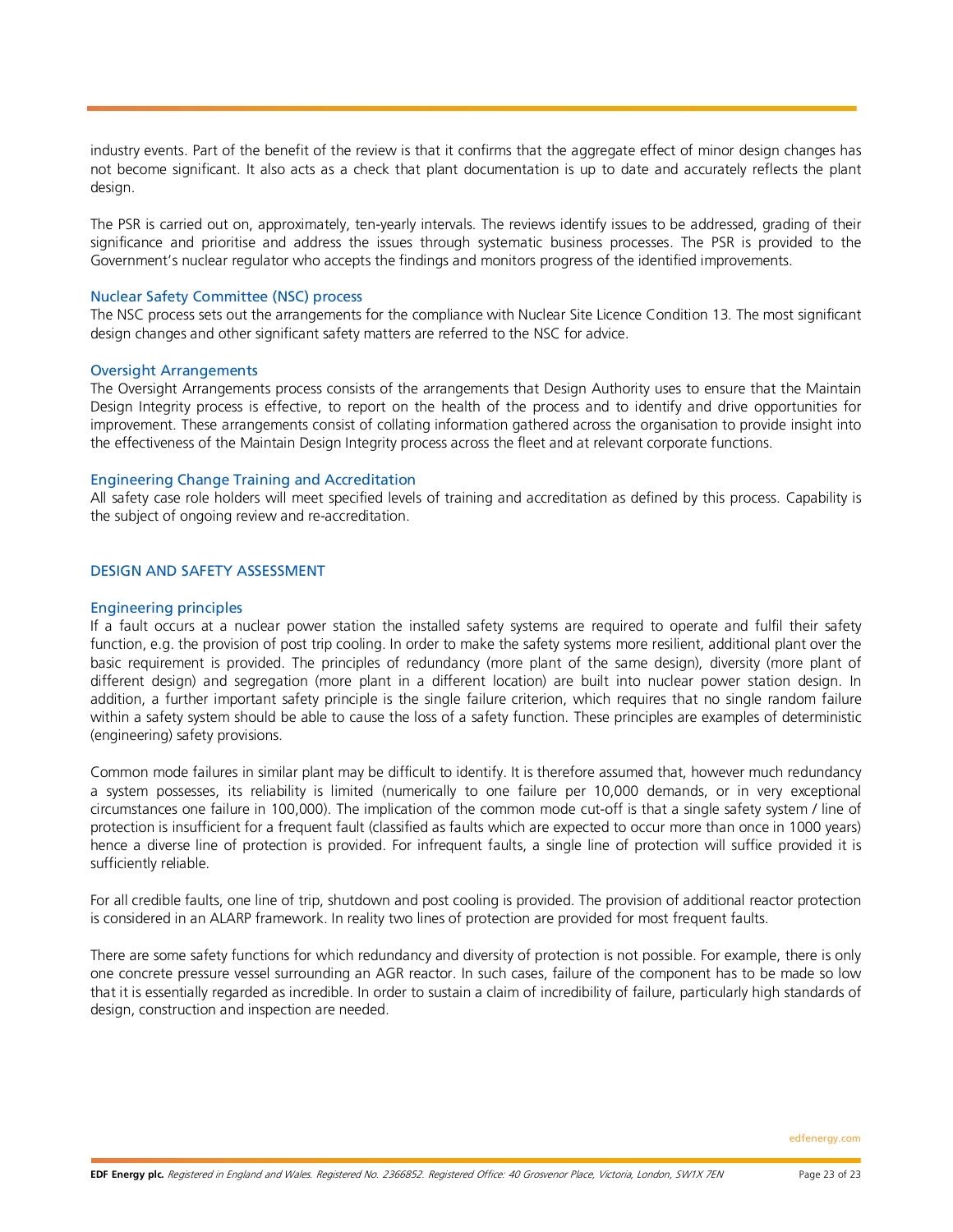#### **Hazards**

A hazard to a plant item is defined as anything outside that item which could cause it to fail. Hazards are classified as external or internal. An external hazard is something imposed on the station site from outside, such as extreme winds or an earthquake. An internal hazard is something caused by a plant failure within the site, such as fire, flooding caused by the breach of a water pipe or a major steam release. Hazards constitute potential common causes of multiple plant failures.

The accepted approach is to demonstrate that there are comfortable margins to survival of each relevant hazard at the one in 10,000 year level for a single line of protection. An additional line of protection is justified for less severe hazards at the one in 1000 year (frequent) level. This approach reflects the difficulties in determining data for very infrequent hazards.

Appropriate measures are in place to limit the potential effects of hazards to an acceptable level. Maintenance procedures are also biased towards plant which poses a hazard to safety related items.

#### Beyond design basis faults

It is recognised that there are certain extreme fault conditions for which there is no specific design provision - these are termed "beyond design basis faults". There are also unlikely combinations, or sequences, associated with design basis faults that fall into this category.

Such situations have been analysed to confirm that there are large margins available within the design basis fault studies. In particular, it has been shown that there are no "cliff edges" which would result in the fuel safety limits being exceeded in the majority of beyond design basis situations analysed. Therefore, even though specific studies have not been carried out for all possible events, scoping studies have shown the plant to be capable of maintaining safe conditions.

It is very difficult to provide detailed instructions to the Reactor Desk Operator covering all the different extreme situations which may arise at very low frequency. The types of actions which would be most beneficial in these remote circumstances have nevertheless been considered, and this has resulted in the issue of two sets of additional instruction known as Symptom Based Emergency Response Guidelines (SBERGs) and Severe Accident Guidance (SAG):

- The SBERGs give advice in a developing fault situation, for which the normal operating instructions are not valid. This advice concentrates on the symptoms of the fault rather than on specific failures in any one plant system. The SBERGs supply guidance on the most appropriate actions which would be needed to preserve and reinforce the critical safety functions, such as reactor cooling.
- The SAG advises on the management of the reactor after a severe fault. They concentrate on actions to establish the critical safety functions and to minimise the release of radioactivity from the core and plant.

# 3.5 Radiation exposure (to workers and the general public)

#### Radiation exposure to workers

Radiological protection is identified as one of the 15 principle processes within our Company.

We have dedicated radiological protection personnel and a radiological protection programme in place to set standards, measure compliance and drive continuous improvement. Many of the improvements that have been introduced over the last seven years would not have been possible without management support and financial investment in the radiological protection programme.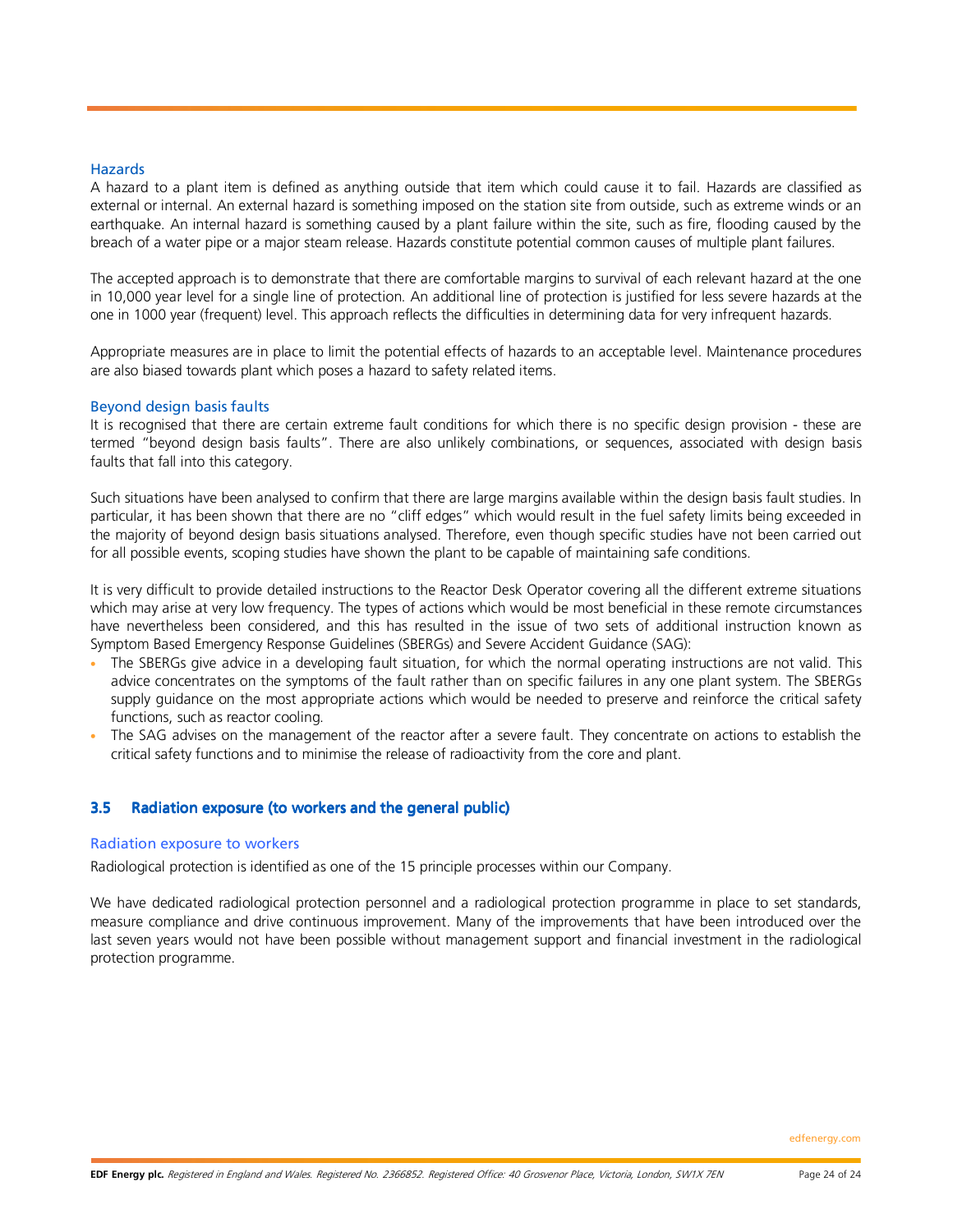We have adopted a 'programme of health' based on WANO's performance objectives and criteria, together with a set of performance metrics that are routinely reviewed and reported. Regulatory compliance is monitored by an internal control process linked to the 'programme of health'. Anomalies that are identified are analysed, reported and addressed.

Our radiological protection improvement plan focuses on processes, training, instrumentation, manpower and benchmarking. The plan is aimed at addressing performance gaps and replicating best practices across the fleet. We measure delivery and station implementation.

Independent corporate surveillances are undertaken at stations to assess the adequacy of radiological protection outage programme control measures and to assess progress to implement radiological protection improvement plans to the fleet standard.

Radiological protection of workers is paramount in the planning and execution of work involving ionising radiation. Work is fully justified in terms of its net benefit and risks from work with ionising radiations are assessed within a formal process linked to all work performed. A radiological risk assessment is performed for each task performed inside the Radiological Controlled Area by a radiation safety engineer and radiological safety work permits are issued to personnel that specify radiological precautions. All work activities are planned, specified and implemented in such a manner as to ensure that individual and collective radiation doses are maintained as low as reasonably practicable (ALARP).

Training and instruction is provided to equip workers with the knowledge required to work safely in Radiological Controlled Areas. Workers undergo induction training and job orientation. In addition, simulator training has been developed to train personnel and contractors to an agreed standard covering fundamental requirements for working in and exiting contamination areas. Mock up training facilities have also been provided which simulate the reactor and plant. These help to train workers to safely execute work in high risk radiological areas. This training has resulted in improved standards and has contributed to reducing the radiation dose that workers receive.

Controls and supervision are provided to oversee the safety of persons required to enter Radiological Controlled Areas. A 'meet and greet' programme has been implemented at the entrance to Radiological Controlled Areas to assess whether workers fully understand the radiological safety requirements for their intended work.

Coaching is encouraged in Radiation Controlled Areas to encourage good behaviours and correct sub-standard practices and behaviours. Radiological protection coaching cards and a database are used to keep a record of coaching performed.

Workers are expected to adhere to radiological protection rules, minimise the dose they accrue, limit the generation of radioactive waste and to correctly use Personal Protective Equipment and monitoring instrumentation.

Any workers who purposely disregard radiological protection rules or instructions will, in the interest of their own and other workers' safety, be barred from entering Radiological Controlled Areas until their management has instituted remedial action to prevent a recurrence.

Whenever practicable, engineered and physical control measures are employed to minimise radiological risks in the work place.

Adequate radiological protection monitoring instrumentation and Personal Protective Equipment is provided to ensure the safety of workers. An instrumentation replacement programme was instigated, for installed and portable radiation and contamination instrumentation, to provide an improved monitoring capability. Obsolescent personal contamination exit monitors were replaced at all sites in 2011. The new exit monitors are far more sensitive and their settings are aligned to international standards.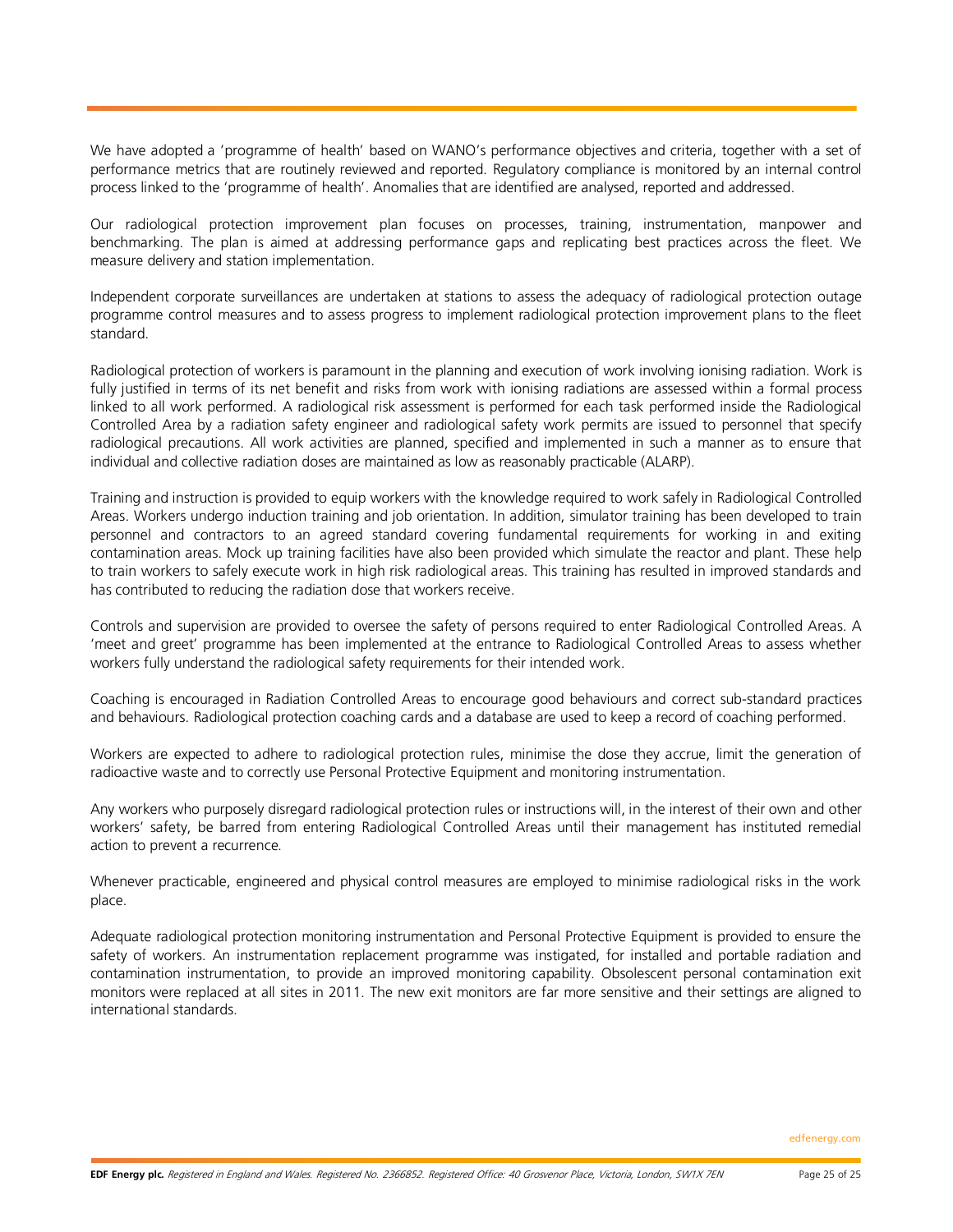Portable radiological protection instrumentation has systematically been replaced to a common fleet standard. Improved Personal Protective Equipment for work in Radiological Controlled Areas is progressively being replenished by all stations.

All sites use an Electronic Personal Dosemeter which measures radiation dose and warns the wearer if pre-determined dose levels are exceeded. Teledosimetry systems, which can be used to remotely monitor the dose received by workers, have been introduced for work in high radiation dose rate areas.

Tool stores are being established to limit the quantity of equipment taken into the Radiological Controlled Areas. This improvement reduces the manpower required to monitor and clear the equipment from the areas and lowers the risk of inadvertently releasing contaminated equipment.

Together with our contract radiography companies there is alignment with new standards for radiography, that incorporates industry best practices (such as close proximity radiography) with training and learning points from past radiography events. The company encourages the use of close proximity radiography which significantly reduces the radiation risk from this type of work by eliminating the need to wind the radioactive source out of its container.

Corporate and station ALARP committees periodically review radiological performance with the objective of improving radiological protection standards and reducing radiation dose to workers.

We have never had an incident resulting in a significant uptake of radioactivity by a worker and no worker has received a radiation dose above the legal limit. In the highly unlikely event that a worker be exposed to a dose above the statutory dose limit reporting procedures are in place and specialist staff would be engaged in counselling the individual about the dose received. However at these levels no specialist treatment would be required. Should the dose to the individual be truly excessive then there are specialist hospitals designated for the treatment of casualties exposed to very high levels of radiation and the individual would be referred to one of these for treatment.

Our reactor design and comprehensive radiological programmes have ensured that our station collective radiation dose performance is among the best in the international nuclear industry.

#### Radiation dose to the public

The main source of radiation dose to the public from our operations is the impact of radioactive discharges to the environment. In our Environmental Management System we identify and plan the operations that are associated with the identified significant environmental aspects consistent with our environmental policy, objectives and targets, in order to ensure that they are carried out under specified conditions by:

- Establishing, implementing and maintaining a documented procedure(s) to control situations where their absence could lead to deviations from the environmental policy, objectives and targets;
- Stipulating operating criteria in the procedure(s); and
- Establishing, implementing and maintaining procedures related to the identified significant environmental aspects of goods and services used by EDF Energy Generation (NG) and communicating applicable procedures and requirements to suppliers, including contractors.

Each operational site has Environmental Specifications (ESpecs) that are the mechanism for satisfying the above requirements in the Central Control Room. These cover both radiological and non-radiological processes.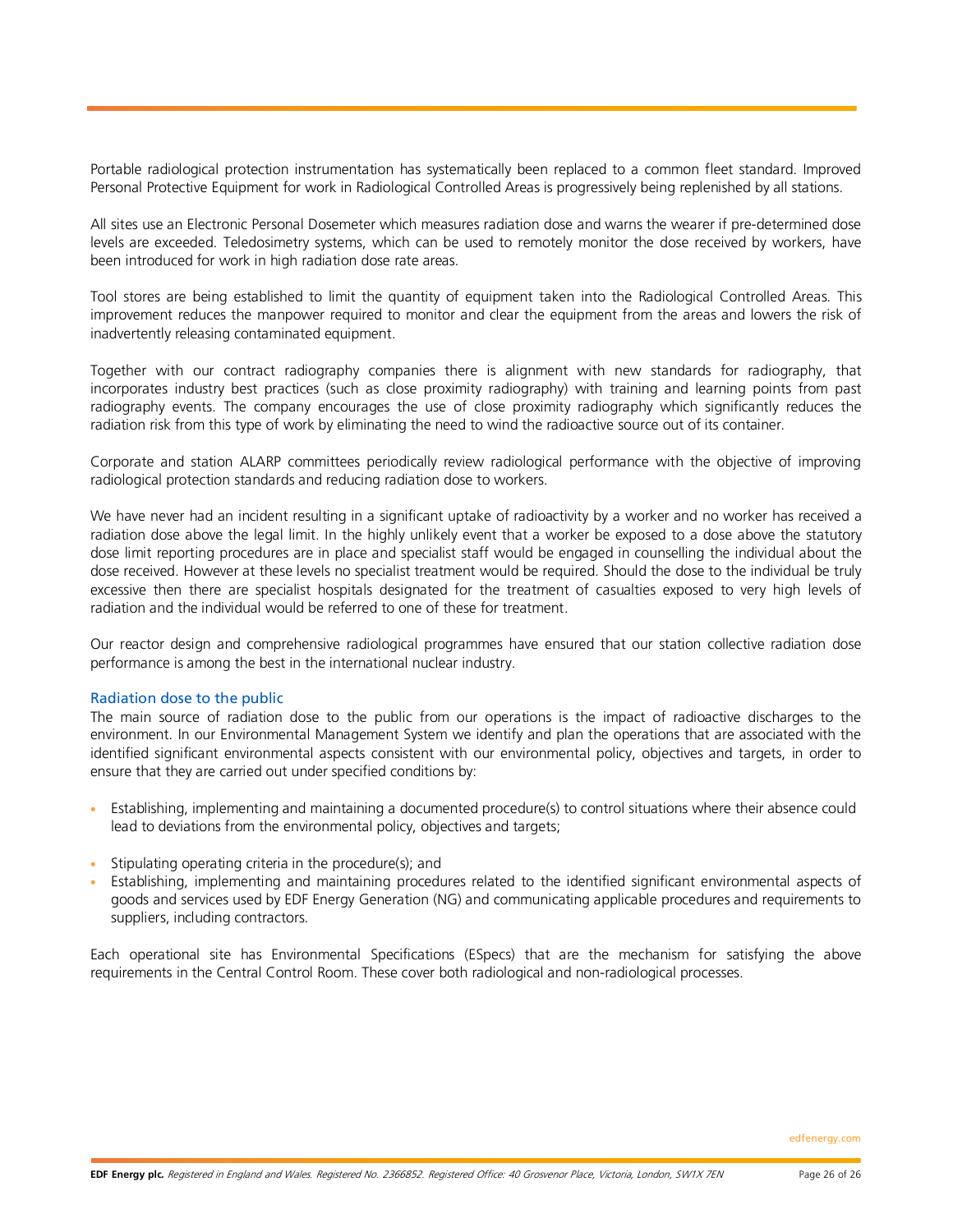Each operational site has an Environmental Maintenance, Inspection and Testing Schedule (EMITS) associated with environmentally sensitive plant and significant aspects.

We subscribe to a number of other non-legislative requirements e.g. The Nuclear Sector Plan (a collaborative project between the Environment Agency and the whole nuclear industry that plans to reduce the impact of the nuclear sector on all aspects of the environment, going well beyond the requirements of environmental legislation), ISO14001 and Biodiversity Action Plans.

The company's Environmental Management System (EMS) and all its supporting specifications forms part of the Company Management System and utilises recognised company processes where practicable.

Broadly, there are two types of environmental documents that make up the EMS. The first type describes specific environmental processes that are generally applicable to all environmental regimes e.g. maintenance and operation of equipment and training of staff. The second type specifies how the company complies with particular "major" environmental legislation.

Each site maintains documented procedures to monitor and measure, on a regular basis, the key characteristics of its operations and activities that can have a significant environmental impact.

The procedure(s) include the recording of information to monitor performance, applicable operational controls and conformity with the company's environmental objectives and targets.

Centrally, the Environment Department monitors, measures and reports each site's, and the overall fleet's, environmental performance.

# 3.6 Security

EDF Energy Generation (NG) takes security very seriously and recognises that people working in the civil nuclear industry and the public at large, are entitled to a safe and secure civil nuclear industry environment. Security staff are routinely trained, exercised and developed, and security systems are subject to regular checks and evaluation.

Civil nuclear security in the UK is regulated by the Office for Nuclear Regulation (Civil Nuclear Security).

ONR conducts its regulatory activities on behalf of the Secretary of State for Energy and Climate Change (DECC) under the authority of the Nuclear Industries Security Regulations 2003 (NISR 03), as amended in 2006. It works in close conjunction with nuclear security policy officials in DECC and with other government departments and agencies and with overseas counterparts. It is responsible for approving security arrangements within the industry and ensuring compliance with NISR 2003 which is enforced in the form of a Security Policy Framework and the National Objectives, Requirements and Model Standards, covering all aspects of security.

Through EDF Energy Generation (NG)'s Corporate Security function a management system has been established, comprising operational (including armed police), physical and technical information and personnel security controls, supported by processes, standards and guidelines that meet both our business and regulatory requirements. All staff are made aware of security requirements and trained appropriately. In particular they are made aware of their individual security responsibilities, regulatory compliance and event reporting. The system also demonstrates how EDF Energy Generation (NG) achieves compliance with nuclear site licence conditions and applicable security, regulatory and legal requirements as well as meeting the prime security requirements of the business.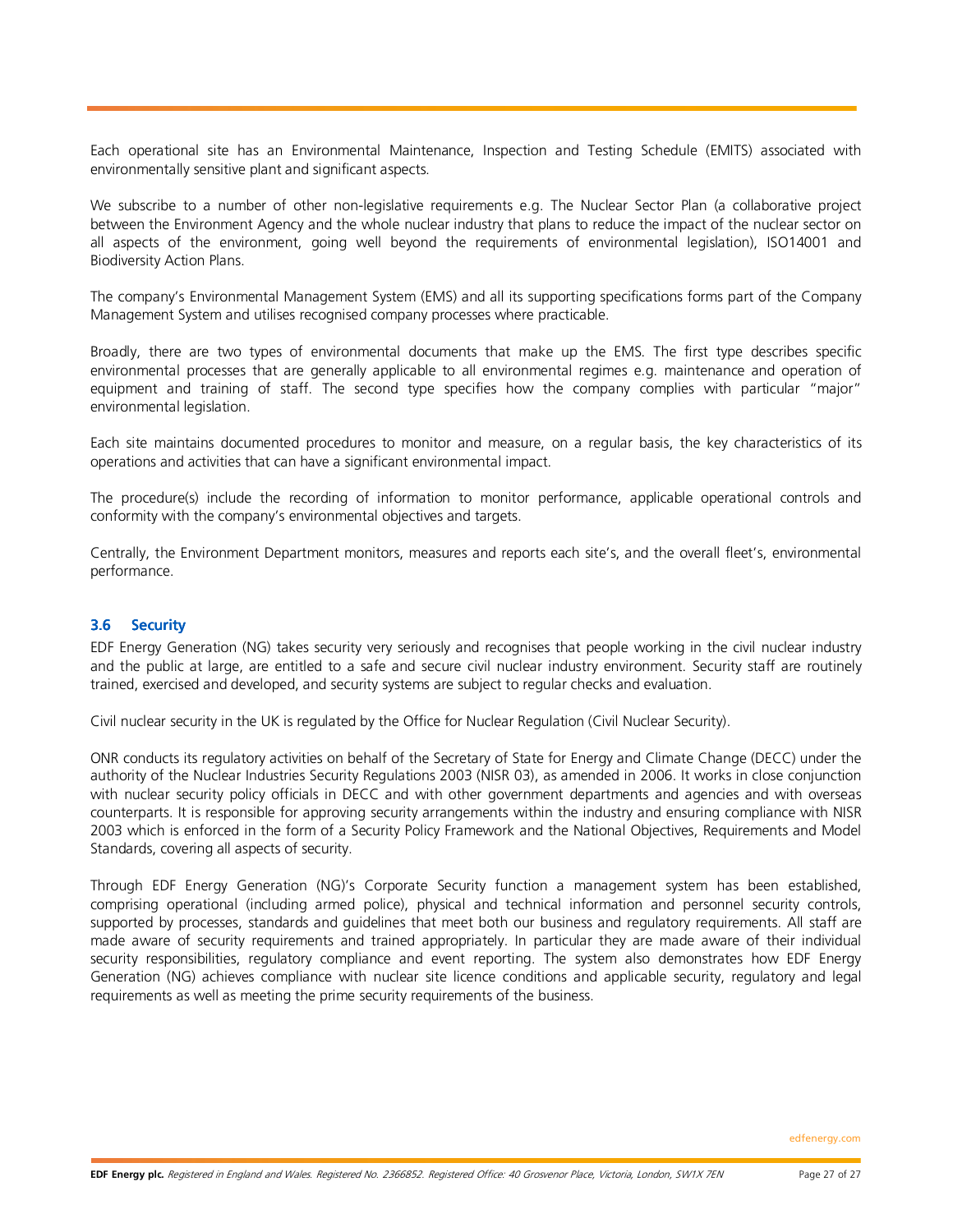EDF Energy Generation (NG)'s approach to security is risk based and designed to ensure that appropriate and proportionate controls are implemented and maintained; to ensure a safe and secure environment. The perceived security risks are assessed and subjected to regular internal and external review. The risk profile covers all the perceived security threats to the business from normal crime and malicious behaviour through to protestor disruption, cyber attacks and terrorism. As part of the process of continuous improvement, the security regimes are developed in the light of operational experience in the UK and abroad, and appropriate use is made of developing technologies, capabilities and processes. Frequent internal security assessments and external regulatory security inspections provide the basis for effective and dynamic security regimes. The overall state of security in the civil nuclear industry in the UK is given by ONR (CNS) in its annual report 'The state of security in the civil nuclear industry and the effectiveness of security regulation'. The report provides an independent reflection on security performance.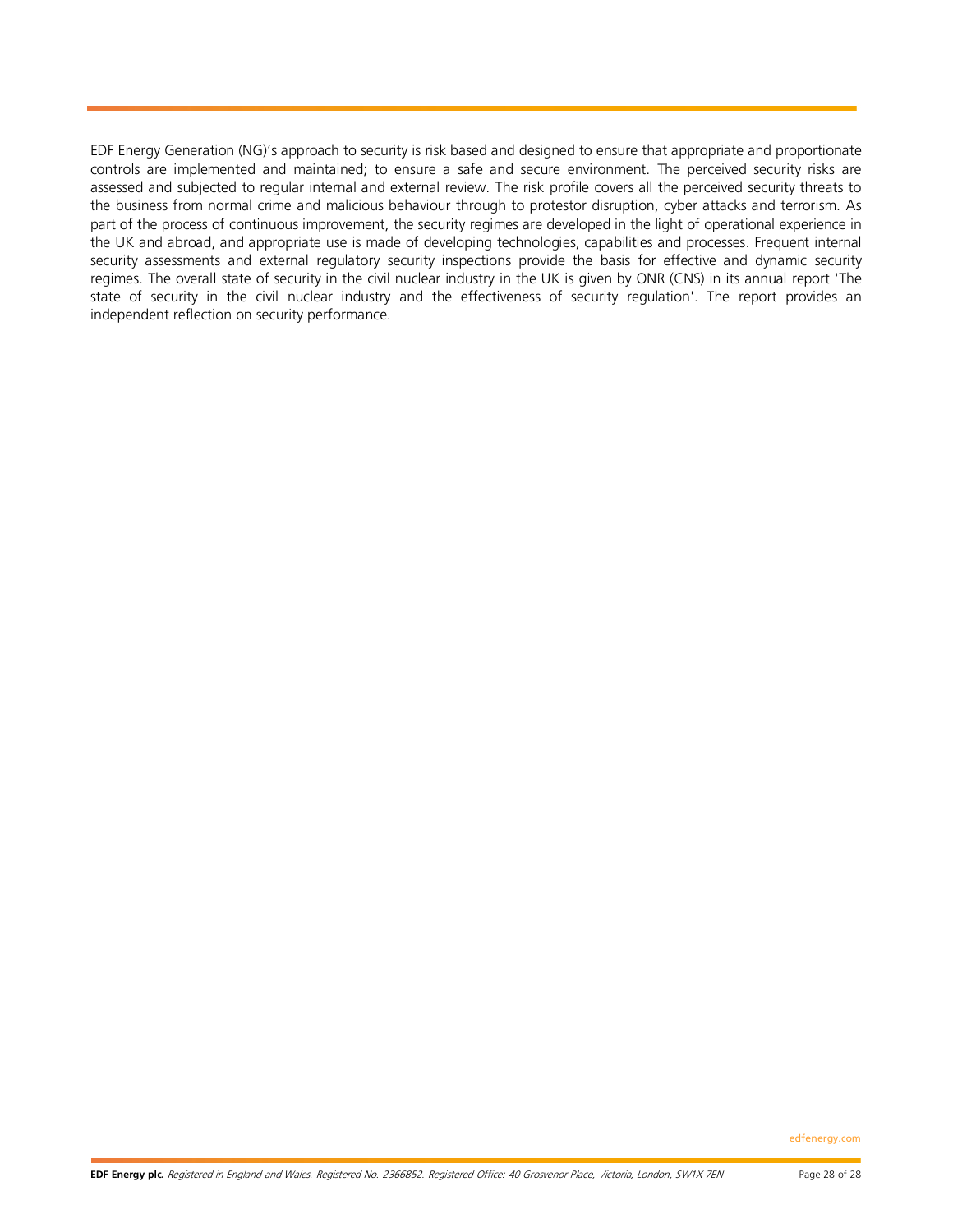# 4. Nuclear waste policy

#### 4.1 General and operational wastel

EDF Energy Generation (NG)'s number one priority is safety and we strive for a Zero Harm Record. Our policy is to be compliant with the UK law and to conform to UK Government policy. In order to achieve our goals we have a suite of governance to manage conventional and radioactive waste across the fleet.

EDF Energy Generation (NG) has implemented an Environmental Management System (EMS) across the business which is certified to the ISO14001 standard.

Our EMS is built around an Environmental Policy, which includes a statement that we will seek to reduce the generation of all types of waste, both conventional and radioactive, to a practicable minimum.

As a business whose prime activity is the generation of electricity we must demonstrate high standards of performance regarding safety and protection of the environment. Recognising our duty of care, we have an obligation to ensure that our nuclear power stations are operated in a manner that safeguards the public and the environment.

Our goal is to achieve excellent environmental performance throughout EDF Energy Generation (NG). We aim to comply with regulations, achieve excellence and continually drive ourselves to a higher standard.

EDF Energy Generation (NG) seeks to achieve the goals set by:

- 1. Reducing the environmental effect of our activities, products and services to a practicable minimum by the prevention of pollution, reduction of waste and the efficient use of resources
- 2. Promoting the efficient use of energy
- 3. Continuing to develop a sense of environmental responsibility among staff and contractors
- 4. Openly reporting performance against environmental targets
- 5. Assessing the impact of our operations on biodiversity and implementing opportunities for enhancement

To remain certified to ISO14001 standard, EDF Energy Generation (NG) must periodically demonstrate that it has taken action to improve environmental performance.

As far as reasonably practicable we will conduct the following actions to meet our commitments:

- Use of reprocessed uranium in our existing fleet of power stations
- Reduction of generated radioactive waste and spent fuel
- Effective use of the waste management hierarchy

EDF Energy Generation (NG) is committed to working on future improvements in spent nuclear fuel and radioactive waste management and as such EDF SA, Generation (NG) and Nuclear New Build identify synergies and report to the CEO of EDF Energy. The mission of this group is to:

- Share experience for better management by both EDF SA and EDF Energy of their respective national issues.
- Constructing a common knowledge base that will be required for defining future, larger group strategies.

Two key areas of interest at present are the reprocessing and/or long term storage option for spent fuel and the potential for different waste management options including Very Low Level Waste (VLLW). These areas are reviewed as technologies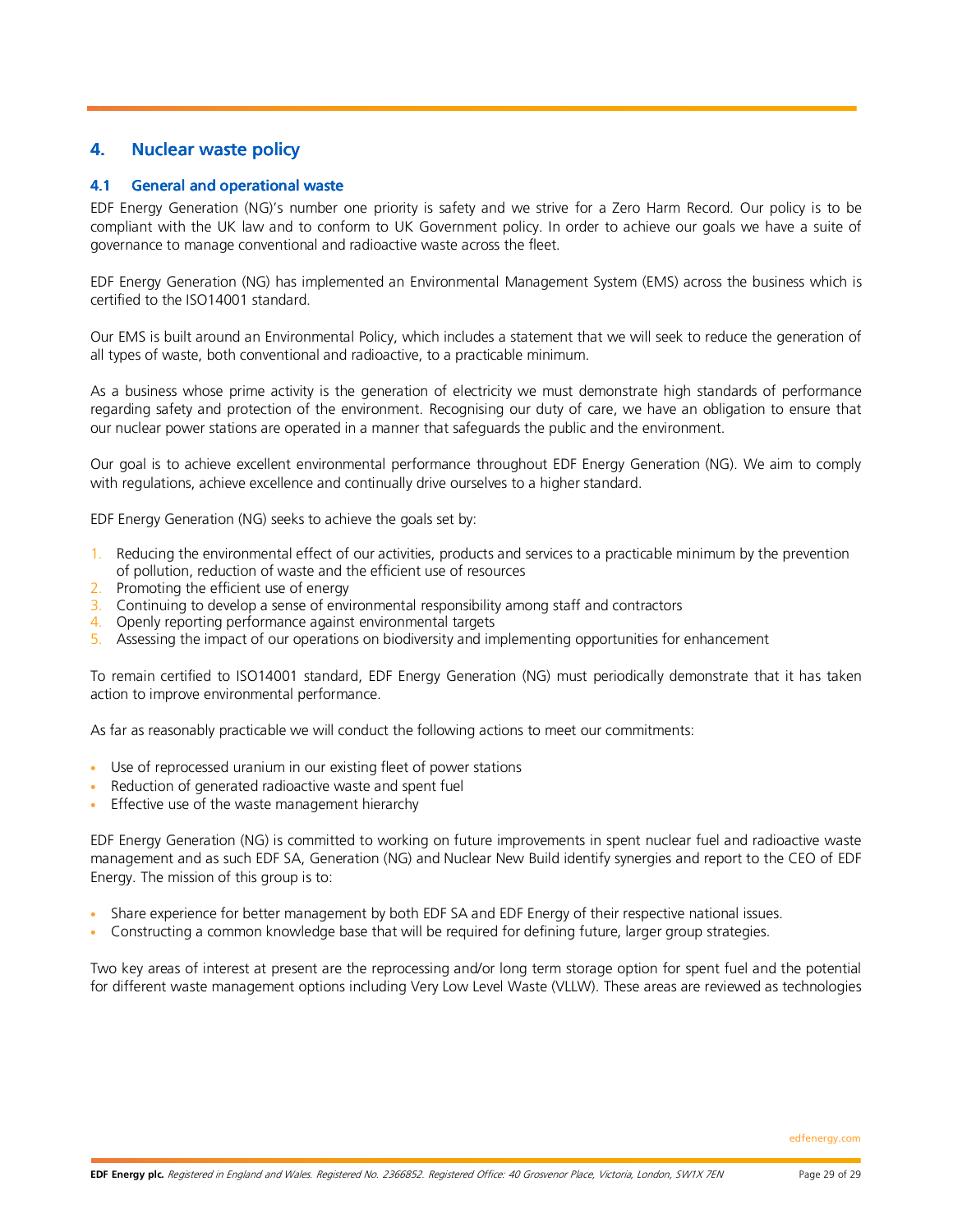and capabilities develop. EDF Energy Generation (NG) continues to review the options for reuse of spent fuel material in future reactor designs and is continuing to work with our nuclear partners investing in possible technologies.

EDF Energy Generation (NG) is committed to continuous improvement in all areas of its business including Radioactive Nuclear Fuel and Waste Management.

# 4.2 Spent fuel

EDF Energy is committed to applying the principles of sustainable development to all its activities. Within Nuclear Spent Fuel this means:

- Giving the highest priority to safety and the protection of people and the environment, and playing a leading role in the drive for continuous improvement in these areas across the worldwide nuclear industry
- Maintaining responsibility for managing our wastes including working with Government, NGOs and others to demonstrate real progress towards implementing a long term UK radioactive waste solution for the industry
- Ensuring there is both the funding and know how available to future generations to deal with the decommissioning and waste management needs of our stations
- Being open and transparent in these businesses and demonstrating we can be trusted to act to the highest professional standards in relation to nuclear security issues
- Not allowing nuclear materials from our business to be used for non-peaceful purposes. This is a legal requirement in the UK
- Supporting development within the UK of the skills necessary to sustain these nuclear businesses through our work with schools, universities and other bodies

EDF Energy Generation (NG) is demonstrating the above through numerous programmes of work and control systems, these include:

- Continuous learning though the active engagement in a CAP, Opex, Self Assessment and Benchmarking programmes to support our continuous improvement across our entire nuclear business
- Research and development of new fuel types and designs to improve efficiencies and fuel utilisation to minimise spent fuel arisings
- Investment in Post Irradiation Examination (PIE) of fuel and components to ensure our plants are operated as safely and efficiently as possible
- Nuclear Material Accountancy, which ensures that all EDF Energy nuclear material is accounted for at all times
- Supporting our Nuclear Power Academy through provision of expert knowledge for training of our staff, contract partners and other organisations who are involved in the handling, transportation, storage and management of spent fuel and waste

# 4.3 Decommissioning and waste

The company as owner operator and licensee is responsible for ensuring the safe decommissioning of all of the nuclear power station sites. The company decommissioning policy, strategy and plans have evolved over a number of years and have been developed using multi-attribute decision analysis to ensure that the Best Practicable Environmental Option (BPEO) is being pursued. The strategy and plans take due consideration of the nuclear, industrial and environmental safety implications. The company policy and strategy objective of decommissioning is to return the power station sites to a state suitable for unrestricted alternative use.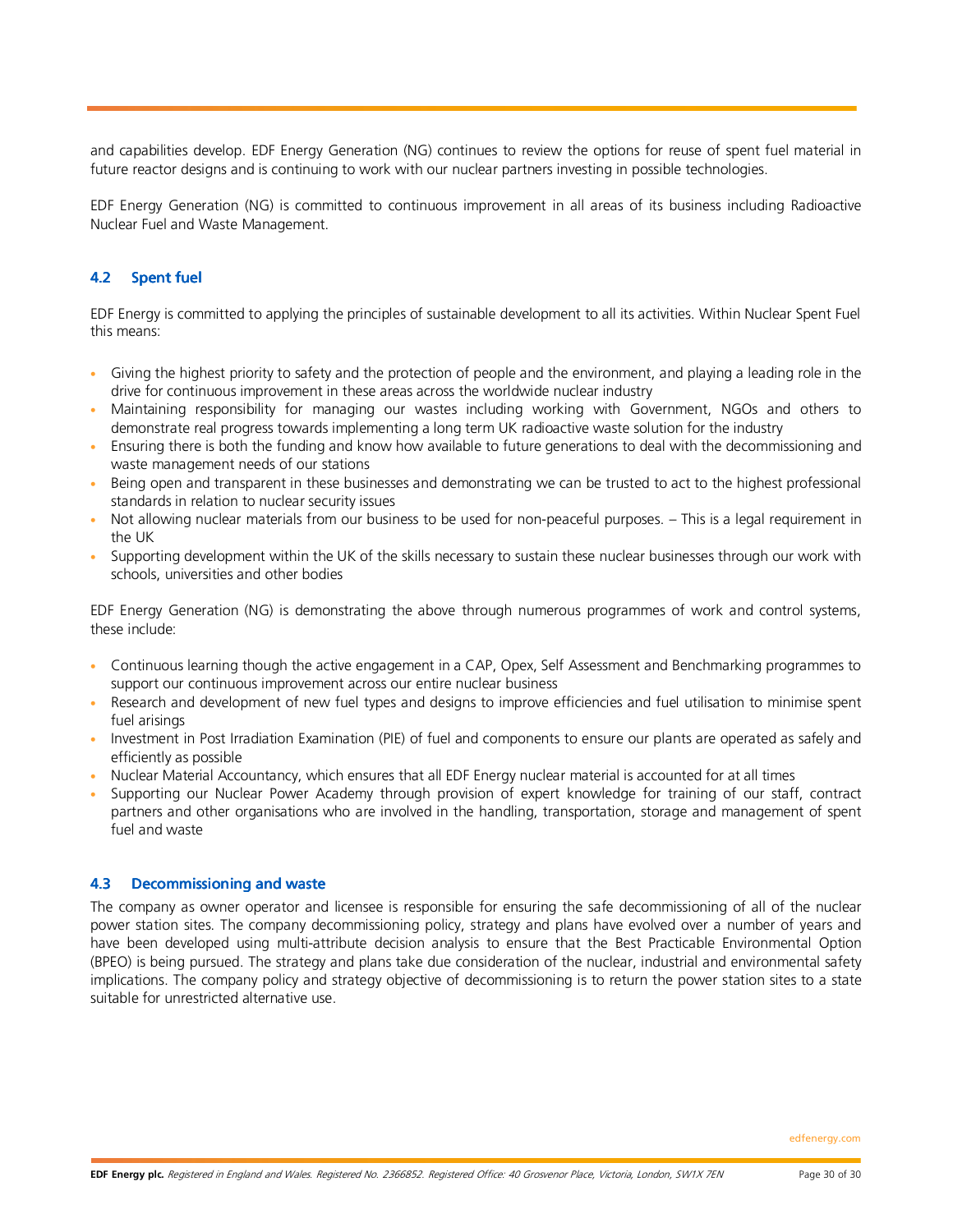It should be emphasised that EDF Energy remains responsible for the decommissioning of our existing power station sites. The responsibility for discharging all aspects of the decommissioning works and management of the associated wastes rests with EDF Energy. (The decommissioning responsibility **does not** transfer to the NDA following end of generation). The role of the NDA, as agent for UK Government/Secretary of State, is to administer the Liabilities Management Agreements, including the approval of Nuclear Liabilities Fund (NLF) payments for decommissioning and waste management.

The funding for EDF Energy Generation (NG) power station decommissioning and waste management comes primarily from the Nuclear Liabilities Fund (NLF), but also from EDF Energy/EDF Group Accounts

The decommissioning strategy, policy and plans are subject to regular review. At minimum, a 5 yearly review of the plans is undertaken. In practice, to date, the review/revision has been on a greater frequency. This commitment to review ensures the plans reflect best practice, take advantage of OPEX from ongoing decommissioning projects and remain consistent/ aligned with national and international policy, legislation and best practice. The latest submissions and approvals were made during 2013.

The strategy and plans reflect the relevant OPEX from decommissioning of other power stations in the UK and internationally. In developing our decommissioning plans and strategy EDF Energy has worked with experienced contractors involved in Magnox fleet decommissioning and international decommissioning projects. We aim to ensure OPEX on decommissioning relevant to our nuclear fleet is reflected in our associated plans and approach. Hence, the company actively participates in a range of Industry decommissioning forums, including those focussed on associated research and development into decommissioning and waste management.

It should be noted that no decommissioning has yet been carried out for any of our EDF Energy Generation (NG) nuclear power station sites. Power station decommissioning, following a planned end of generation, remains some years off. However, detailed baseline decommissioning plans for each of our power stations are in place. These plans have been developed over a number of years/iterations and have been formally approved by our regulators and the NDA.

The detailed Baseline Decommissioning Plans (BDPs) include site-specific detail on each individual decommissioning activity and process including the requirements to transition from an operational site to a decommissioning site following end of generation. The transition from operation to decommissioning includes consideration of the associated resourcing and training requirements.

The BDPs include detailed decommissioning work scope, schedules, costs and include a comprehensive decommissioning radioactive waste inventory – which is the basis for the company's annual inventory return. The inventory of decommissioning waste being reported in the national UK radioactive waste inventory, the latest edition being "The 2013 UK Radioactive Waste Inventory" - URN 14D037 NDA/ST/STY(14)0007 February 2014.

The estimates of decommissioning waste inventory are robust and based on comprehensive waste assay and characterisation. The decommissioning waste inventory will be maintained and formally reported throughout the decommissioning period to reflect the actual, in practice, waste inventory as it arises. This OPEX will be used to refine any subsequent decommissioning waste estimates.

It should be noted that a programmatic approach to the decommissioning of the nuclear sites has been developed to ensure synergies and opportunities for cost and waste reduction, etc across the fleet are enabled.

The potential impacts of the company's operational activities on decommissioning are a key consideration. For example, all engineering changes to plant or processes are formally assessed to consider the potential implications to decommissioning,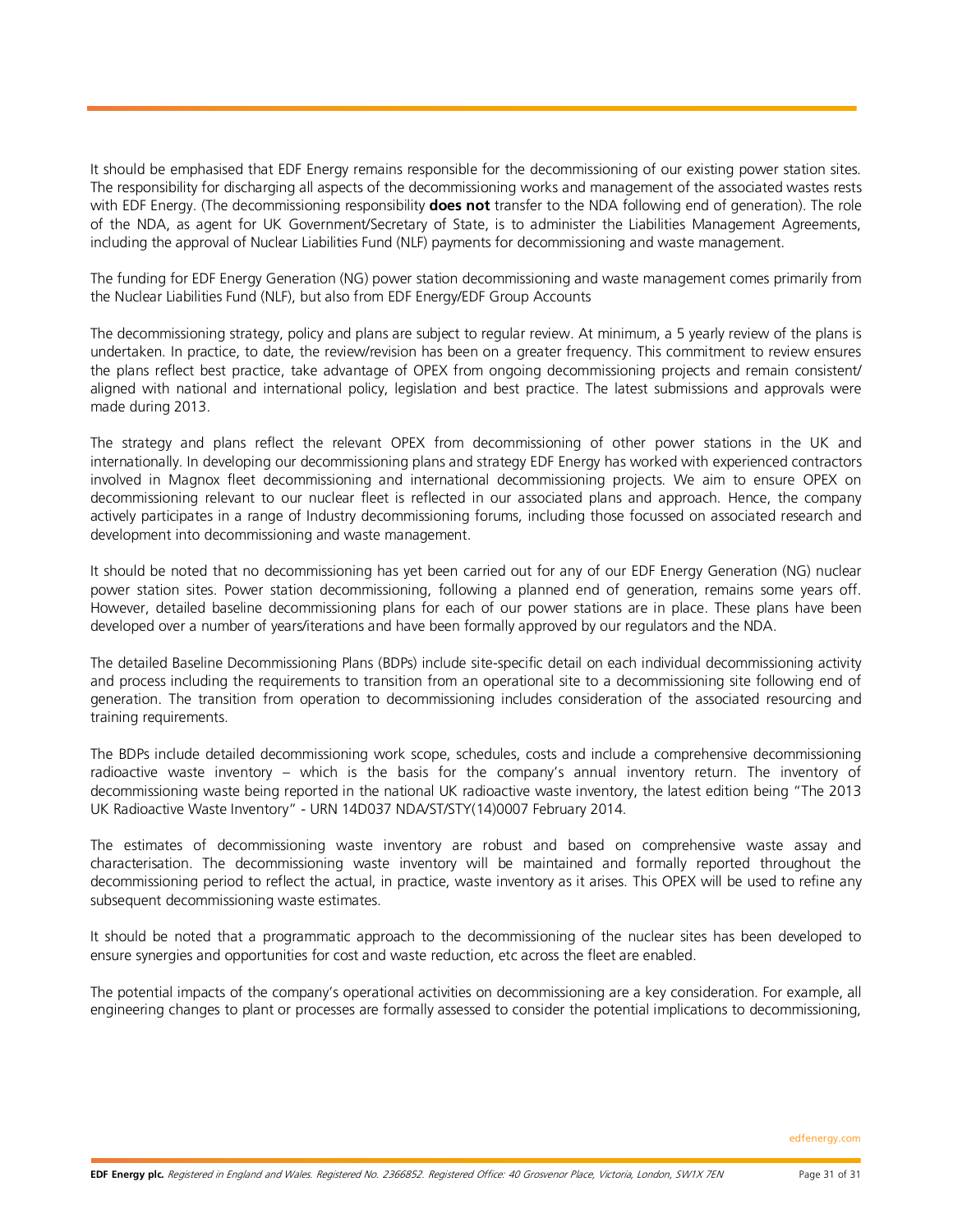decommissioning wastes and the associated liabilities. In addition, the company carries out an annual review of any potential impacts of power station operations on decommissioning and liabilities and formally reports this to the NDA within the "Annual Liabilities Report: Part 1" (ALR1). The ALR1 provides a formal route for recording changes in our Generation (NG) decommissioning and waste liabilities which may have occurred over the previous financial year. Any impacts from engineering changes, operational changes and events etc, during the operational period are assessed for potential to impact on decommissioning.

The company is focused on ensuring that there are no breaches in minimum performance standards which would potentially result in a detrimental impact to decommissioning (increase cost, wastes etc).

#### Decommissioning and waste in the context of Nuclear New Build (NNB)

EDF Energy is developing plans to build 4 European Pressurised Water Reactors (EPR) in the UK through NNB GenCo. All new nuclear build undertaken by the Company will be subject to a corporate decommissioning policy and strategic objectives.

The decommissioning requirements (including radioactive waste management) of our proposed EPR power stations are a key consideration for their design, construction and operation. EDF Energy/NNB GenCo is committed to construction, operation and the ultimate decommissioning of new build power stations in a manner which minimises its impacts on workers, the public and the environment.

EDF Energy/NNB GenCo will ensure environmental optimisation through the application of Best Available Techniques (BAT), which will be applied at all stages of the project lifecycle from design and procurement through operation and to decommissioning and site restoration.

The new build power stations will be designed and built with maintenance and decommissioning in mind, enabling radiation doses to workers and radioactive waste quantities to be minimised when decommissioning takes place. More specifically the design incorporates a number of features which will:

- Minimise the activity level of irradiated components
- Reduce worker dose during decommissioning
- Permit easy decontamination
- Minimise the spread of contamination
- Facilitate the access of personnel and machines for decommissioning and the removal of waste from the reactor building
- Minimise the volume of radioactive waste
- Reduce the operator intervention time
- Minimise the toxicity of the waste.

EDF Energy/NNB GenCo will ensure that wastes generated at all stages of the project lifecycle from design and procurement through operation to decommissioning and site restoration will be minimised through application of the waste hierarchy and in accordance of the principles of integrated waste management .

EDF Energy/NNB GenCo will develop a documented integrated waste strategy which will include the management of all wastes and discharges, both radioactive and non-radioactive, arising from the full range of activities planned over the whole lifecycle of the site.

EDF Energy already undertakes extensive reviews of operational experience and feedback with respect to waste management. NNB will continue this process into the construction and operational phases of the EPR and eventually into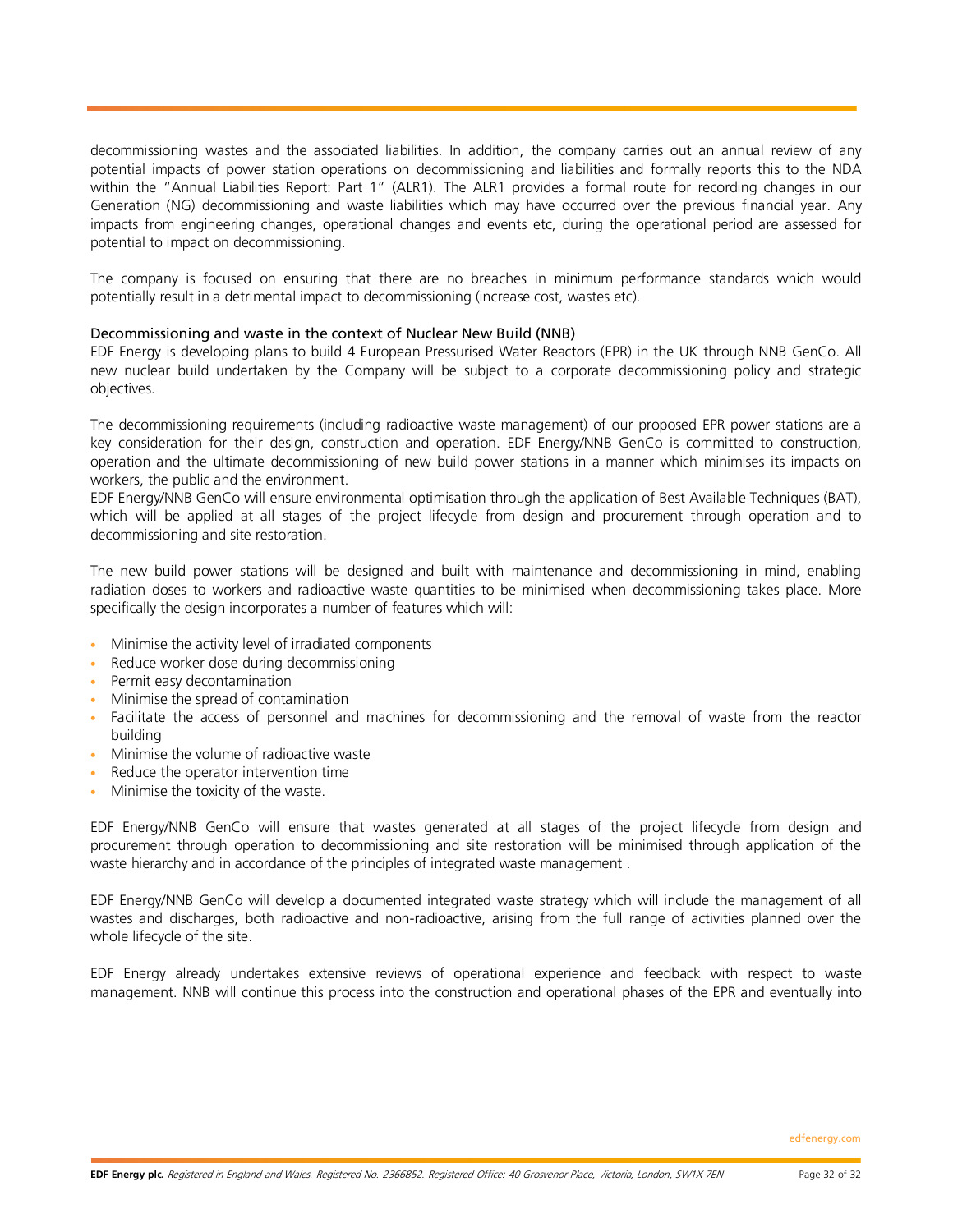decommissioning. This will include not only reviews of performance at the installation but comparison with other PWRs operated by EDF, the EDF Energy Generation (NG) fleet in UK and other reactors worldwide.

Before NNB can begin the construction of a new nuclear power station it must submit a Funded Decommissioning Programme (FDP) and have it approved by the Secretary of State. An FDP sets out the legal, financial and technical arrangements to ensure that an operator meets the full costs of decommissioning a new nuclear power station, covers the full share of the costs of safely and securely managing and disposing of waste and that in doing so the risk of recourse to public funds is remote.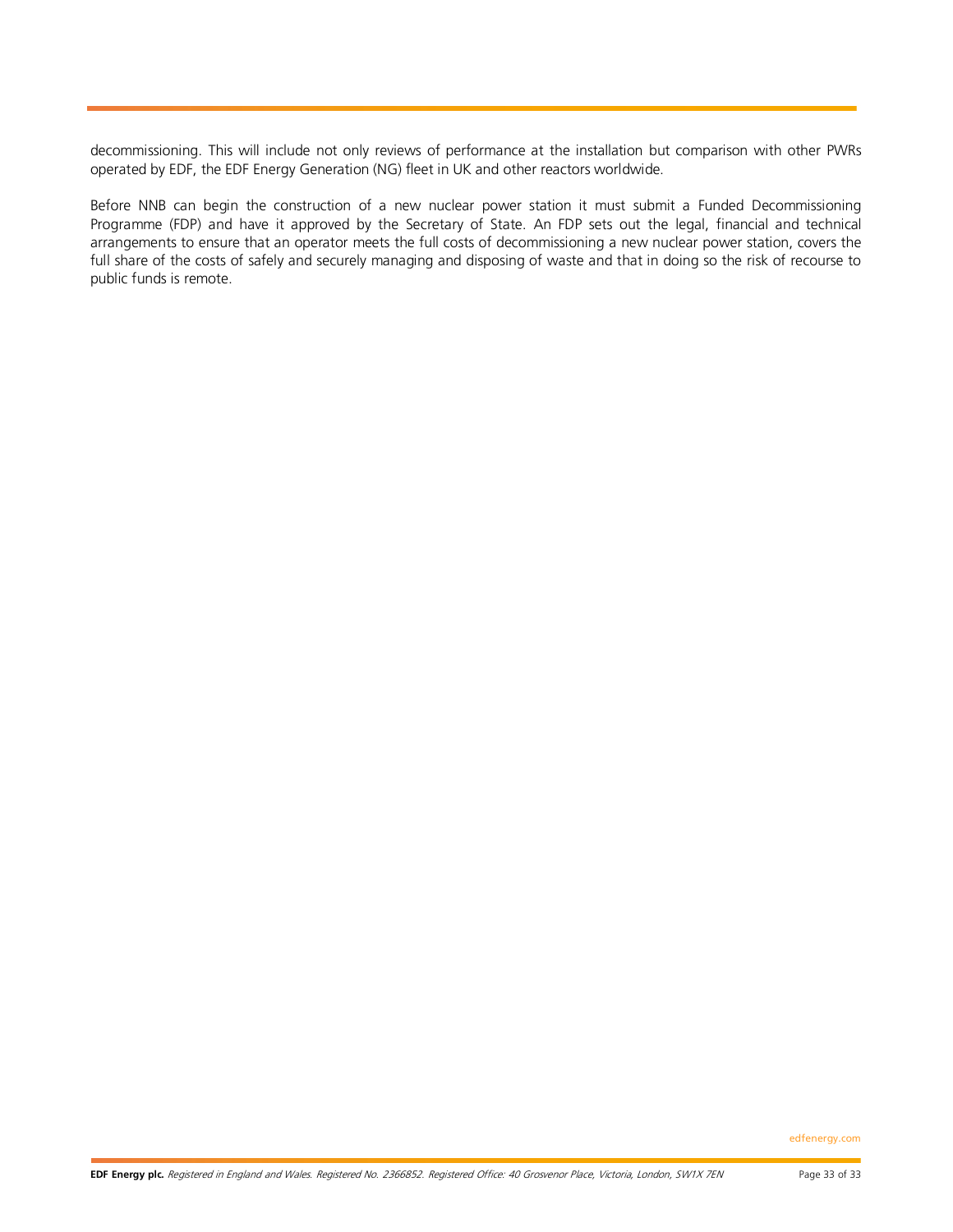# 5. Nuclear waste management systems

## 5.1 Operational waste

The responsibility for radioactive waste management belongs with each EDF Energy Generation (NG) site, as required by the Nuclear Site Licence Conditions. The safe management of radioactive waste on nuclear licensed sites in the UK is regulated by the Office for Nuclear Regulation (ONR) under the Nuclear Installations Act 1965 (as amended). Radioactive waste disposal is regulated by the Environment Agency (EA) in England and Wales and by the Scottish Environment Protection Agency (SEPA) in Scotland.

In the UK, solid radioactive waste is defined by four categories:

| Very Low Level Waste (VLLW) – with exempted or permitted radioactivity,<br>۰ |                                         |
|------------------------------------------------------------------------------|-----------------------------------------|
| Lower Activity – Low Level radioactive Waste (LA-LLW),<br>۰                  | Lower Activity radioactive Waste (LAW)  |
| Low Level Waste (LLW),<br>۰                                                  |                                         |
| Intermediate Level radioactive Waste (ILW), and<br>٠                         |                                         |
| High Level radioactive Waste (HLW).                                          | Higher Activity radioactive Waste (HAW) |

Examples of VLLW and LLW are redundant equipment and waste from maintenance activities, plastic, rubble and damaged protective clothing from nuclear power stations. ILW may include filters, sludges and resins arising from the treatment of radioactive liquids, and filters from reactor gas systems (some of these waste types can be VLLW and LLW depending on their plant use).

HLW is generated by reprocessing AGR fuel at Sellafield. HLW contains high levels of radioactivity which generates heat.

Provided the radioactive waste meets specific criteria, each category of radioactive waste is managed as follows:

| <b>VLLW:</b> Consigned for landfill or off-site incineration. | EDF does not yet directly use these disposal        |
|---------------------------------------------------------------|-----------------------------------------------------|
| • LA-LLW: Sent off site for treatment and/or disposal.        | routes but we are preparing to review<br>viability. |

#### **LLW:** Sent for treatment and/or disposal

- Volume reduction by super-compaction
- Recycled at a Metals Recycling Facility
- Volume reduced at a High Temperature Incinerator)
- Disposal LLW may be disposed of at the national Low Level Waste Repository (LLWR)
- **ILW**: Stored in purpose built facilities for radioactive decay and/or pending packaging for disposal. Where the capacity of plant storage facilities does not meet the volume of operational arisings the relevant wastes are packaged, to the anticipated requirements of a future national repository (for English stations), and placed in on-site interim storage. Scottish national policy differs in so far as ILW will be packaged in preparation for long term storage in Scotland.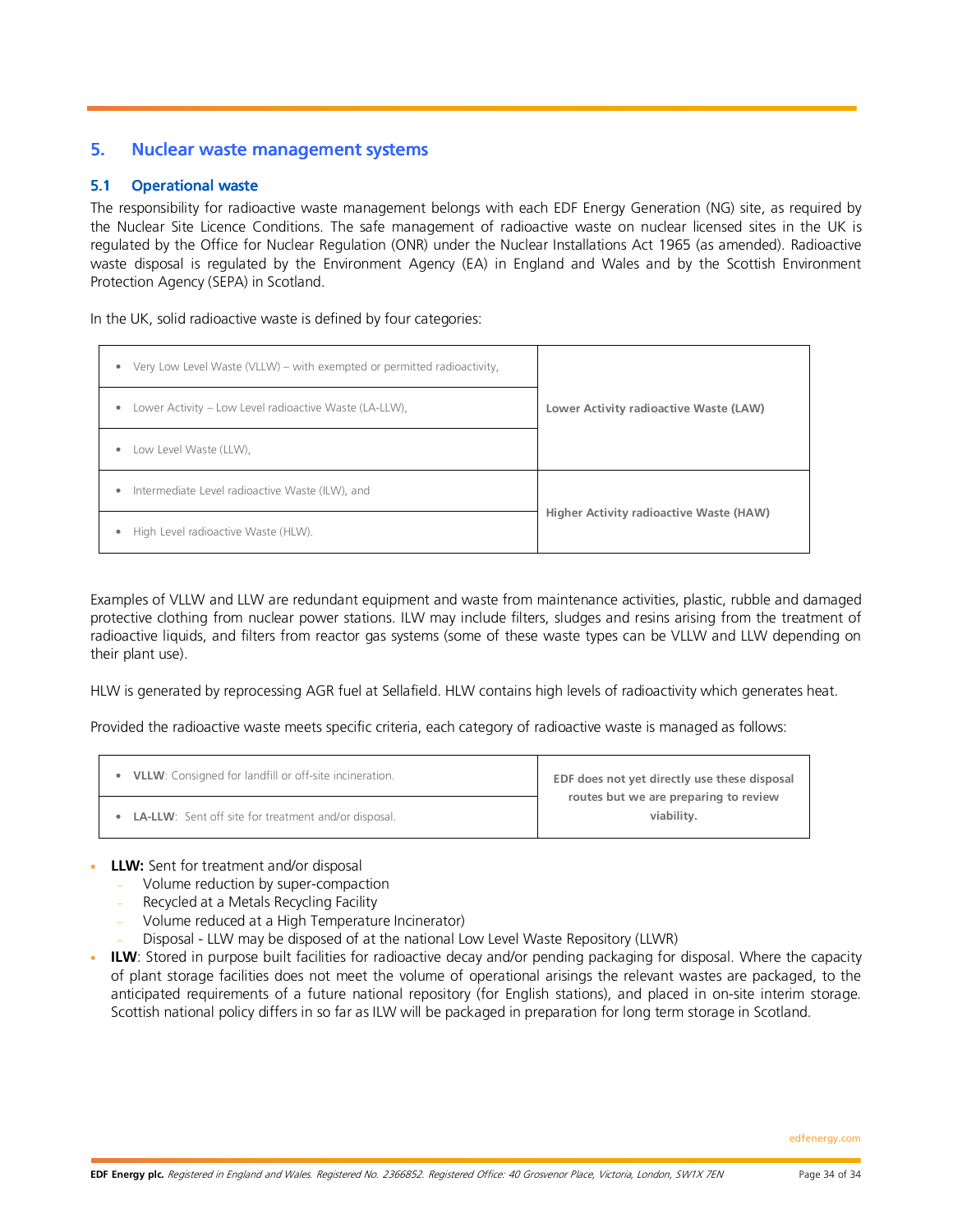• **HLW**: Under historic contractual arrangements, spent fuel from our AGRs is transported to Sellafield for reprocessing or storage. Once processed, HLW exists in the form of glass contained within stainless steel canisters for long term storage at Sellafield. HLW is not stored at any of our sites. Spent nuclear fuel is not currently classified as waste since it can be reprocessed to extract uranium and plutonium for re-use. However, unprocessed spent fuel will require disposal using a similar approach to ILW. At our Sizewell B PWR station spent fuel is stored on site until a final decision is determined on how it will be disposed of. We are planning to build a new facility to enable accumulation of the station's spent fuel until the end of its operational life. Currently, the government's policy for the management of spent fuel from Sizewell B (and new build) is that it will be directly consigned from on site storage to a national disposal repository. Disposal of spent fuel from Sizewell B will not occur for a number of decades. Note: Some LAW, ILW and HLW are collectively referred to as HAW.

At the end of 2011 we launched a new process called Sustainable Approach to Waste Management (SAWM), which aims to improve our performance whilst integrating with existing related company processes. A new Fleet Strategy (FS) for waste, Radioactive Waste Improvement Plan (RWIP) and Technical Baseline and underpinning Research and Development (TBuRD) documents have been issued, the requirements of which will be implemented across the fleet. SAWM, through the FS, will develop and manage the use of performance indicators. Fleet strategy and waste management practices are defined through a suite of Company Specifications for all waste types, for which compliance and Best Available Techniques (BAT) are routinely reviewed. Consideration of the waste management hierarchy underpins these Company Specifications to ensure that waste disposal to land is always the final option. The waste management hierarchy provides a framework for preventing, minimising, treating and disposing of waste.



Our arrangements for the management of radioactive waste ensure:

- Radiation doses to the workforce and the general public from radioactive waste management operations, including disposal, are within legal limits and are As Low As Reasonably Practicable (ALARP)
- We apply Best Practicable Means (BPM) and BAT to ensure the generation of radioactive wastes is minimised as far as is reasonably practicable
- We dispose of all wastes as soon as practicable where a safe and economic route has been established
- We maintain safety cases for all waste management activities including handling, accumulation and storage of wastes on our Generation nuclear sites
- By closely working with our supply chain, we develop technology and processes required for the safe retrieval, treatment, packaging and interim storage of wastes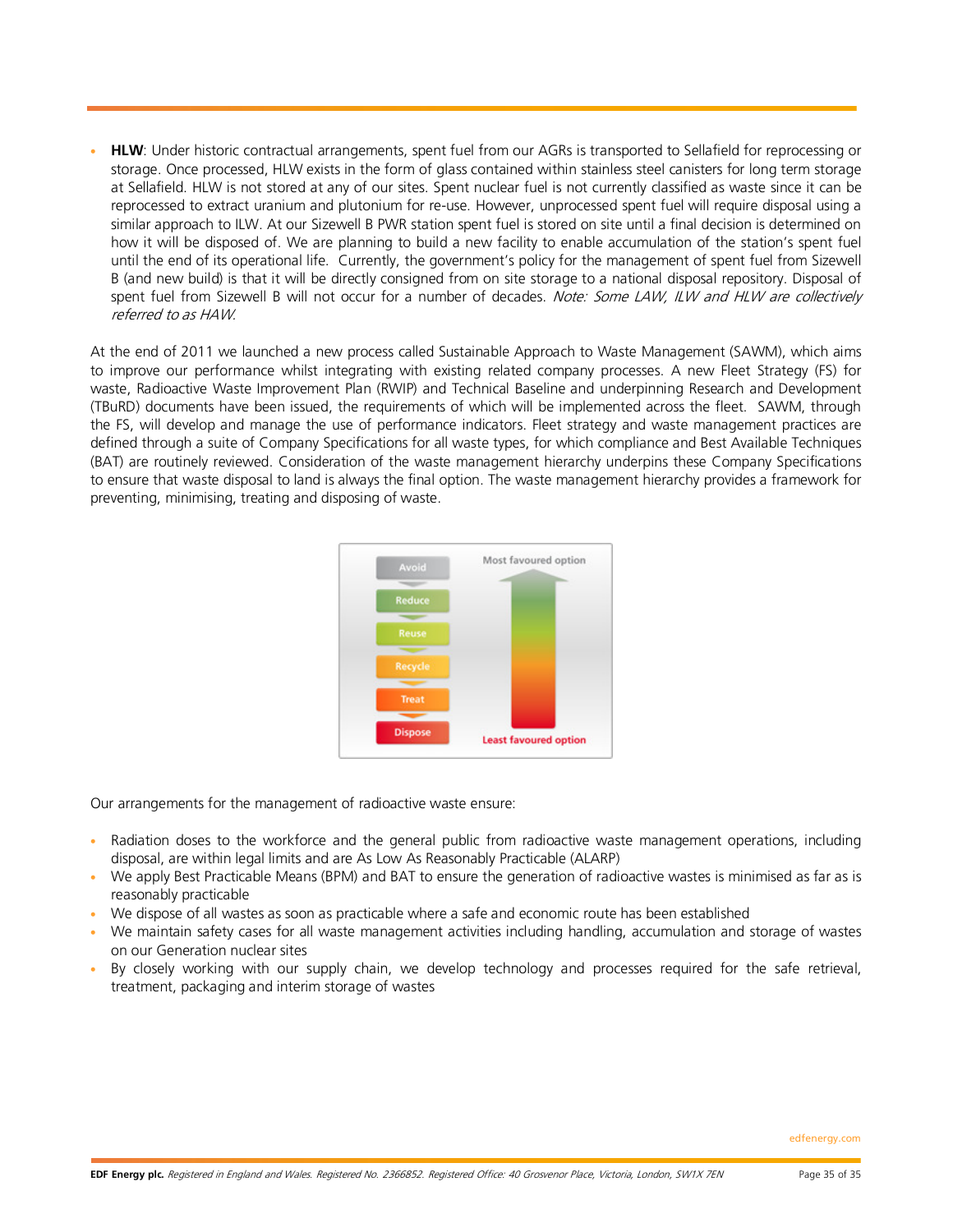- We co-operate with other UK waste producers on radioactive waste policy and strategy issues and manage major stakeholder relationships effectively
- We maintain an inventory and records of radioactive waste arisings, accumulations and disposals

The following principles underpin the objectives and arrangements identified above:

- Radioactive waste will, at all times, be adequately controlled and/or contained so that it cannot leak or escape
- Radioactive waste will be accumulated and stored in a manner that is safe
- Radioactive wastes will be characterised in terms of the rate of arising, the chemical, physical and radiochemical composition
- Radioactive wastes with different chemical, physical and radiochemical properties will be segregated where practicable
- Radioactive waste volume reduction and decontamination techniques will be employed where practicable
- Radioactive wastes for which there is no available disposal route will be safely stored pending the availability of a disposal route
- The condition of radioactive waste stored on site will be monitored in accordance with site licence requirements
- For each radioactive waste stream, the optimum method and timing for the retrieval, processing and packaging will be determined, taking account of safety, costs, the availability of a disposal route, the decommissioning strategy and nonforeclosure of future options
- Our governance arrangements ensure that our systems for processing and packaging radioactive wastes meet the requirements of future final disposal facilities

We have developed new arrangements for the management of HAW to prepare for the packaging of ILW at Sizewell, which began in January 2014 and is continuing in 2014. The AGR stations will be incorporating the HAW management arrangements into their processes from 2014 commensurate to their current requirements.

EDF Energy Nuclear New Build (NNB) plans to build a new generation of nuclear power plants in the UK. Prior to any investment decision in new plants, EDF Energy NNB seeks to ensure that the plant design accounts for BAT to minimise the generation of spent fuel and radioactive waste from operation and decommissioning.

# 5.2 Spent fuel

The responsibility for spent fuel on EDF Energy Nuclear Generation Limited's (NG)'s nuclear licensed sites rests with EDF Energy Nuclear Generation Limited as Licensee. The safe management of spent fuel is a primary focus in delivering safe operation and our Zero Harm targets.

Spent Fuel is handled under carefully controlled conditions and the process is managed and operated by suitably qualified and experienced personnel (SQEP). The spent fuel management on station includes dismantling, cooling, temporary storage, containment, loading for transport and, finally, despatch off-site. The processes for spent fuel management on station are unique to individual stations to maximise safety and efficiencies on site. The operation and maintenance of the transport flask is set and controlled via the Package Operations and Maintenance Manual (POMM) the requirements of which are incorporated into station working documentation.

All of these processes are carried out under controlled procedures to ensure safety and compliance at all times. The processes are constantly reviewed by the SQEP individuals carrying out the tasks and any improvements are identified via the EDF Energy Generation (NG) CAP system.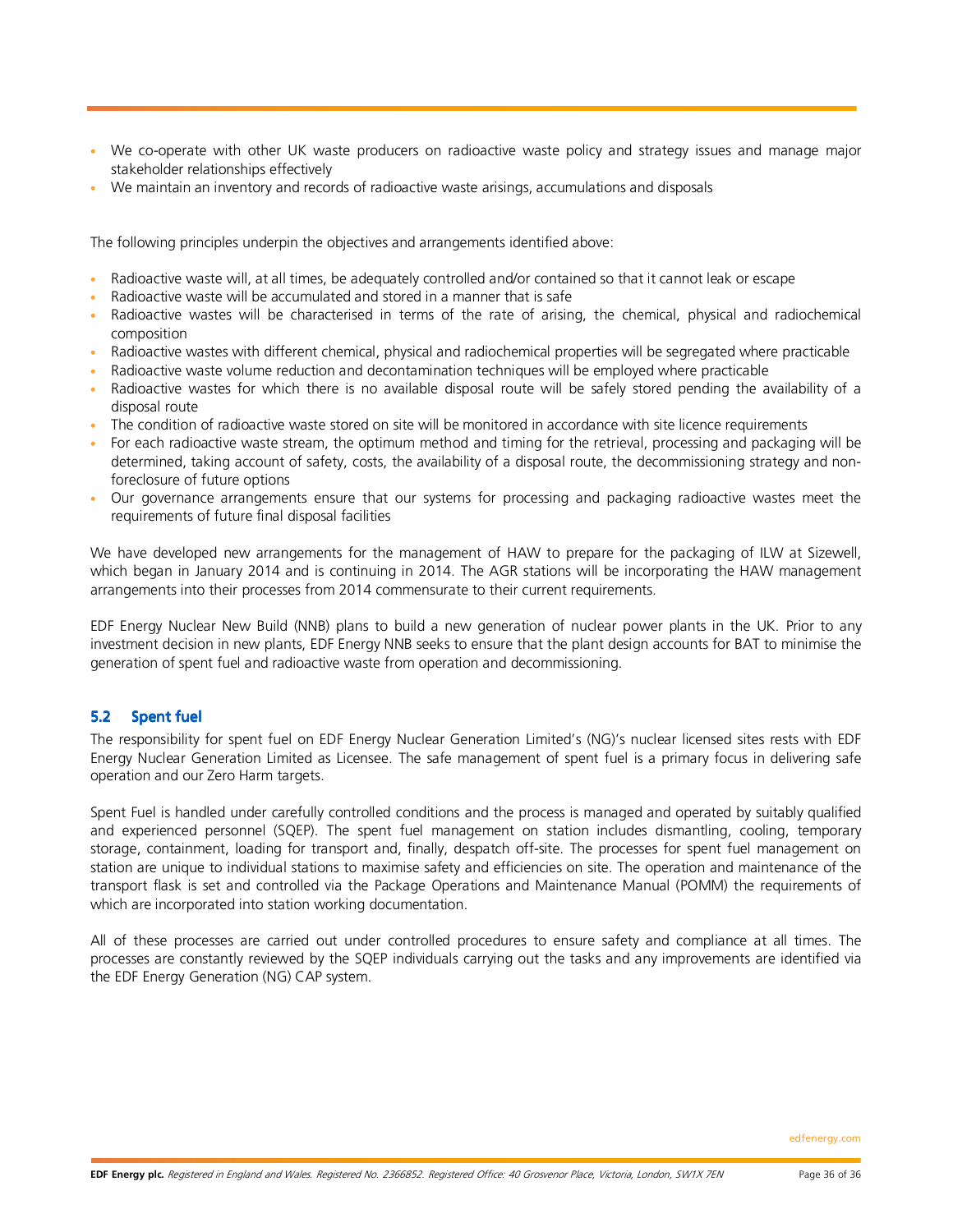The participation in the CAP, OPEX, Self Assessment and Benchmarking processes underpins the continuous improvement that is present in all Generation (NG) activities including Spent Fuel Management.

The Operational Experience from the EDF Energy Generation (NG) business is not only used internally but shared with the rest of the global nuclear industry to ensure that lessons are learned and the opportunity for improvement is a global opportunity. EDF Energy Generation (NG) also actively reviews OPEX from not only the UK Nuclear Industry but also the rest of the world and we have nominated individuals to ensure that these areas of learning and opportunities for improvement are maximised. OPEX is available via internal IT systems and is also discussed at Pre-Job brief and regular team briefings.

Changes to the management system for spent fuel can often have an impact on other companies and organisations and so changes to the system are communicated to other organisations. EDF Energy Generation (NG) actively participates in training of not only our own staff and contract partners but also in the training of other organisations by providing both training material and SQEP individuals to deliver training and support.

A process for loading, cleaning and monitoring the flasks to verify that they are radiologically compliant is followed. These processes are carefully carried out and documented to ensure that safety, security and compliance is maintained at all times.

Spent Fuel from our fleet of AGR stations is transported to Sellafield for either reprocessing or long term storage in line with the government policy managed via the NDA. The transport of this fuel represents a key activity as the fuel enters the public domain. The operation and maintenance manual for the transport flask is a centrally controlled document to ensure safety and compliance of the transport flask and its contents at EDF Energy Generation (NG) sites, Sellafield and in the public domain. All personnel operating the flasks are trained to do so and any changes to the required procedures are briefed and appropriate training provided. A specialist role exists for personnel who consign radioactive materials. This role requires specific training on a nationally recognised training course. EDF Energy Generation (NG) has a dedicated central team to manage the logistics of movements of fuel and the maintenance and compliance of the transport flasks. This team of SQEP individuals is trained in all aspects of the movement of fuel transport flasks and is focused on safety, security and compliance issues.

Regular inspections of these processes are undertaken not only by EDF Energy Generation (NG)'s internal regulation but also by the UK Regulator for nuclear material transport.

EDF Energy also participates in Nuclear Industry working groups to investigate and address industry opportunities for improvement in both the management of spent fuel and its transportation.

EDF Energy monitors performance of the systems described above and the performance and progress is reported internally and to the relevant Regulator.

# 5.3 Decommissioning and waste

#### Spent Fuel Management during decommissioning

Currently all spent fuel from the AGR is transferred off-site to Sellafield for long-term storage or reprocessing. For PWR (Sizewell B) the current long-term spent fuel management plans include a purpose built facility at the Sizewell site. The spent fuel will be stored on site until national facilities are available for off-site disposal of fuel.

Radioactive wastes that arise during decommissioning will either be stored or disposed of depending on the availability of appropriate disposal routes, in accordance with UK Government and Scottish Government policies, noting that radioactive wastes will be disposed of where a disposal route exists.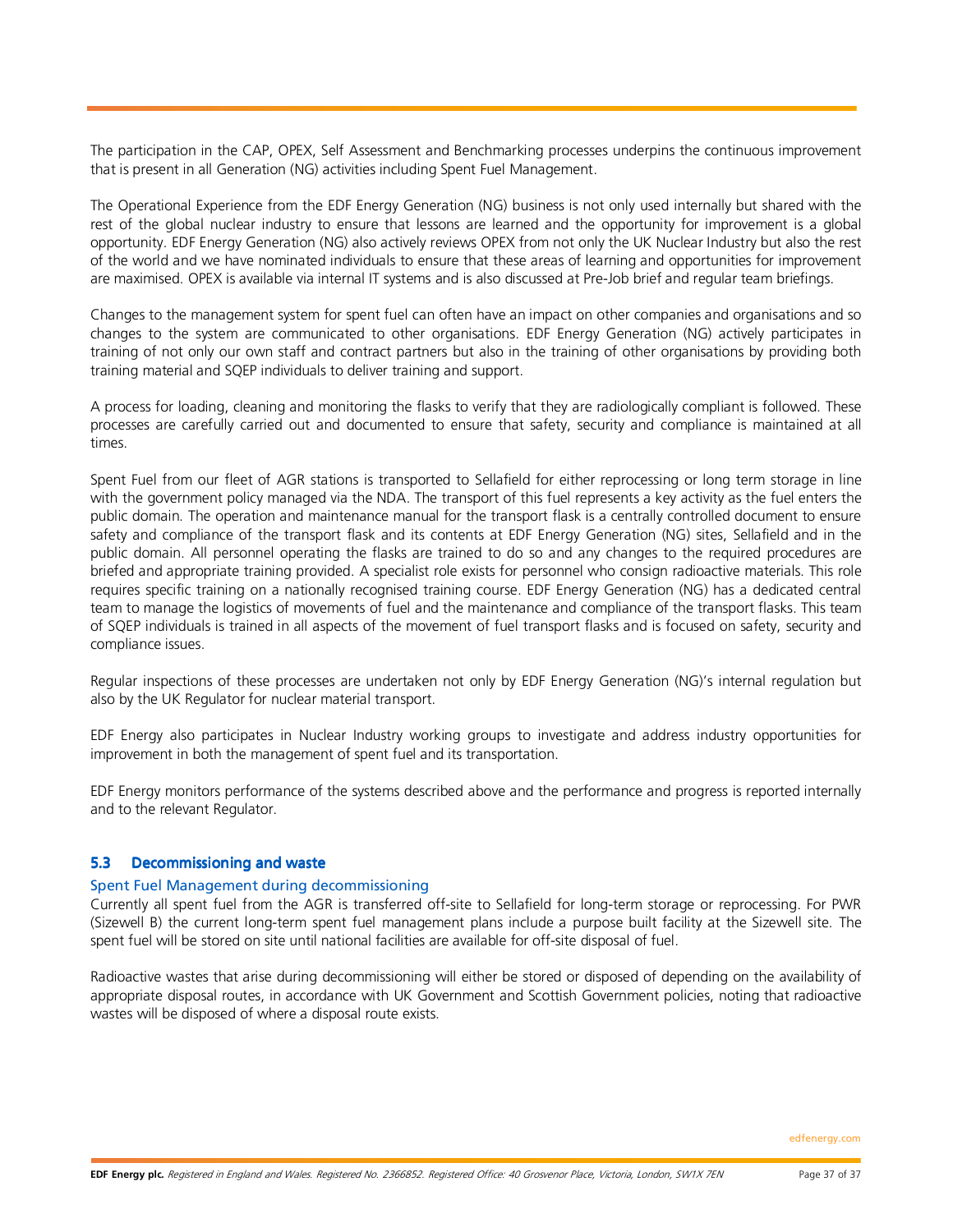The LLWR site near Drigg in Cumbria is currently available for the disposal of operational and decommissioning LLW within the constraints of its acceptance criteria and is expected to remain operational until at least 2050. It is Government intent that a National Repository (Geological Disposal Facility (GDF)) for ILW will be constructed, although it is presently not expected to be available before 2040.

EDF Energy's decommissioning plans detail the sequence for dismantling the stations and calculate the amounts of radioactive and non-radioactive material that will be created. These plans use sustainability and recycling principles to ensure materials created are stored, recycled and disposed of in a manner consistent with safety and environmental legislation.

In this context, "disposed of" reflects the strategic end point assumption for the waste when the waste has been conditioned/packaged, emplaced within the GDF and the GDF facility is closed. For the waste strategic end point - waste disposed of to GDF - there are no alternative strategic options, this is the end state.

The inventory of materials projected for EDF Energy during decommissioning periods is contained in the latest publication of the National Inventory Statement (The 2013 UK Radioactive Waste Inventory - URN 14D037 NDA/ST/STY(14)0007 February 2014.

#### Management systems description

EDF Energy document (BEG/ICP/NFL/001, January 2011) specifies the arrangements by which decommissioning of our power stations will be controlled to ensure compliance with all statutory and mandatory requirements. It describes the regulatory compliance (Site Licence), interface requirements and arrangements necessary for managing decommissioning at EDF Energy Generation (NG)'s power stations.

Radioactive wastes will be managed in accordance with the Corporate Radioactive Waste Management Strategy and the Integrated Company Practice for Environmental Compliance and Management.

EDF Energy Generation (NG) is accredited to ISO 14001 for all of its power stations. In addition, the Sizewell B plant has attained registration to the European Eco-Management and Audit Scheme. This demonstrates that environmental concerns are fully integrated in EDF Energy's business and within the Company there are a number of teams and specialists whose role it is to investigate and define environmental policies, strategy, standards and procedures. Others monitor the compliance against targets and provide advice on best practices to achieve them.

The Company's environmental policy will continue to apply to its decommissioning sites.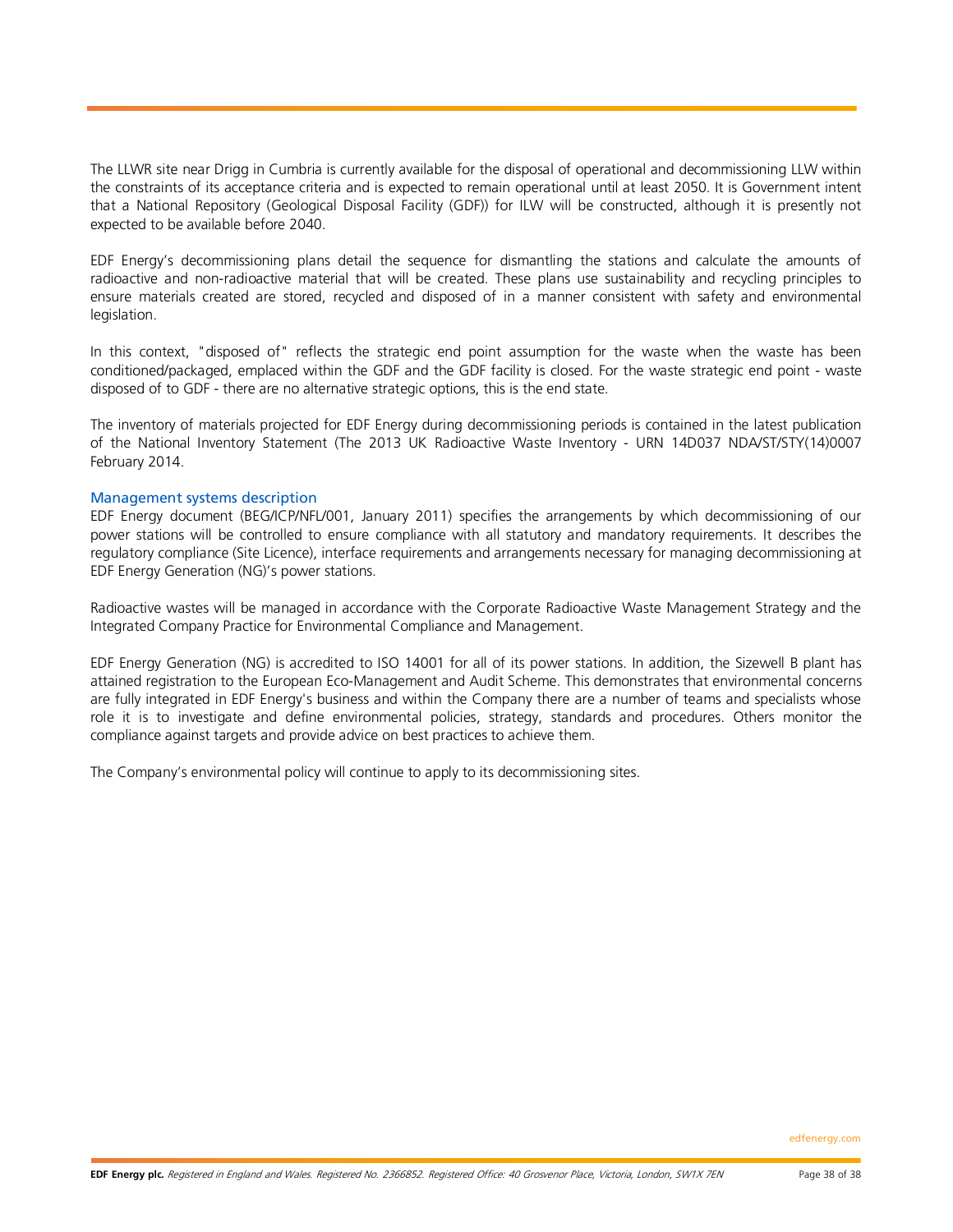# 6. EDF Energy Nuclear Training

Nuclear Site Licence Condition 12 requires EDF Energy to only use Suitably Qualified and Experienced Persons (SQEP) to perform safety related work. This requirement has been achieved through the implementation of a systematic approach to training which:

- Ensures qualified staff can work independently
- Encourages line ownership
- Ensures training is targeted at maintaining and improving performance
- Includes significant investment in infrastructure such as the Nuclear Power Academy at Barnwood, training buildings and training departments at each power station and new and enhanced simulators at each power station
- Includes development of a nuclear professionalism programme covering nuclear safety culture and human performance
- Establishes an independent training standards accreditation board to oversee the process

A training policy statement (BEG/POL/005) sets the direction and approach. This policy lays the foundations for utilising training for performance improvement, the implementation of the systematic approach to training, line ownership, establishment of training committees and accreditation against internationally recognised training objectives and criteria.

Our training vision is to:

- Create world leading nuclear professionals
- Equip our people with the knowledge, skills and behaviours to support a high performing business

Our training mission is, "to provide the right training to the right people at the right time".

EDF Energy recognises that training plays a key role in supporting safe and reliable nuclear plant operation via the knowledge and skills of its employees. EDF Energy Generation (NG) is committed to, and accountable for, developing and sustaining training programmes that meet organisational and personnel needs.

Within EDF Energy the Systematic Approach to Training is essential to ensure that:

- Training needs are accurately identified through job and task analysis
- Training objectives are defined according to job performance requirements
- Training materials, methods and instructor lesson plans are developed to address learning objectives
- Training is effectively delivered to the right audience and line managers are integrally involved
- Training is evaluated using the 'Kirkpatrick Model' which includes trainee feedback, assessments at end of training sessions to determine objectives of training have been met (such as examination), post training in the field evaluations to ensure knowledge and skills have been transferred to the workplace and performance evaluations to confirm business improvements have occurred
- While the training organisation owns this process, managers and supervisors have a responsibility to be involved and to support all phases of this process in order to achieve quality training for their workforce

As noted in BEG/POL/005, Training Policy, "All personnel within the organisation have a responsibility and a role to play in the Systematic Approach to Training to deliver these key elements." Below is a table of responsibilities for the Managers and Supervisors: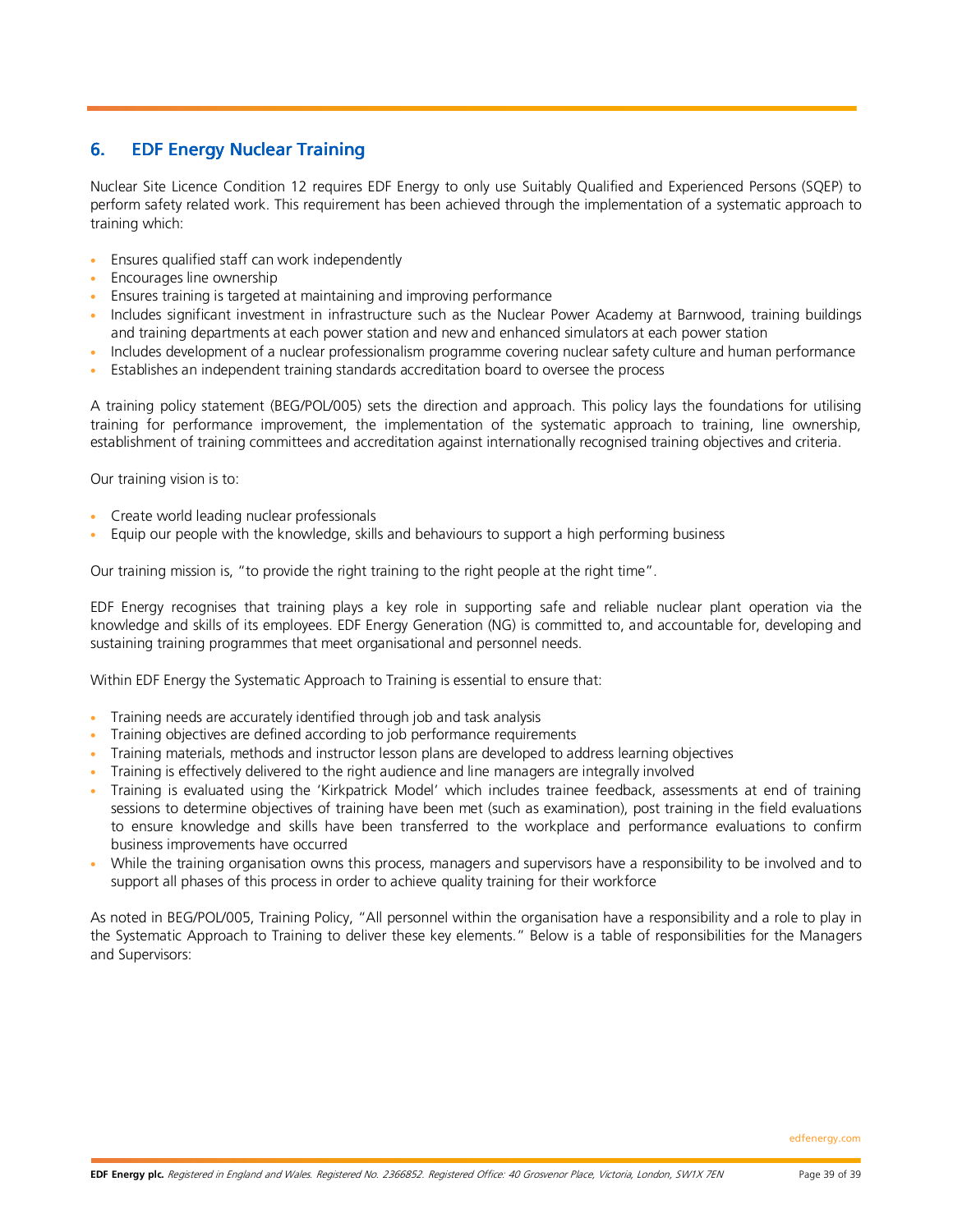# Table 1: Training responsibilities for Managers and Supervisors

| <b>SAT Process</b> | <b>Managers/Supervisors Role</b>                    |
|--------------------|-----------------------------------------------------|
| Analysis           | Communicate expectations                            |
|                    | Monitor performance                                 |
|                    | Address performance shortfalls                      |
|                    | Provide recommendations                             |
|                    | Internalise SAT fundamentals                        |
|                    | Identify training needs                             |
| Design             | Lead training committees                            |
|                    | Approve learning objectives                         |
|                    | Review tests and related materials                  |
| Development        | Approve selected training materials                 |
|                    | Support 'dry run' sessions                          |
| Implementation     | Conduct pre-training briefs, post-training debriefs |
|                    | and kick-offs                                       |
|                    | Observe training and provide feedback               |
|                    | Evaluate instructor performance                     |
|                    | Evaluate worker and staff performance               |
|                    | Attend continuing training                          |
|                    | Facilitate exercise critiques                       |
|                    | Select On-Job Trainers and Task Performance         |
|                    | Evaluators                                          |
|                    | Monitor task performance evaluations                |
|                    | Enforce qualification standards                     |
|                    | Award qualifications                                |
|                    | Apply qualifications to work assignment             |
| Evaluation         | Provide critical feedback                           |
|                    | Sponsor self-assessments                            |
|                    | Ensure timely corrective actions                    |
|                    | Integrate training and line indicators              |
|                    | Support timely revisions                            |
|                    | Provide oversight                                   |

# Training Organisation

A 'Nuclear Power Academy' provides a focus for the company-wide improvements, with the role of:

- Setting the fleet standards
- Developing and delivering the initial technical training programmes for engineering, maintenance and operations
- Developing and delivering a fleet certified instructor programme
- Coordinating the fleet accreditation programme
- Coordinating the fleet training improvement programme and providing governance
- Maintaining a central apprentice programme for the fleet

Each power station and central engineering has established: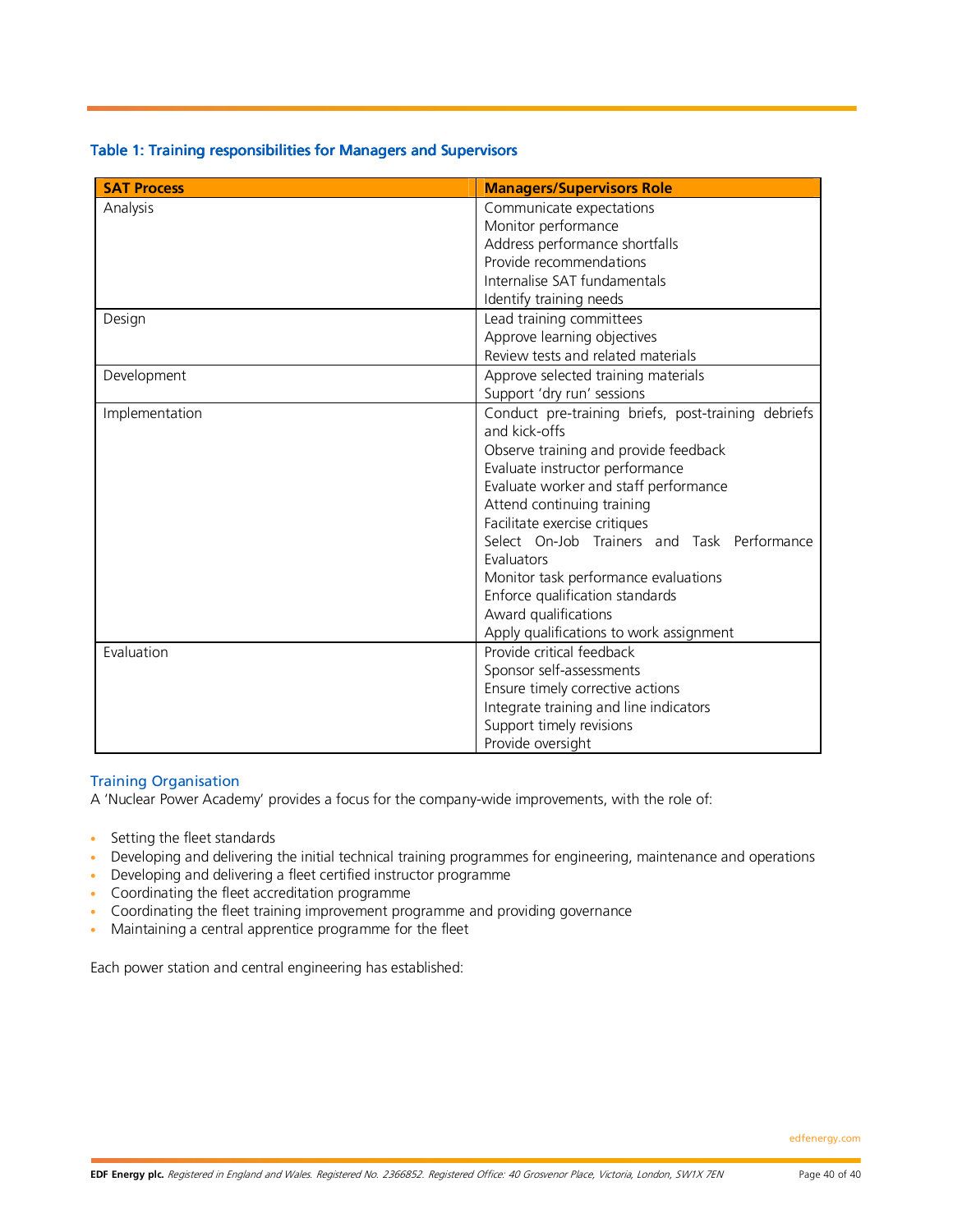- A training department and training facilities (classrooms, workshops with simulators/rigs) with a mandate to provide training which maintains/enhances staff capability
- Line management-led training committees to drive the training improvement programmes

## Management of Training

EDF Energy Generation (NG) has adopted a hierarchy of committees at each of its power stations and centrally, to guide and monitor the training function and to address the various levels of training oversight and ownership. The committee's goal should always be optimising training to improve performance.

The Strategic Training Committees involve the highest level of leadership at the station and in Central Engineering, concentrating on strategic issues such as ensuring that training is improving staff and plant performance and promoting ownership and stewardship of training by line management.

Training Advisory Committees focus on one particular training programme and include the Training Programme Owner and CRC chairs as members. It is the committee's responsibility to promote excellence in training and to evaluate the programme's effectiveness.

The Curriculum Review Committee (CRC) establishes and reviews training plans, approves learning objectives, reviews course feedback and determines the details of content, scheduling, delivery and evaluation of training programme events.

The use of self assessments is a tool used by the organisation to identify areas for improvement or opportunities for replication of good practices. A programme of training self assessments is undertaken by each area of the business to determine alignment with the training objectives and criteria. The output from these forms a key input to the training committees.

#### Accreditation Process

There are two key phases to the accreditation process. The Accreditation Team Visit (ATV) followed by the Training Standards and Accreditation Board (TSAB).

The purpose of an ATV is to ascertain how plant training and personnel qualification programmes implement the systematic approach to training and address the accreditation objectives. The team is comprised of independent experts who can provide an objective view of the conduct of training. The output from this visit is a primary input into the TSAB Meeting.

The TSAB, which is managed via Campus, will be solely concerned with making accreditation decisions on the training programmes within the scope of the process. The decisions will be based on a combination of evidence provided via the previous relevant TSAB Report, the Stations self assessment, the ATV Report, the ATV Team Leader's verbal report and the TSAB questioning of the site representatives at the meeting.

The TSAB members sit in judgement of the capability and demonstrated performance of the evaluated line and training organisations to ensure nuclear personnel are being trained and qualified to perform their assigned activities safely, reliably and efficiently.

By granting accreditation or accreditation renewal the TSAB is making a judgement on the ability of the site to carry out effective training for the next four years.

In conclusion, EDF Energy considers training an effective tool to improve the professional performance of individuals and, as a consequence, maintaining and improving safety, reliability and efficiency of EDF Energy's operating nuclear power plants.